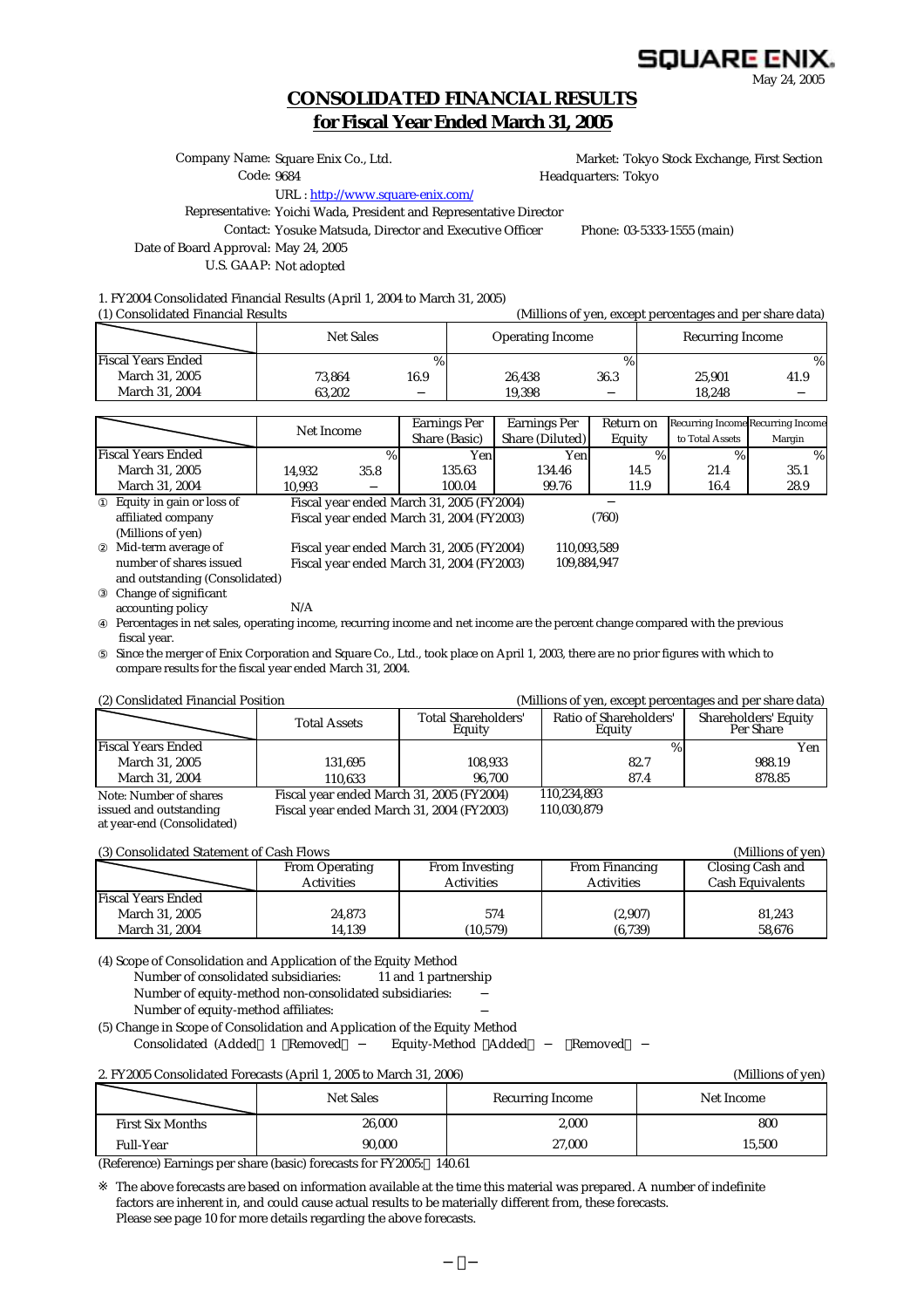# **1. AFFILIATED COMPANY INFORMATION**

SQUARE ENIX Group ("the Group") is composed of SQUARE ENIX CO., LTD., 11 consolidated subsidiaries, three non-consolidated subsidiaries, two affiliated companies and one partnership. A list of businesses performed by the Group and the companies that compose it are as follows. (Section refers to operating segment)

#### Consolidated Companies

| Section             | Region                       | Name of Company                                               | <b>Major Operation</b>                                                             |
|---------------------|------------------------------|---------------------------------------------------------------|------------------------------------------------------------------------------------|
|                     | SQUARE ENIX CO., LTD.        |                                                               | Development and distribution of game software                                      |
|                     | Japan                        | THE GAME DESIGNERS STUDIO, INC.                               | Development and distribution of game software                                      |
|                     |                              | SQUARE ENIX, INC. *                                           | Distribution of game software in North America                                     |
| Games (Offline)     | North<br>America             | UIEVOLUTION, INC.                                             | Development and licensing of network applications<br>and middleware                |
|                     |                              | SQUARE L.L.C.                                                 | Goodwill transferred to SQUARE ENIX, INC.                                          |
|                     | Europe                       | <b>SQUARE ENIX LTD. *</b>                                     | Distribution of games in Europe                                                    |
|                     |                              | SQUARE ENIX CO., LTD.                                         | Game software development, distribution and<br>operation of online games           |
|                     | Japan                        | COMMUNITY ENGINE INC.                                         | Development and distribution of network<br>applications and middleware             |
|                     | North                        | SQUARE ENIX, INC. *                                           | Distribution and operation of online games in<br>North America                     |
|                     | America                      | UIEVOLUTION, INC.                                             | Development and licensing of network applications<br>and middleware                |
| Games (Online)      | Europe                       | <b>SQUARE ENIX LTD. *</b>                                     | Distribution and operation of online games in<br>Europe                            |
|                     | Asia                         | SQUARE ENIX (China) CO., LTD.                                 | Distribution and operation of online games in<br>China                             |
|                     |                              | SQUARE ENIX WEBSTAR NETWORK<br>TECHNOLOGY (BEIJING) CO., LTD. | Distribution and operation of online games in<br>China                             |
|                     |                              | COMMUNITY ENGINE NETWORK<br>SOFTWARE (BEIJING) CO., LTD.      | Development and distribution of network<br>applications and middleware             |
|                     | Japan                        | SQUARE ENIX CO., LTD.                                         | Development and distribution of mobile phone<br>content                            |
|                     | SQUARE ENIX, INC. *<br>North |                                                               | Development and distribution of mobile phone<br>content in North America           |
| <b>Mobile Phone</b> | America                      | UIEVOLUTION, INC.                                             | Development and licensing of network applications<br>and middleware                |
| Content             | Europe                       | <b>SQUARE ENIX LTD. *</b>                                     | Development and distribution of mobile phone<br>content in Europe                  |
|                     |                              | SQUARE ENIX (China) CO., LTD.                                 | Development and distribution of mobile phone<br>content in China                   |
|                     | Asia                         | SQUARE ENIX WEBSTAR NETWORK<br>TECHNOLOGY (BEIJING) CO., LTD. | Development and distribution of mobile phone<br>content in China                   |
|                     | Japan                        | SQUARE ENIX CO., LTD.                                         | Publication and distribution of magazines, serial<br>comics and game-related books |
| Publication         | North<br>America             | SQUARE ENIX, INC. *                                           | Licensing of game-related books in North America                                   |
|                     | Europe                       | <b>SQUARE ENIX LTD. *</b>                                     | Licensing of game-related books in Europe                                          |
|                     |                              | SQUARE ENIX CO., LTD.                                         | Planning, production, sales and licensing of<br>derivative products                |
| Other               | Japan                        | DIGITAL ENTERTAINMENT ACADEMY<br>CO., LTD.                    | Operation of schools for game designers                                            |
|                     |                              | FF FILM PARTNERS (Partnership)                                | Licensing and management of movies and<br>derivative products                      |
|                     | North<br>America             | SQUARE PICTURES, INC.                                         | Management of overseas movie revenues                                              |

Affiliates not Accounted for Using the Equity-Method BMF CORP., SOLID CO. And CORP., SOLID CO., LTD. CO., LTD.<br>LAG GAREN CORP. (listed on Tokyo Stock Exchange Mothers market), Kusanagi, Inc. SQUARE U.S.A., INC. MAG GAREN CORP. (listed on Tokyo Stock Exchange Mothers market), Kusanagi, Inc.

\*Changed company name as of July 1, 2004 Non-Consolidated Subsidiaries<br>Affiliates not Accounted for Using the Equity-Method BMF CORP., SOLID CO., LTD.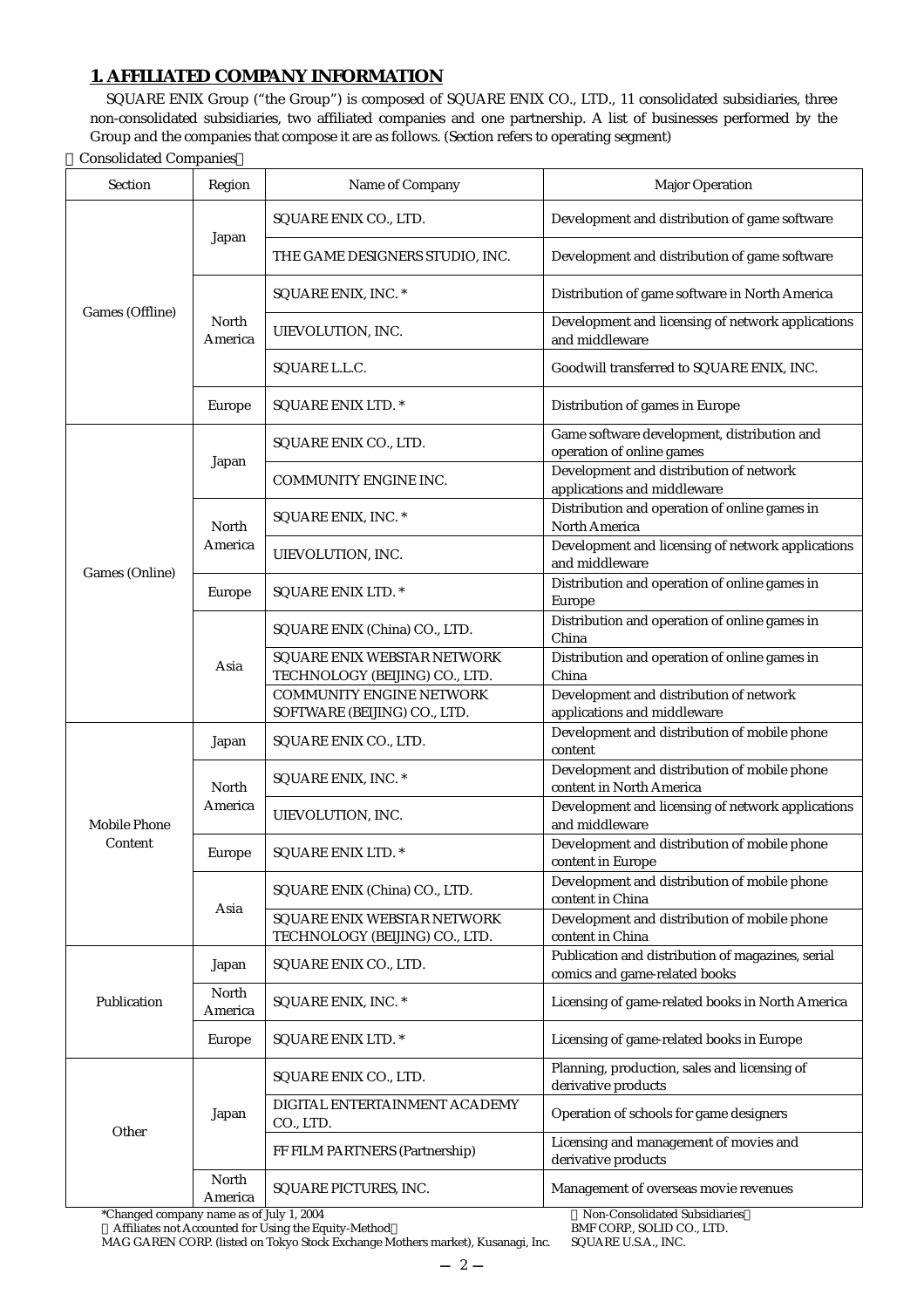The following chart outlines transactions within the Group.



Note: The above chart only shows transactions of consolidated companies.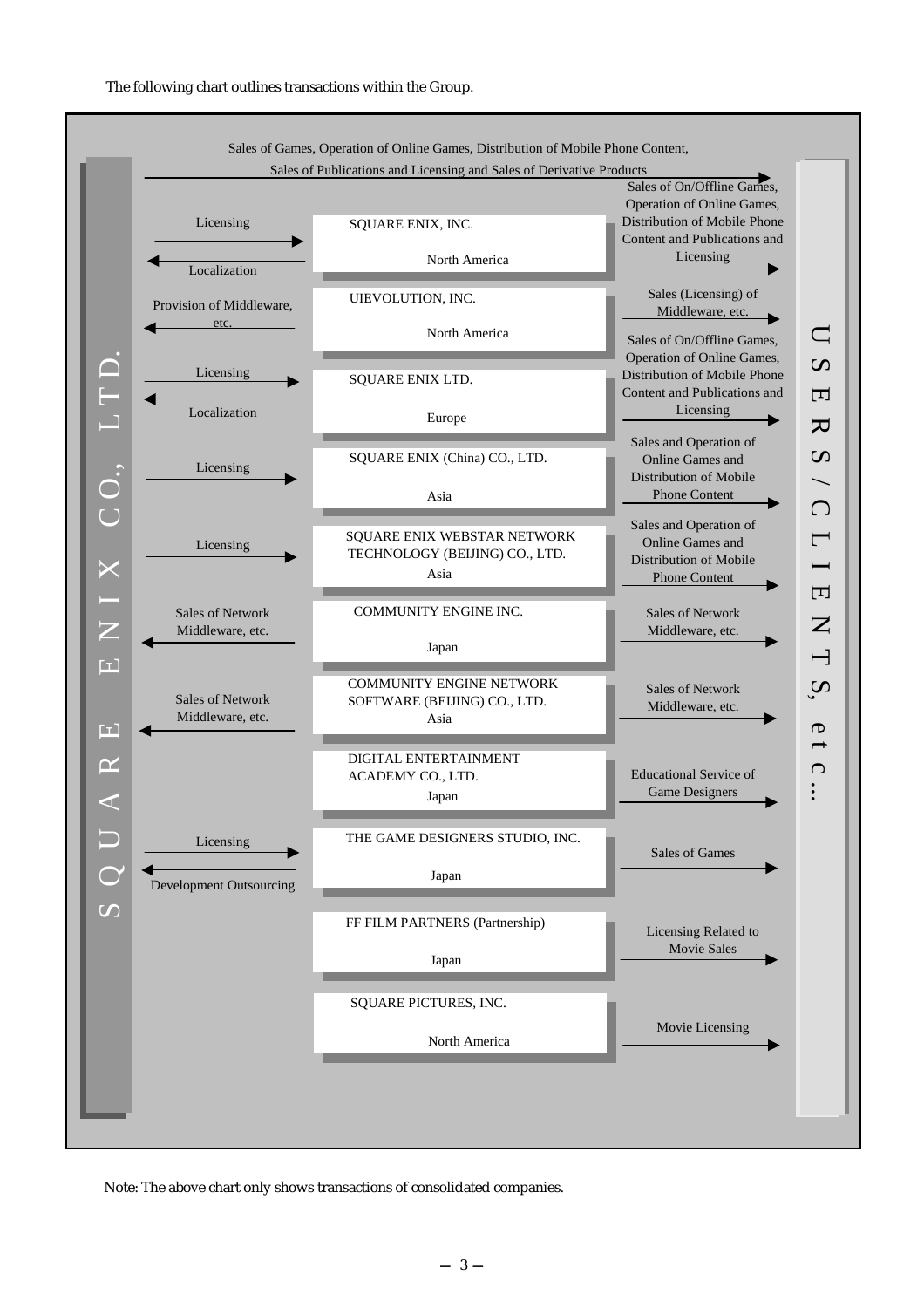#### **2. Management Policy**

The management policy employed by SQUARE ENIX CO., LTD. ("the Company"), and its enterprise group consisting of the Company, consolidated companies and partnership ("the Group") is as follows.

#### (1) Basic Policy

The Group's basic policy is to provide various consumers with dreams and excitement through creating and distributing advanced high-quality content.

For sustainable growth and expansion of the Group to reward our shareholders, we seek to bring the Group the greatest value with an efficient operation that effectively combines management resources.

#### (2) Basic Policy on Profit Distribution

It is one of the Company's most important management policies to return profit to our shareholders.

We will reserve our retained earnings as we take priority over investments for effective purposes for future growth of corporate value, such as enhancement and expansion of existing business operations, capital investments for new business development and mergers and acquisitions activities.

Regarding returning profit to shareholders as important, retained earnings are also to be expended for dividends, and we will maintain continuous and stable dividend payouts.

#### (3) Views and Policy of Stock Trading Unit Reduction

The Company perceives that long-term investment from a wide range of investors and investor base expansion are important to the Company's capital strategy. We set our stock trading unit to 100 shares per unit and have established an environment facilitating investments by various investors.

#### (4) Targeting Management Benchmark

The Company perceives that realization of growth with maintaining profitability is a fundamental management task. We set the target operation profit ratio at a range between 25% and 30% as we sustain the investments necessary for growth.

#### (5) Medium- and Long-Term Management Strategy and Task

It is the management's main task to grow the Company in the medium and long term, maintaining profitability with the creation of advanced, high-quality content.

As the development and popularization of information technology and network environments are rapidly advancing, new digital entertainment will transform the industry structure in the near future; customer needs for network-compliant entertainment will increase; and multifunctional terminals will enable users to have easy access to various types of content.

It is the Group's medium- and long-term strategy to respond to such changes and to open a new era of digital entertainment.

In such a period of transformation, the Group will continue to deal with such strategic tasks as an appropriate management of network communities, the deployment of "Polymorphic Content" based on diversified methods of expression and the formation of new platforms for various content.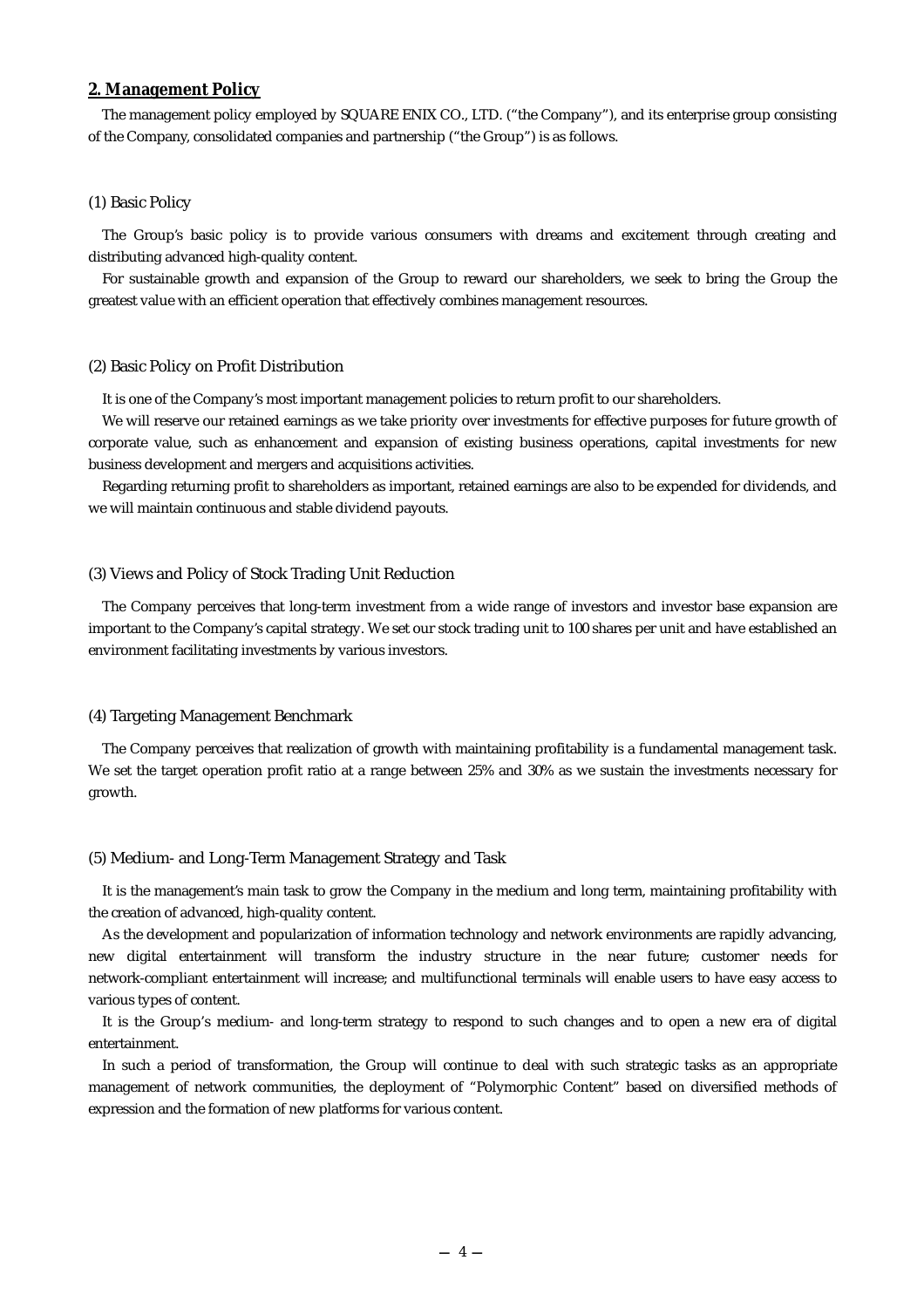#### (6) Corporate Governance

#### Basic Perspective on Corporate Governance

The Company adopts the statutory auditors system for its corporate governance system. The monitoring function is strengthened by having half of the auditors from outside. The Board of Directors, which focuses on enterprise-level management decisions, delegates a part of its powers to decision-making committees in accordance with the objective standard to facilitate operations.

#### Implemented Measures

A) Management system and any other corporate governance system regarding decision making, execution and monitoring of business operations

The Company has six directors (one from outside) and four statutory auditors (two from outside and one standing statutory auditor). The term for directors is one year, and half of the statutory auditors come from outside.

There is the independent internal audit staff (directly reporting to the president) inspecting, examining and evaluating the Group's operations, taking significance and risks into account.

The Board of Directors' meeting is held at least once a month and enhances mutual checking by vigorous discussions among the directors, including one from outside.

The Board of Auditors' meeting is held at least once a month, and performs account and operation auditing based on audit policies. The auditors also attend the Board of Directors' meeting.

Significant legal issues and events are consulted with several outside counsels as needed. Accounting issues are reviewed by an external independent audit firm, ChuoAoyama PricewaterhouseCoopers, under the Commercial Code of Japan and the Security Exchange Law.

Certified Public Accountants in Charge this Fiscal Year

- Partner staff Nobuyoshi Yuasa, Yasuhisa Yajima
- Supporting staff

Certified public accountants: 2 Assistants: 6 Other: 1

#### Compensation for Directors and Auditors

Compensation for directors ¥332 million (including ¥6 million for outside director)

Compensation for auditors ¥28 million (including ¥12 million for outside auditor)

Note: Above compensation amounts include retirement benefits of ¥176 million paid to a retired director in accordance with the resolution of the annual general meeting of shareholders.

#### Compensation for External Audit Firm

The Company has paid a compensation of ¥26 million for ChuoAoyama PricewaterhouseCoopers for auditing in accordance with the audit agreement.

B) Personal, financial or business relationships and any conflict of interest between the Company and outside directors/auditors

Nothing to be specified.

#### C) Enhancement of corporate governance for the last year

The Company has increased Board members from five to six to strengthen the decision-making capacity to deal with much complicated and intense management tasks stated above. Furthermore, we have appointed two directors in charge of development, and accounting and financial position, respectively, to strengthen the control power over the operations.

### (7) Parent Company

Nothing to be specified.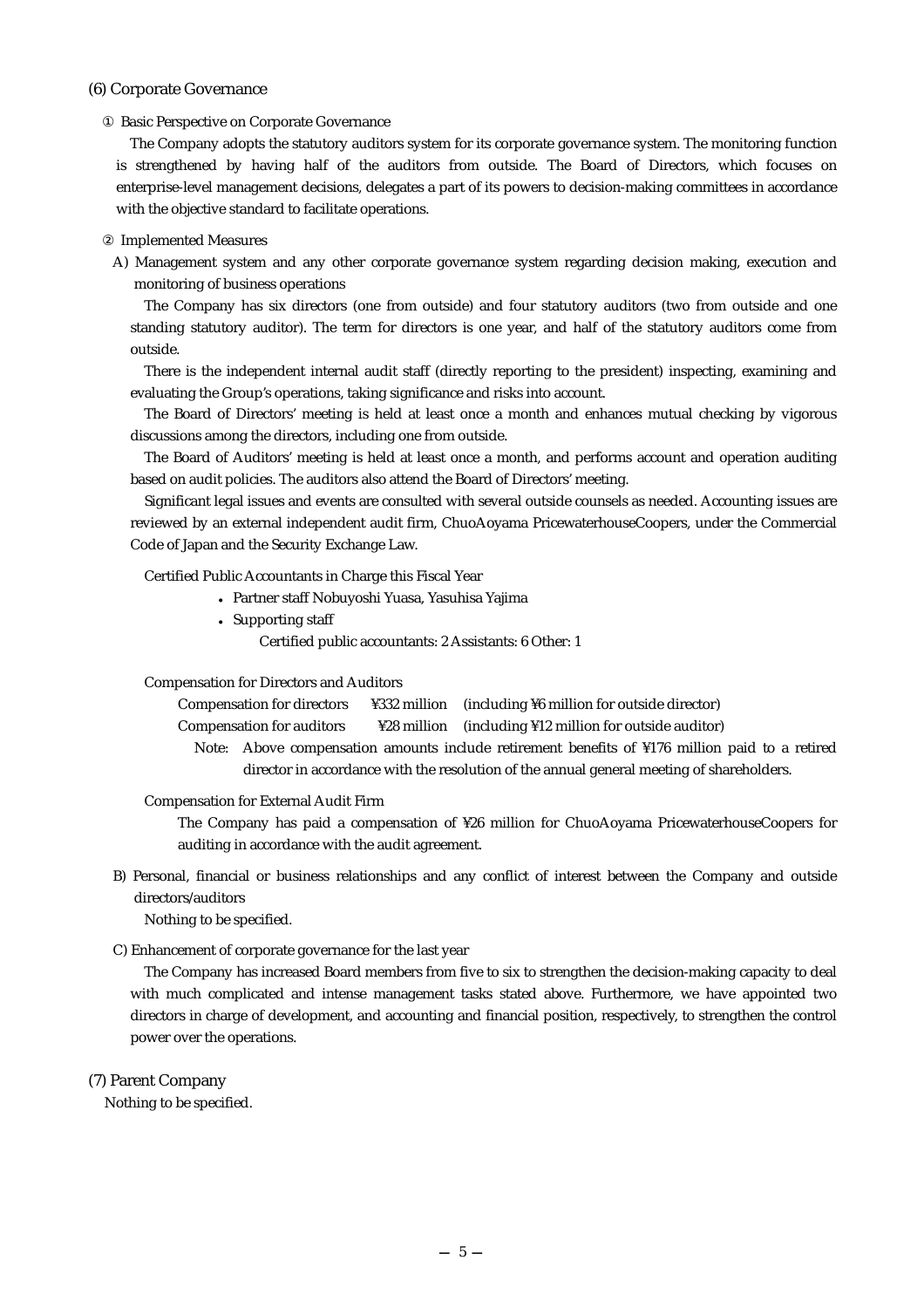### **3. Operating Results and Financial Conditions**

#### (1) Operation Highlights of FY2004 (Ended March 31, 2005)

The Company has been making determined efforts to strengthen the foundation and profitability of its business segments of Games, Online Games, Mobile Phone Content, Publication and Others.

The Company has been pursuing fundamental R&D activities to obtain advanced information technologies, which are crucial to promote growing network-related businesses, and to apply such technologies to our products and services.

The Games (Online) and Mobile Phone Content segments have continued to make significant growth in this fiscal year in addition to the Games (Offline) segment. The Publication segment has made increased income and profit despite unfavorable market conditions.

Consolidated financial results for FY2004

| Net sales               | $\frac{1273,864 \text{ million}}{16.9\%}$    |                                                                             |
|-------------------------|----------------------------------------------|-----------------------------------------------------------------------------|
| <b>Operating income</b> | $\text{\#26,438}$ million (up 36.3%)         |                                                                             |
| Recurring income        | $\text{\#25,901}$ million (up 41.9%)         |                                                                             |
| Net income              | $\text{\#}14.932 \text{ million}$ (up 35.8%) |                                                                             |
|                         |                                              | (% is the rate of change in comparison to the previous fiscal year results) |

Numbers of new game titles released during FY2004

| 11 titles |
|-----------|
| 7 titles  |
| 4 titles  |
| 1 title   |
|           |

Unit sales, including repeat orders, for FY2004

| Japan         | 6.30 million units  |
|---------------|---------------------|
| North America | 3.76 million units  |
| Europe        | 0.92 million units  |
| Asia          | 0.07 million units  |
| Total         | 11.05 million units |

Additionally, it is the Company's basic policy on profit distribution to maintain continuous and stable dividend payouts. The Board of Directors, however, has decided after taking into account our recent financial performance to pay a commemorative dividend for our 25th fiscal year (¥30) in addition to the ordinary dividend. Dividend per share for the fiscal year ended March 31, 2005 will be doubled from that of the previous fiscal year (interim dividend: ¥10, year-end dividend: ¥20) to ¥60 (interim dividend: ¥10, year-end dividend: ¥50, including the commemorative dividend of ¥30).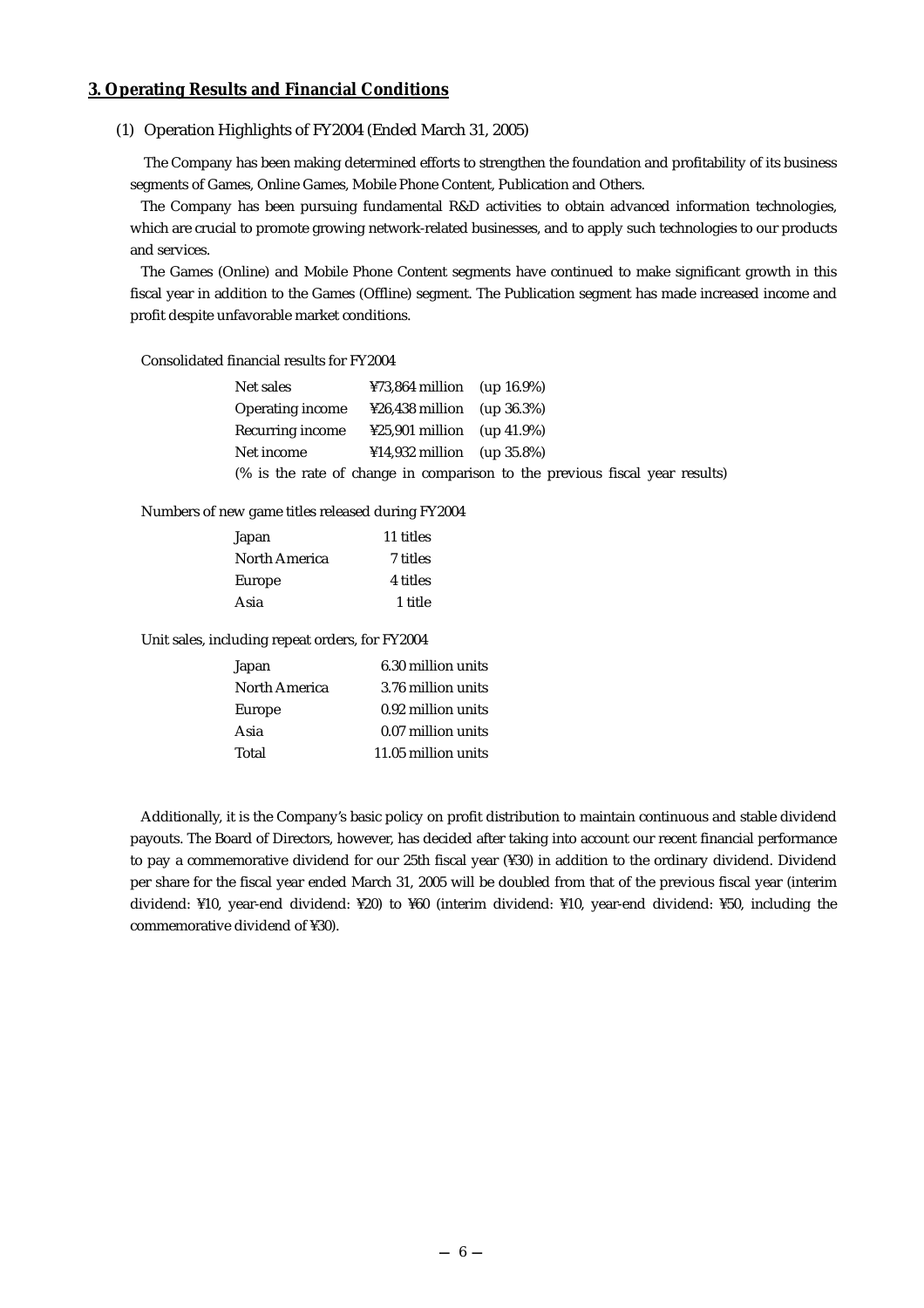#### (2) Operating Results by Business Segment

#### Games (Offline)

The Company plans, develops and distributes games for game consoles and mobile game terminals. We also handle localization of games developed and distributed in Japan to distribute in North America through our wholly owned subsidiary, SQUARE ENIX, INC. (SEI), while distribution in Europe and Asia is handled by leading publishers through license arrangements.

During this fiscal year, "DRAGON QUEST VIII Sora-to-Umi-to-Daichi-to-Norowareshi Himegimi" was released and is now the first PlayStation2 (PS2) title in Japan achieving over 3 million units shipped (3,610 thousand units in Japan as of March 31, 2005). In addition, "Kingdom Hearts Chain of Memories" for Game Boy Advance ("GBA") has over 1 million units shipped worldwide (360 thousand units in Japan, 720 thousand units in North America) Other new game titles released during this period are "FULLMETAL ALCHEMIST 2 Akaki Erikusiru-no-Akumu" (160 thousand units in Japan), "DRAGON QUEST & FINAL FANTASY in Itadaki Street Special" (380 thousand units in Japan), "RADIATA STORIES" (290 thousand units in Japan) and "MUSASHI: Samurai Legend" (80 thousand units in North America) for PS2; and "Toruneko no Daibouken 3 Advance –Fushigi no Dungeon–" (140 thousand units in Japan) and "FINAL FANTASY I II Advance" (290 thousand units in Japan, 500 thousand units in North America and 150 thousand units in Europe) for GBA. Furthermore, we released "Egg Monster HEROES" (90 thousand units in Japan) for Nintendo DS in December 2004.

 Consequently, net sales of the Games (Offline) segment totaled ¥41 billion (up 10.4% from the previous fiscal year), and operating income amounted to ¥19 billion (up 19.8%).

#### Games (Online)

The Company plans, develops, distributes and operates online games connected to the network. In September, 2004, the expansion pack "FINAL FANTASY XI: Chains of Promathia" was released in Japan and North America, while online game service "PlayOnline" and "FINAL FANTASY XI" ("FFXI") were launched in Europe.

The number of "FFXI" subscribers has been increasing at a steady pace since its launch in Japan (May 2002) and North America (Oct. 2003) reaching over 500,000. "FFXI" has now grown to be one of the top MMORPGs (Massively Multi-player Online RPGs) in the world. Game servers for the service are concentrated in Japan, and since access peak times differ from one continent to another, the operation efficiency has increased significantly as service areas have expanded. In addition, sales are steadily growing for "Cross Gate," a MMORPG developed specifically for the Asian market, and the title has acquired a top-tier position in terms of membership in the Chinese online gaming market.

Consequently, net sales of the Games (Online) segment totaled ¥13 billion (up 55.2%), and operating income was ¥4 billion (up 112.4%).

#### Mobile Phone Content

The Company plans, develops and provides content such as ring tones, wallpapers, game and portals for mobile phones.

We have been deploying our original content making the best use of its strength through providing a mobile network game, "BEFORE CRISIS -FINAL FANTASY VII-," which takes advantage of network and digital camera functions, a full-port version of "FINAL FANTASY II," an RPG for Nintendo Family Computer, and a mobile simulation game, "FRONT MISSION 2089." Furthermore, we collaborated in creating an interface for "EZ Game Street!," au mobile phone's game portal service. In addition, an expansion overseas in North America, Europe and Asia has been in progress.

Consequently, net sales of the Mobile Phone Content segment was ¥4 billion (up 63.2%), and operating income amounted to ¥1 billion (up 50.0%).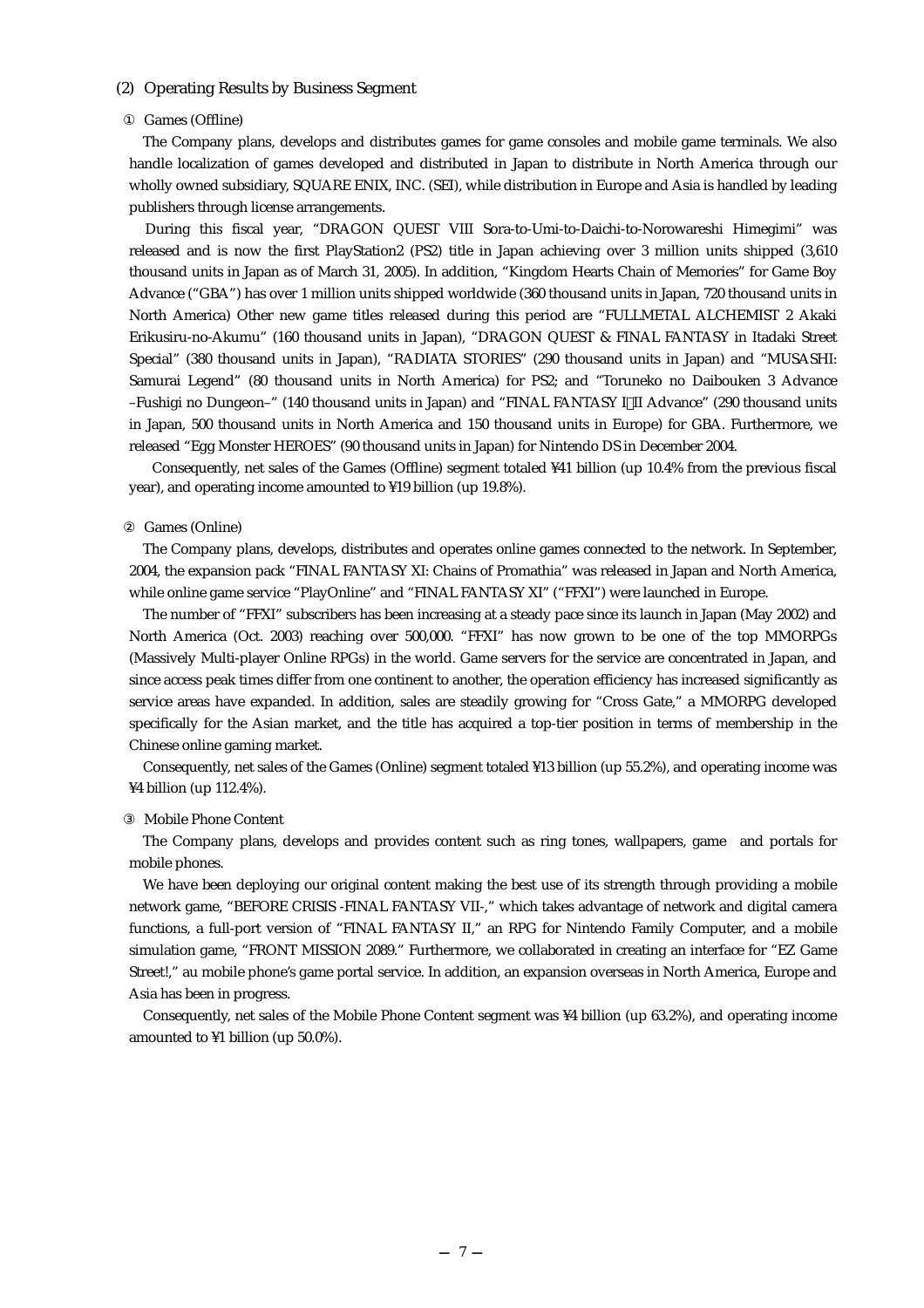Publication

The Company publishes magazines, comics, serial comics and game strategy books.

We published monthly magazines "SHONEN GANGAN," "G FANTASY" and "GANGAN WING," and newly published a comic magazine for young adults, "YOUNG GANGAN," during this period.

"Mahoraba," featured in a monthly magazine, came on air as an animated television show during this period. Another television show, "FULLMETAL ALCHEMIST," which came on air in the previous fiscal year, ended in September 2004, however, it has retained its popularity, and we have published over 15 million copies of its comics. In addition, we have published game strategy books for the two big titles "DRAGON QUEST V" and "DRAGON QUEST VIII."

Consequently, net sales of the Publications segment totaled ¥10 billion (up 12.3%), and operating income was ¥3 billion (up 7.3%).

#### **Other**

The Other segment covers the planning, production, distribution and licensing of Square Enix titles' derivative products.

The Company sells toys and merchandise for a wide range of ages, such as merchandise related to "DRAGON QUEST," pencils named "BATO-EN" and character goods related to "FINAL FANTASY," "Kingdom Hearts" and "FULLMETAL ALCHEMIST." We also licenses music CDs as the soundtracks.

Net sales in this segment amounted to ¥2 billion (down 30.7%), and operating income totaled ¥0.7 billion (down 23.8%).

#### (3) Operating Results by Region

#### Japan

All business segments Games (Offline), Games (Online), Mobile Phone Content, Publication and Other are operated in Japan.

The games are shipped to retail stores through the Company's own distribution channel. Since the Company licenses the sales of game content in Asia as well as some parts of the PAL region (Europe), sales from such licenses are included in the regional results of Japan.

In the Games (Online) segment, the Company provides services and sales on "PlayOnline" of such online games as "FINAL FANTASY XI" for PS2 and PC as well as "CROSS GATE" and "Depth Fantasia" for PC.

In the Mobile Phone Content segment, the Company provides such mobile phone content as games, ring tones, and wallpapers for NTT DoCoMo, au and vodafone.

Currently, the Publication and Others segment are operated primarily in Japan.

Net sales in Japan was ¥64 billion (up 21.3%), and operating income was ¥23 billion (up 48.0%).

#### North America

The Company operates Games (Offline), Games (Online) and Mobile Phone Content services in North America, and licenses sales of game content developed by the Company primarily to SEI.

Although no title sold over a million units during this period, online game titles such as "FINAL FANTASY XI" have been making steady growth.

Net sales in North America totaled ¥11 billion (down 11.0%), and operating income was ¥2 billion (down 28.9%).

#### Europe

The Company primarily provides Games (Offline), Games (Online) and Mobile Phone Content services in Europe. Sales of game content are generally licensed to leading publishers in this region.

Furthermore, the Company succeeded in entering into the online gaming and mobile phone content market in Europe by launching "FINAL FANTASY XI Chains of Promathia" in September 2004, with SQUARE ENIX LTD. as the publisher.

Net sales in Europe amounted to ¥0.8 billion (up 107.9%), and operating income was ¥0.03 billion (down 66.1%).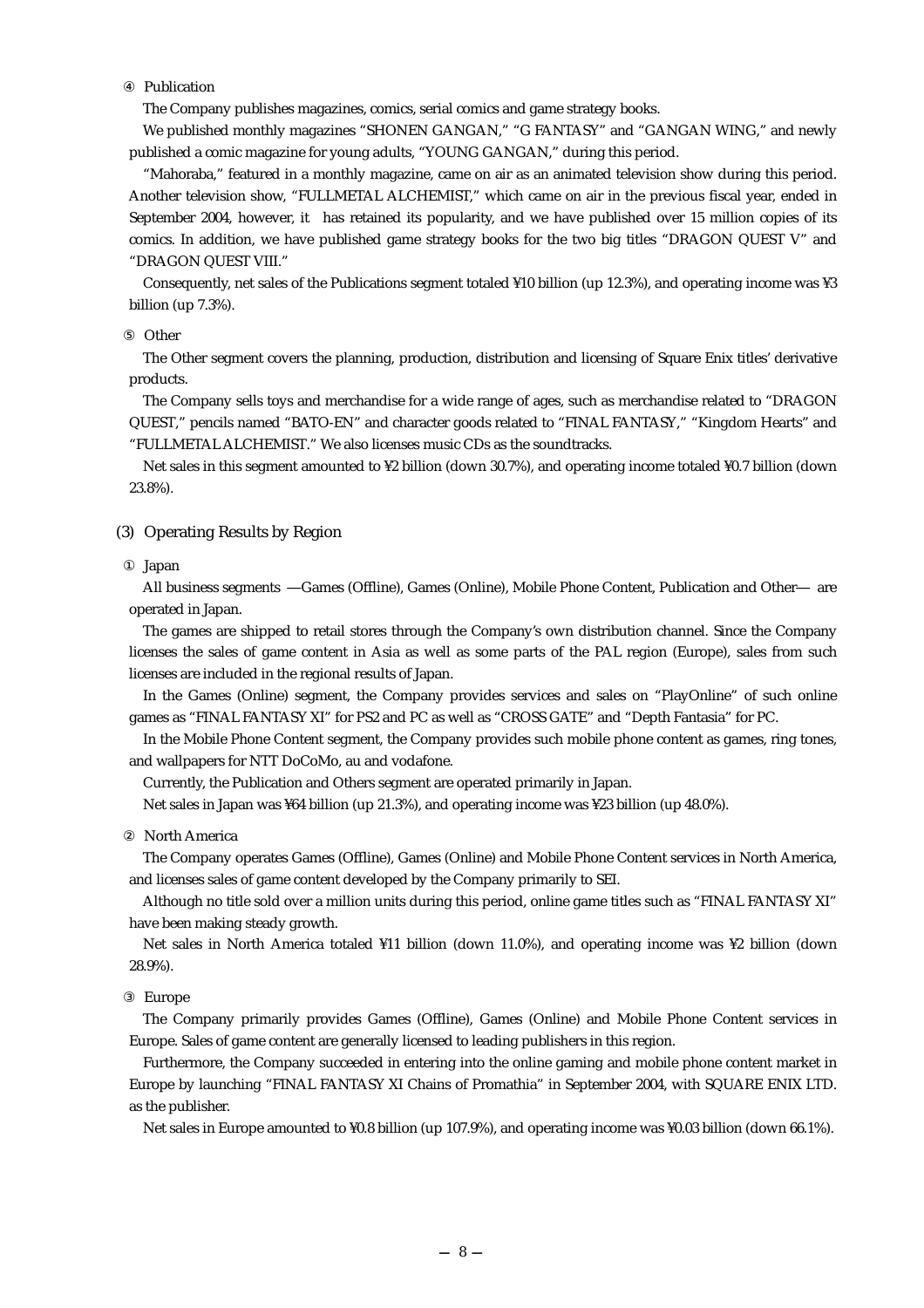#### Asia

In Asia, the Company provides primarily Games (Online) and Mobile Phone Content services.

The Company strengthened its business foundation by establishing the 100% subsidiary Square Enix (China) Co., Ltd., in Beijing as a new base of business operations in China in January 2005. Accompanying this development, a dissolution of SQUARE ENIX WEBSTAR NETWORK TECHNOLOGY (BEIJING) CO., LTD. (SEW), a joint-venture with Softstar Entertainment, Taiwan, is scheduled for December 2005. SEW will continue to operate its current services, including operation of "CROSS GATE," until Square Enix (China), takes over fully.

Net sales in Asia was ¥0.8 billion (up 14.8%), and operating income was ¥0.1 billion ( -% operating loss of the previous fiscal year amounted to ¥0.07 billion).

#### (4) Financial Conditions

Cash and cash equivalents at the end of this period were ¥81 billion. The cash flow status and contributing factors are as follows.

#### Cash flows from operating activities

Net income before taxes amounted to ¥25 billion, and resulted in cash and cash equivalents of ¥24 billion. This was due primarily to the increased work-in-progress to ¥5 billion caused by content development, and from the decreased sales credit of negative ¥4 billion due to difference in the dates of title release each year.

#### Cash flows from investing activities

Mainly due to income from investment securities such as maturity of government bond of ¥2 billion and capital investment in property, plant and equipment, and intangible assets of negative ¥1 billion, the cash and cash equivalents from investing activities are ¥0.5 billion.

#### Cash flows from financing activities

Mainly due to dividend payouts, the cash and cash equivalents from financial activities are ¥2 billion.

#### A Trend of Solvency Indices of the Group:

|                                                            | <b>FY2003</b>           |               | <b>FY2004</b>           |           |
|------------------------------------------------------------|-------------------------|---------------|-------------------------|-----------|
|                                                            | <b>First Six Months</b> | Year-End      | <b>First Six Months</b> | Year-End  |
| Shareholders' Equity Ratio                                 | 87.19%                  | 87.41%        | 88.14%                  | 82.72%    |
| Shareholders' Equity Ratio on Market Value<br><b>Basis</b> | 303.03%                 | 309.59%       | 299.18%                 | 275.76%   |
| Term of Repayment of Interest-Bearing<br>Liabilities       | $0.2622$ year           | $0.0013$ year | $0.0048$ year           |           |
| Interest Coverage Ratio (times)                            | 10.227.73               | 1.203.36      | 7.336.07                | 85.196.65 |

Notes: Shareholders' Equity Ratio: Shareholders' equity / Total assets

Shareholders' Equity Ratio on Market Value Basis (%):

Market capitalization of outstanding stock / Total Assets

Term of Repayment of Interest-Bearing Liabilities:

Interest bearing liabilities / Cash flows from operating activities

Interest Coverage Ratio: Cash flows from operating activities / Interest paid

\* determined from consolidated financial results

\* Interest-bearing liabilities include all the liabilities on which the Company are paying interests.

\* Cash flows from operating activities and interest paid are "Cash flows from operating activities" and "Interest paid" in the consolidated statements of cash flows, respectively.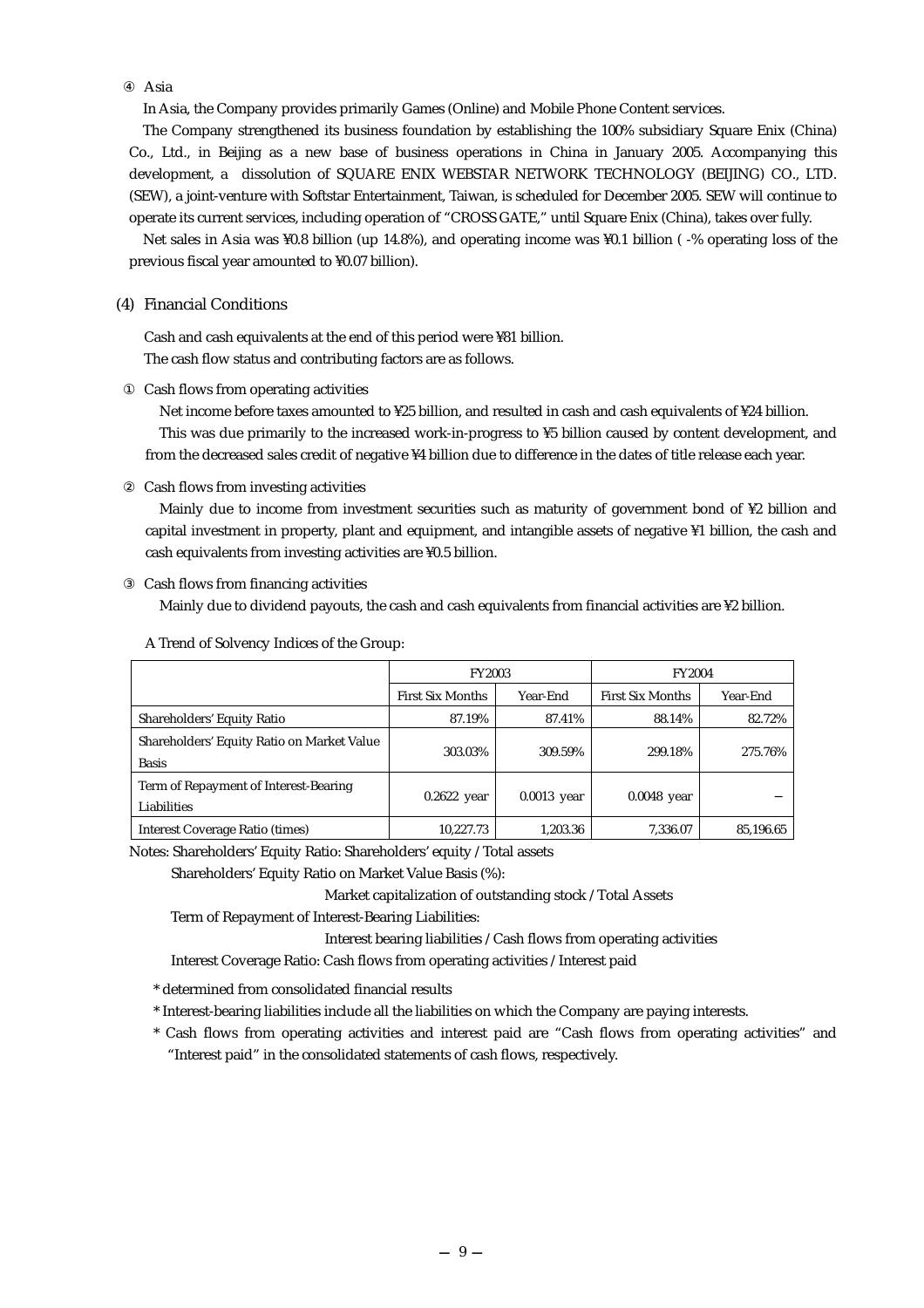#### (5) Forecasts for FY2005

Consolidated forecasts for FY2005 (ending March 31, 2006)

| Net sales               |             | $\text{\yen}90$ billion (\\\$73 billion for FY2004)             |
|-------------------------|-------------|-----------------------------------------------------------------|
| <b>Operating income</b> |             | $\frac{127}{22}$ billion ( $\frac{126}{20}$ billion for FY2004) |
| Recurring income        |             | $\frac{127}{22}$ billion (\\$25 billion for FY2004)             |
| Net income              | ¥15 billion | $(414 \text{ billion}$ for FY2004)                              |

#### (6) Risk Factors

The forecasts for the consolidated operating results stated above have been prepared based on the current business environment as of May 24, 2005.

Risks, which may affect the Company's financial condition, include:

① Changes in consumer preferences in the digital content market, and the Company's ability to respond to rapid progress of innovative technology

In such a period of transitions as stated in the medium- and long-term strategy and tasks, it is probable such change may affect the Company's financial result if the Company is unable to deal with the transitions properly and promptly.

Obtaining employees of talent to further the Company's strategy of concentrating on creation of new content services and business development overseas

The Company has been making rapid growth in expanding its business operations globally. Delay in recruiting employees may adversely affect the Company's financial condition.

#### Fluctuation of exchange rates

The Group includes consolidated subsidiaries located in North America, Europe and China. The risks of foreign exchange loss have been reduced, since the foreign currency gained by subsidiaries are expended for disbursement or reinvestment in each country. However, sales, expenses and assets of the overseas subsidiaries are converted into Japanese yen amounts on the consolidated financial statements. Consequently, the exchange rate may effect the Company's financial results as it fluctuates beyond our forecast.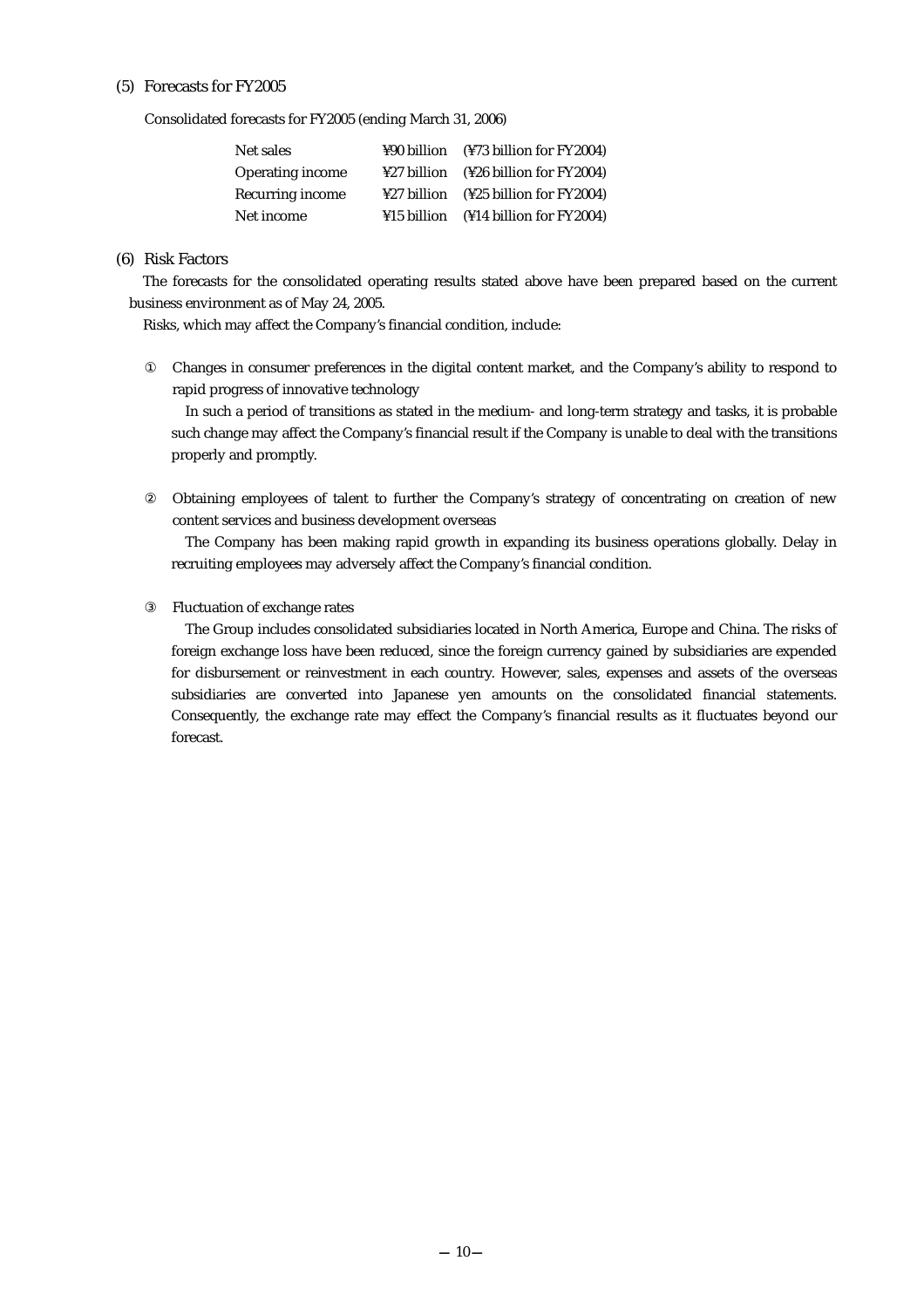# **4. Consolidated Financial Statements for FY2004 (Ended March 31, 2005)**

(1) Consolidated Balance Sheets

|                                     |          |                |                        |            |                        |                |         | (Millions of yen) |
|-------------------------------------|----------|----------------|------------------------|------------|------------------------|----------------|---------|-------------------|
| Term                                |          | FY2003 Results |                        |            |                        | FY2004 Results |         |                   |
|                                     | Note     |                | (As of March 31, 2004) |            | (As of March 31, 2005) |                | Change  |                   |
| Account                             |          |                | Amount                 | Rate       |                        | Amount         | Rate    |                   |
|                                     |          |                |                        | $\%$       |                        |                | $\%$    |                   |
| (Assets)                            |          |                |                        |            |                        |                |         |                   |
| <b>Current assets</b><br>I          |          |                |                        |            |                        |                |         |                   |
| 1. Cash and deposits                |          |                | 58,676                 |            |                        | 81,243         |         | 22,567            |
| 2. Notes and accounts receivable    |          |                | 12,046                 |            |                        | 7,670          |         | (4, 375)          |
| 3. Inventories                      |          |                | 809                    |            |                        | 1,112          |         | 303               |
| 4. Content production account       |          |                | 10,128                 |            |                        | 15,510         |         | 5,381             |
| 5. Deferred tax assets              |          |                | 1,850                  |            |                        | 3,440          |         | 1,590             |
| 6. Other current assets             |          |                | 1,157                  |            |                        | 1,337          |         | 179               |
| Allowance for doubtful accounts     |          |                | (227)                  |            |                        | (262)          |         | (34)              |
| Total current assets                |          |                | 84,441                 | 76.4       |                        | 110,053        | 83.6    | 25,612            |
| <b>II</b> Fixed assets              |          |                |                        |            |                        |                |         |                   |
| 1. Property, plant and equipment    |          |                |                        |            |                        |                |         |                   |
| (1) Buildings and structures        |          | 3,445          |                        |            | 3,667                  |                |         |                   |
| Accumulated depreciation            |          | 1,250          | 2,195                  |            | 1,525                  | 2,142          |         | (52)              |
| (2) Tools and fixtures              |          | 8,445          |                        |            | 9,116                  |                |         |                   |
| Accumulated depreciation            |          | 5,367          | 3,077                  |            | 6,162                  | 2,954          |         | (123)             |
| (3) Other                           |          |                |                        |            | 16                     |                |         |                   |
| Accumulated depreciation            |          | 7              | $\bf{0}$               |            | 8                      |                |         | 7                 |
| $(4)$ Land                          |          |                | 3,813                  |            |                        | 3,813          |         |                   |
| Total property, plant and equipment |          |                | 9,087                  | 8.2        |                        | 8,918          | $6.8\,$ | (168)             |
| 2. Intangible assets                |          |                | 7,550                  | $\bf{6.8}$ |                        | 6,096          | 4.6     | (1, 454)          |
| 3. Investments and other assets     |          |                |                        |            |                        |                |         |                   |
| (1) Investment securities           | $^\ast1$ |                | 3,516                  |            |                        | 1,295          |         | (2, 221)          |
| (2) Long-term loans                 |          |                | 4                      |            |                        | 9              |         | 4                 |
| (3) Rental deposits                 |          |                | 2,864                  |            |                        | 2,863          |         | (1)               |
| (4) Deferred tax assets             |          |                | 2,665                  |            |                        | 1,768          |         | (896)             |
| (5) Other                           | $^\ast1$ |                | 502                    |            |                        | 689            |         | 187               |
| Total investments and other         |          |                | 9,554                  | $\bf 8.6$  |                        | 6,626          | $5.0\,$ | (2,927)           |
| assets<br><b>Total fixed assets</b> |          |                | 26,192                 | 23.6       |                        | 21,641         | 16.4    | (4, 550)          |
| <b>Total assets</b>                 |          |                | 110,633                | 100.0      |                        | 131,695        | 100.0   | 21,061            |
|                                     |          |                |                        |            |                        |                |         |                   |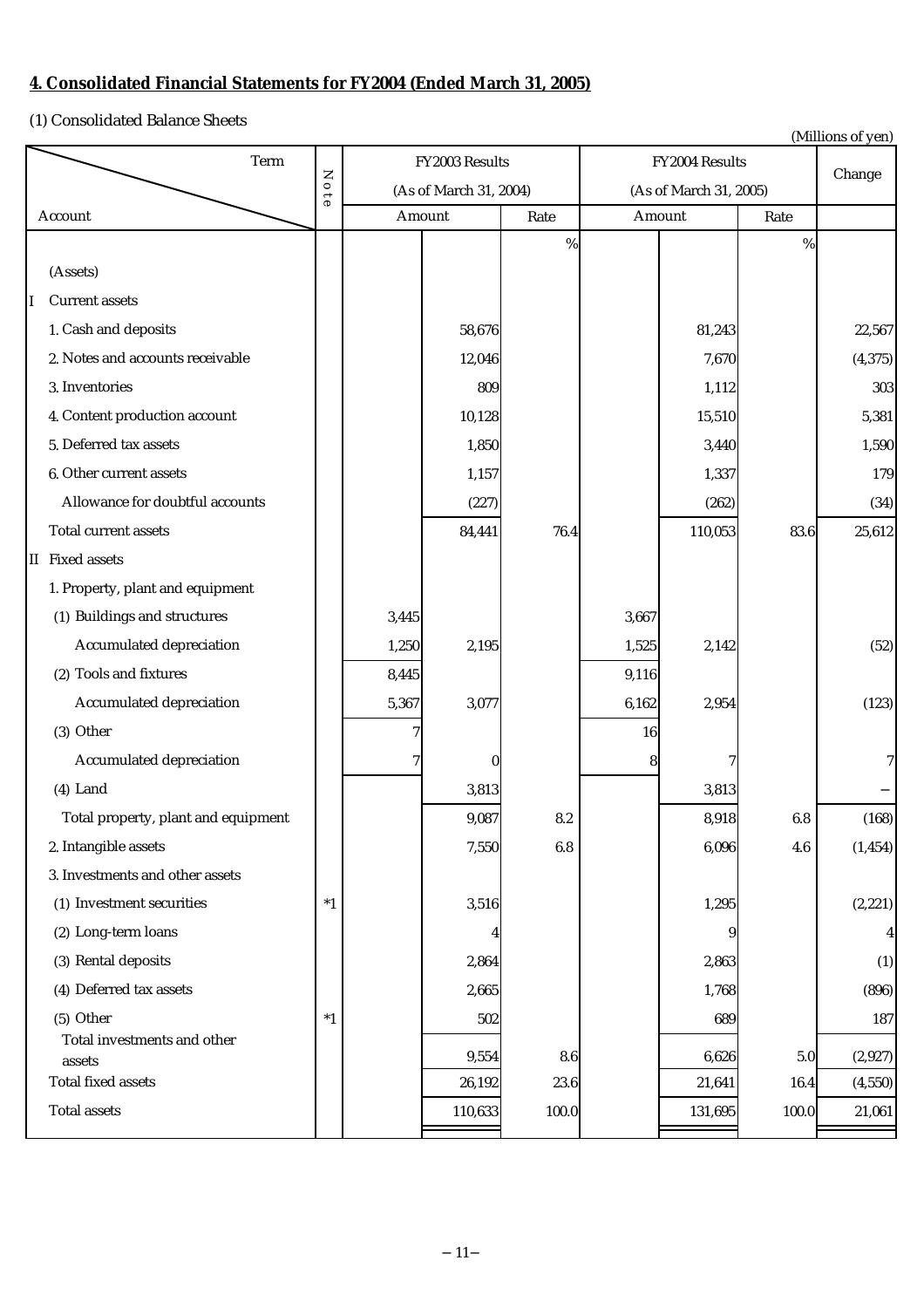(Millions of Yen)

| Term                                                                                                 |                     | FY2003 Results         |         | FY2004 Results |                        |         |       |        |
|------------------------------------------------------------------------------------------------------|---------------------|------------------------|---------|----------------|------------------------|---------|-------|--------|
|                                                                                                      | $\mathsf{z}$<br>010 | (As of March 31, 2004) |         |                | (As of March 31, 2005) |         |       | Change |
| Account                                                                                              |                     | Amount                 |         | Rate           |                        | Amount  | Rate  |        |
|                                                                                                      |                     |                        |         | $\%$           |                        |         | $\%$  |        |
| (Liabilities)                                                                                        |                     |                        |         |                |                        |         |       |        |
| <b>Current liabilities</b><br>II                                                                     |                     |                        |         |                |                        |         |       |        |
| 1. Notes and accounts payable<br>2. Long-term borrowings due within                                  |                     |                        | 3,205   |                |                        | 2,241   |       | (963)  |
| one year                                                                                             |                     |                        | 18      |                |                        |         |       | $-18$  |
| 3. Other accounts payable                                                                            |                     |                        | 1,020   |                |                        | 1,190   |       | 170    |
| 4. Accrued expenses                                                                                  |                     |                        | 1,551   |                |                        | 1,662   |       | 111    |
| 5. Accrued income taxes                                                                              |                     |                        | 1,313   |                |                        | 9,994   |       | 8,681  |
| 6. Accured consumption taxes                                                                         |                     |                        | 408     |                |                        | 1,022   |       | 614    |
| 7. Advance payments received                                                                         |                     |                        | 697     |                |                        | 896     |       | 198    |
| 8. Deposits received                                                                                 |                     |                        | 354     |                |                        | 385     |       | 31     |
| 9. Reserve for bonuses                                                                               |                     |                        | 1,239   |                |                        | 1,021   |       | (218)  |
| 10. Allowance for sales returns                                                                      |                     |                        | 1,569   |                |                        | 1,316   |       | (253)  |
| 11. Other                                                                                            |                     |                        | 807     |                |                        | 1,057   |       | 249    |
| <b>Total current liabilities</b>                                                                     |                     |                        | 12,185  | 11.1           |                        | 20,790  | 15.8  | 8,604  |
| II Fixed liabilities                                                                                 |                     |                        |         |                |                        |         |       |        |
| 1. Accrued pension costs<br>2. Allowance for directors'                                              |                     |                        | 978     |                |                        | 1,173   |       | 195    |
| retirement benefits                                                                                  |                     |                        | 110     |                |                        | 55      |       | (54)   |
| 3. Other                                                                                             |                     |                        | 63      |                |                        | 84      |       | $20\,$ |
| <b>Total fixed liabilities</b>                                                                       |                     |                        | 1,152   | 1.0            |                        | 1,313   | 1.0   | 160    |
| <b>Total liabilities</b>                                                                             |                     |                        | 13,338  | 12.1           |                        | 22,103  | 16.8  | 8,764  |
| (Minority interests)<br>Minority interests in consolidated<br>subsidiaries<br>(Shareholders' equity) |                     |                        | 594     | 0.5            |                        | 658     | 0.5   | 64     |
| Common stock<br>IІ                                                                                   | $*2$                |                        | 7,154   | 6.5            |                        | 7,433   | 5.6   | 278    |
| II Capital surplus reserve                                                                           |                     |                        | 36,393  | 32.9           |                        | 36,673  | 27.8  | 280    |
| <b>III</b> Retained earnings                                                                         |                     |                        | 53,931  | 48.7           |                        | 65,561  | 49.8  | 11,630 |
| IV Unrealized gain on revaluation                                                                    |                     |                        |         |                |                        |         |       |        |
| of marketable securities<br>V Foreign currency translation                                           |                     |                        | 363     | 0.3            |                        | 472     | 0.4   | 108    |
| adjustment                                                                                           |                     |                        | (898)   | (0.8)          |                        | (807)   | (0.6) | 90     |
| VI Treasury stock                                                                                    | $*3$                |                        | (245)   | (0.2)          |                        | (401)   | (0.3) | (156)  |
| Total shareholders' equity                                                                           |                     |                        | 96,700  | 87.4           |                        | 108,933 | 82.7  | 12,232 |
| Total liabilities, minority interests and<br>shareholders' equity                                    |                     |                        | 110,633 | 100.0          |                        | 131,695 | 100.0 | 21,061 |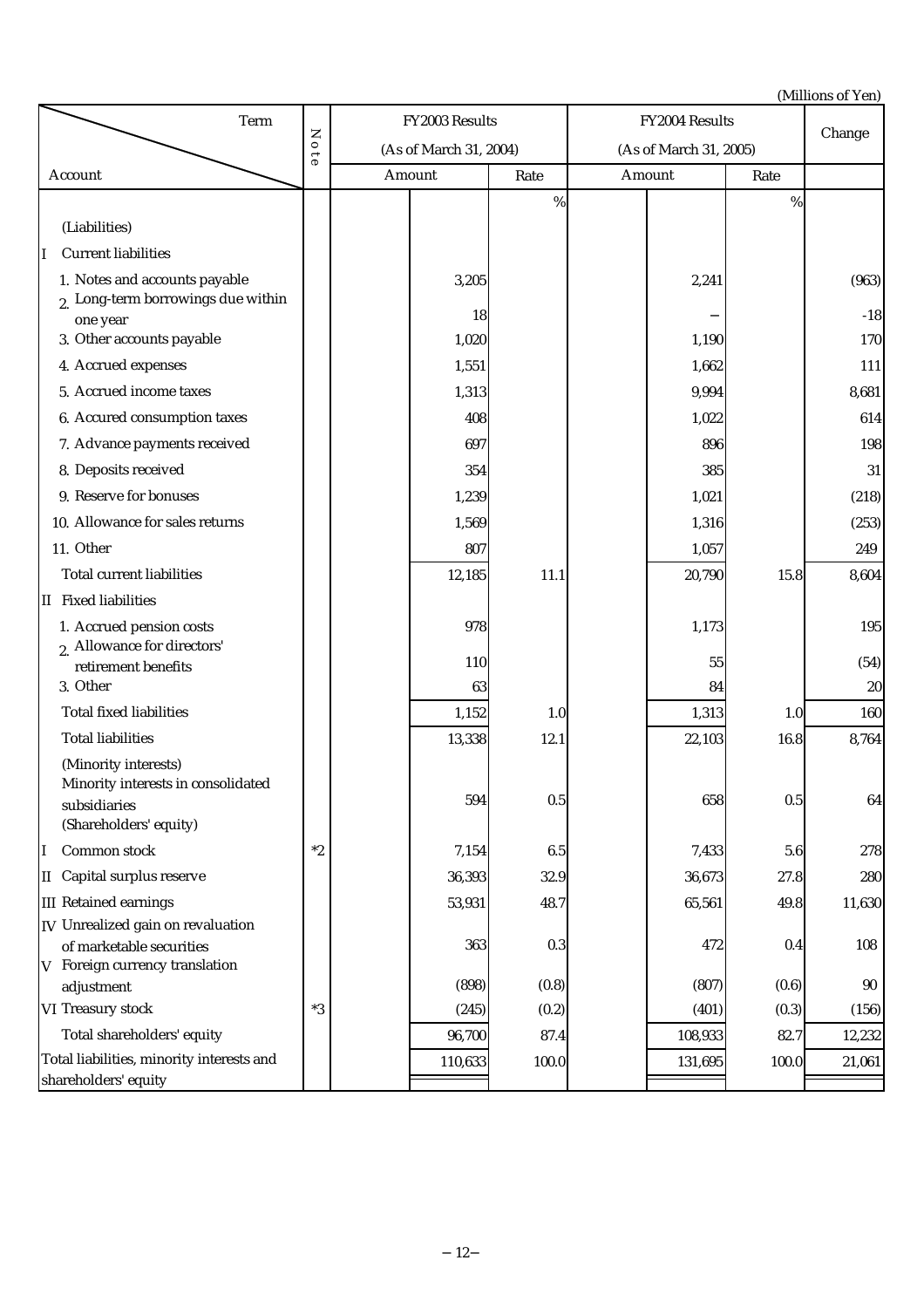## (2) Consolidated Statements of Income

(Millions of yen)

| Term                                                                                         | Z                        |                | FY2003 Results           |               |                 | <b>FY2004 Results</b>    |               |                 |
|----------------------------------------------------------------------------------------------|--------------------------|----------------|--------------------------|---------------|-----------------|--------------------------|---------------|-----------------|
|                                                                                              | $\circ$<br>$\rightarrow$ |                | April 1, 2004 to         |               |                 | April 1, 2004 to         |               | Change          |
| Account                                                                                      | $\sigma$                 |                | March 31, 2004<br>Amount | Rate          |                 | March 31, 2005<br>Amount | Rate          | Amount          |
|                                                                                              |                          |                |                          | %             |                 |                          | %             |                 |
| Net sales<br>Cost of sales<br>$\mathbf{II}$                                                  |                          |                | 63,202<br>22,084         | 100.0<br>34.9 |                 | 73,864<br>25,703         | 100.0<br>34.8 | 10.662<br>3,619 |
| Gross profit                                                                                 |                          |                | 41,117                   | 65.1          |                 | 48,161                   | 65.2          | 7,043           |
| Reversal of allowance for sales returns and                                                  |                          |                |                          | 2.2           |                 |                          |               |                 |
| price protection<br>Provision for allowance for sales returns and                            |                          |                | 1,420                    |               |                 | 1,569                    | 2.1           | 149             |
| price protection                                                                             |                          |                | 1,569                    | 2.5           |                 | 1,316                    | 1.8           | (253)           |
| Net gross profit                                                                             |                          |                | 40,968                   | 64.8          |                 | 48,414                   | 65.5          | 7,446           |
| III Selling, general and administrative expenses                                             | $^*1$                    |                |                          |               |                 |                          |               |                 |
| 1. Packaging freight charge<br>2. Advertising expenses                                       |                          | 545<br>5,119   |                          |               | 634<br>5,346    |                          |               |                 |
| 3. Sales promotion expenses                                                                  |                          | 660            |                          |               | 109             |                          |               |                 |
| 4. Provision for doubtful accounts                                                           |                          | 332            |                          |               | 77              |                          |               |                 |
| 5. Compensation for directors<br>6. Salary                                                   |                          | 231<br>3,887   |                          |               | 233             |                          |               |                 |
| 7. Provision to reserve for bonuses                                                          |                          | 1,130          |                          |               | 4,251<br>418    |                          |               |                 |
| 8. Net predict pension costs                                                                 |                          | 491            |                          |               | 107             |                          |               |                 |
| 9. Provision to reserve for directors'<br>retirement benefits                                |                          |                |                          |               |                 |                          |               |                 |
| 10. Welfare expenses                                                                         |                          | 6<br>698       |                          |               | 121<br>753      |                          |               |                 |
| 11. Rental expenses                                                                          |                          | 955            |                          |               | 1,033           |                          |               |                 |
| 12. Commissions paid                                                                         |                          | 3,023          |                          |               | 2,667           |                          |               |                 |
| 13. Depreciation and amortization                                                            |                          | 1,179          |                          |               | 1,141           |                          |               |                 |
| 14. Other<br>Operating income                                                                |                          | 3,307          | 21,569<br>19,398         | 34.1<br>30.7  | 5,079           | 21,975<br>26,438         | 29.7<br>35.8  | 406<br>7,040    |
| IV Non-operating income                                                                      |                          |                |                          |               |                 |                          |               |                 |
| 1. Interest income                                                                           |                          | 67             |                          |               | 72              |                          |               |                 |
| 2. Interest from securities<br>3. Foreign exchange gain                                      |                          | 78             |                          |               |                 |                          |               |                 |
| 4. Rental income                                                                             |                          | 0              |                          |               | 296<br>30       |                          |               |                 |
| 5. Miscellaneous income                                                                      |                          | 294            | 440                      | 0.7           | 138             | 542                      | 0.7           | 102             |
| Non-operating expenses<br>V                                                                  |                          |                |                          |               |                 |                          |               |                 |
| 1. Interest expenses<br>2. Foreign exchange loss                                             |                          | 7<br>788       |                          |               |                 |                          |               |                 |
| 3. Stock issuance expense                                                                    |                          | 8              |                          |               |                 |                          |               |                 |
| 4. Loss on disposal of inventories                                                           |                          |                |                          |               |                 |                          |               |                 |
| 5. Loss on write-off of content<br>development account                                       |                          |                |                          |               | 983             |                          |               |                 |
| 6. Equity on losses of non-consolidated                                                      |                          |                |                          |               |                 |                          |               |                 |
| subsidiaries and affiliates                                                                  |                          | 760            |                          |               |                 |                          |               |                 |
| 7. Miscellaneous losses                                                                      |                          | $25\,$         | 1,590                    | 2.5           | 90              | 1,080                    | 1.4           | (510)           |
| Recurring income<br>VI Extraordinary gain                                                    |                          |                | 18,248                   | 28.9          |                 | 25,901                   | 35.1          | 7,653           |
| 1. Gain on sale of property, plant and equipment                                             | $*2$                     |                |                          |               | 0               |                          |               |                 |
| 2. Gain on sale of investment securities                                                     |                          | 59             |                          |               | 106             |                          |               |                 |
| 3. Gain on sale of shares in affiliates                                                      |                          | 240            |                          |               |                 |                          |               |                 |
| 4. Reversal of allowance for doubtful accounts<br>VII Extraordinary loss                     |                          |                | 300                      | 0.5           | 11              | 118                      | 0.2           | (182)           |
| 1. Loss on sale of property, plant and equipment                                             | $*3$                     | 123            |                          |               |                 |                          |               |                 |
| 2. Loss on disposal of property, plant and equipment                                         | $^*4$                    | 198            |                          |               | 50              |                          |               |                 |
| 3. Evaluation loss on shares in affiliates<br>4. Loss on evaluation of investment securities | $*5$                     | 125<br>375     |                          |               | 145<br>80       |                          |               |                 |
| 5. Loss on sale of investment securities                                                     |                          | 84             |                          |               |                 |                          |               |                 |
| 6. Provision of amortization of consolidated adjustment account                              |                          |                |                          |               | 145             |                          |               |                 |
| 7. Other losses                                                                              |                          |                | 907                      | 1.4           | 16              | 443                      | 0.6           | (464)           |
| Income before income taxes and<br>distribution of loss in partnership                        |                          |                |                          |               |                 |                          |               |                 |
| (Tokumei-kumiai)                                                                             |                          |                | 17,640                   | 28.0          |                 | 25,576                   | 34.6          | 7,935           |
| Distribution of loss in partnership                                                          |                          |                | 24                       | 0.0           |                 | 20                       | 0.0           | (4)             |
| Income before income taxes<br>Income taxes:                                                  |                          |                | 17,616                   | 28.0          |                 | 25,556                   | 34.6          | 7,940           |
| Current deferred                                                                             |                          | 3,600<br>2,962 | 6,563                    | 10.4          | 11,267<br>(760) | 10,506                   | 14.2          | 3,943           |
| Minority interest in consolidated                                                            |                          |                |                          |               |                 |                          |               |                 |
| subsidiaries                                                                                 |                          |                | 59                       | 0.1           |                 | 116                      | 0.2           | 57              |
| Net income                                                                                   |                          |                | 10,993                   | 17.5          |                 | 14,932                   | 20.2          | 3,939           |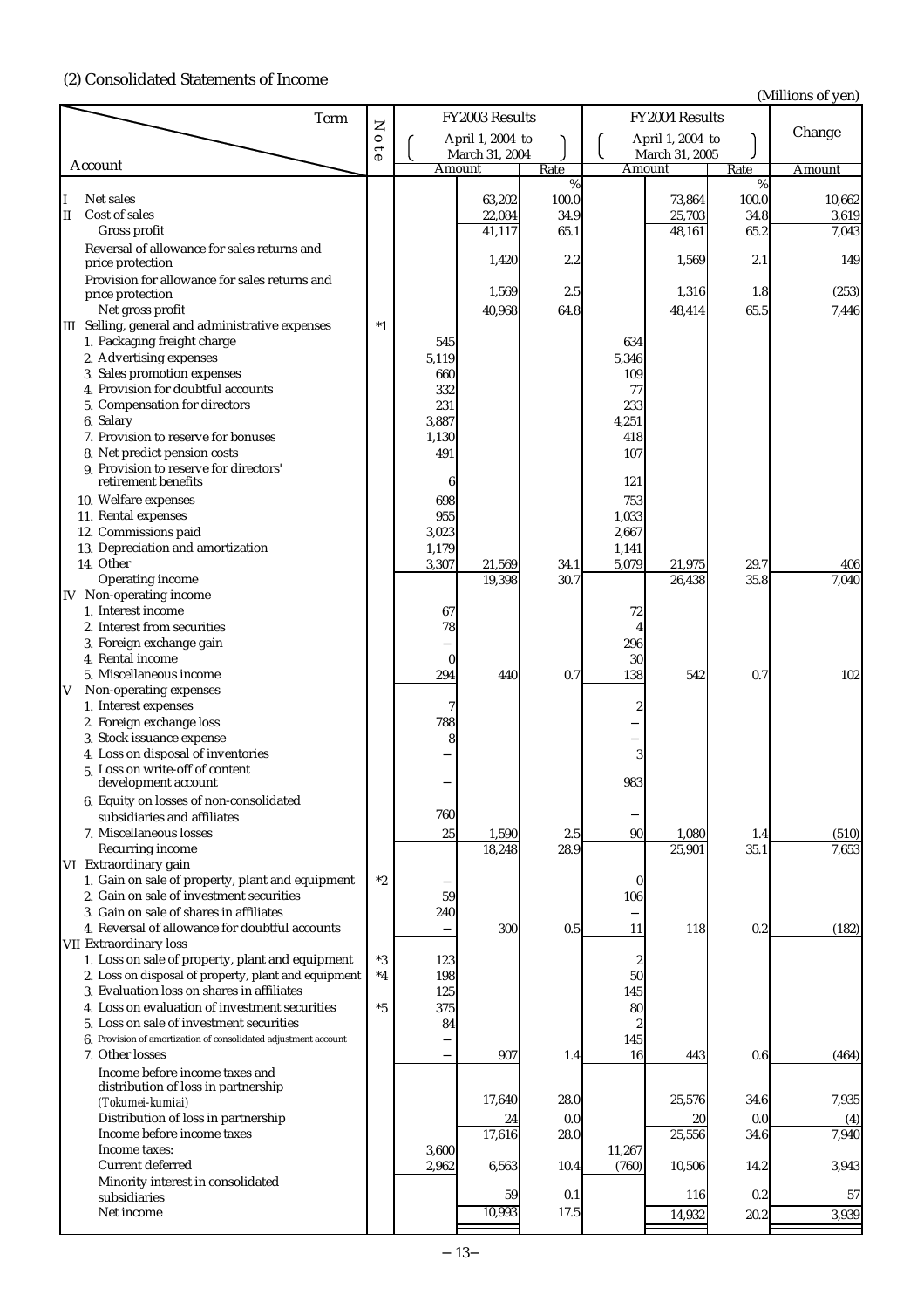# (3) Consolidated Statements of Capital Surplus and Retained Earnings

| consonauted statements of capital surpras and fretamed narring                                                                                                  |      |                 |                   |                |                                      | (Millions of yen) |
|-----------------------------------------------------------------------------------------------------------------------------------------------------------------|------|-----------------|-------------------|----------------|--------------------------------------|-------------------|
| Term                                                                                                                                                            |      | FY2003 Results  |                   | FY2004 Results |                                      |                   |
|                                                                                                                                                                 | Note | March. 31, 2004 | April. 1, 2003 to |                | April. 1, 2004 to<br>March. 31, 2005 | Change            |
| Account                                                                                                                                                         |      |                 | Amount            | Amount         |                                      | Amount            |
| (Capital surplus)<br>Capital surplus at beginning of year<br>Increases in capital surplus<br>1. Increase due to merger<br>2. Gain on disposal of treasury stock |      | 26,792          | 9,383             |                | 36,393                               | 27,010            |
| 3. Shares issued through stock options                                                                                                                          |      | 213             | 27,010            | 278            | 280                                  |                   |
| Capital surplus at year-end                                                                                                                                     |      |                 | 36,393            |                | 36,673                               | (26, 730)<br>280  |
|                                                                                                                                                                 |      |                 |                   |                |                                      |                   |
| (Retained earnings)<br>Retained earnings at beginning of year<br>Increase in retained earnings                                                                  |      |                 | 33,341            |                | 53,931                               | 20,590            |
| 1. Net income                                                                                                                                                   |      | 10,993          |                   | 14,932         |                                      |                   |
| 2. Transferred from merged company                                                                                                                              |      | 11,524          |                   |                |                                      |                   |
| 3. Increase due to increase in consolidated subsidiaries                                                                                                        |      | 16              |                   |                |                                      |                   |
| 4. Increase due to decrease in consolidated subsidiaries                                                                                                        |      | 36              | 22,569            |                | 14,932                               | (7,637)           |
| Decreases in retained earnings                                                                                                                                  |      |                 |                   |                |                                      |                   |
| 1. Dividends                                                                                                                                                    |      | 1,979           |                   | 3,301          |                                      |                   |
| 2. Bonus for directors                                                                                                                                          |      |                 | 1,979             | $\bf{0}$       | 3,302                                | 1,322             |
| Retained earnings at year-end                                                                                                                                   |      |                 | 53,931            |                | 65,561                               | 11,630            |
|                                                                                                                                                                 |      |                 |                   |                |                                      |                   |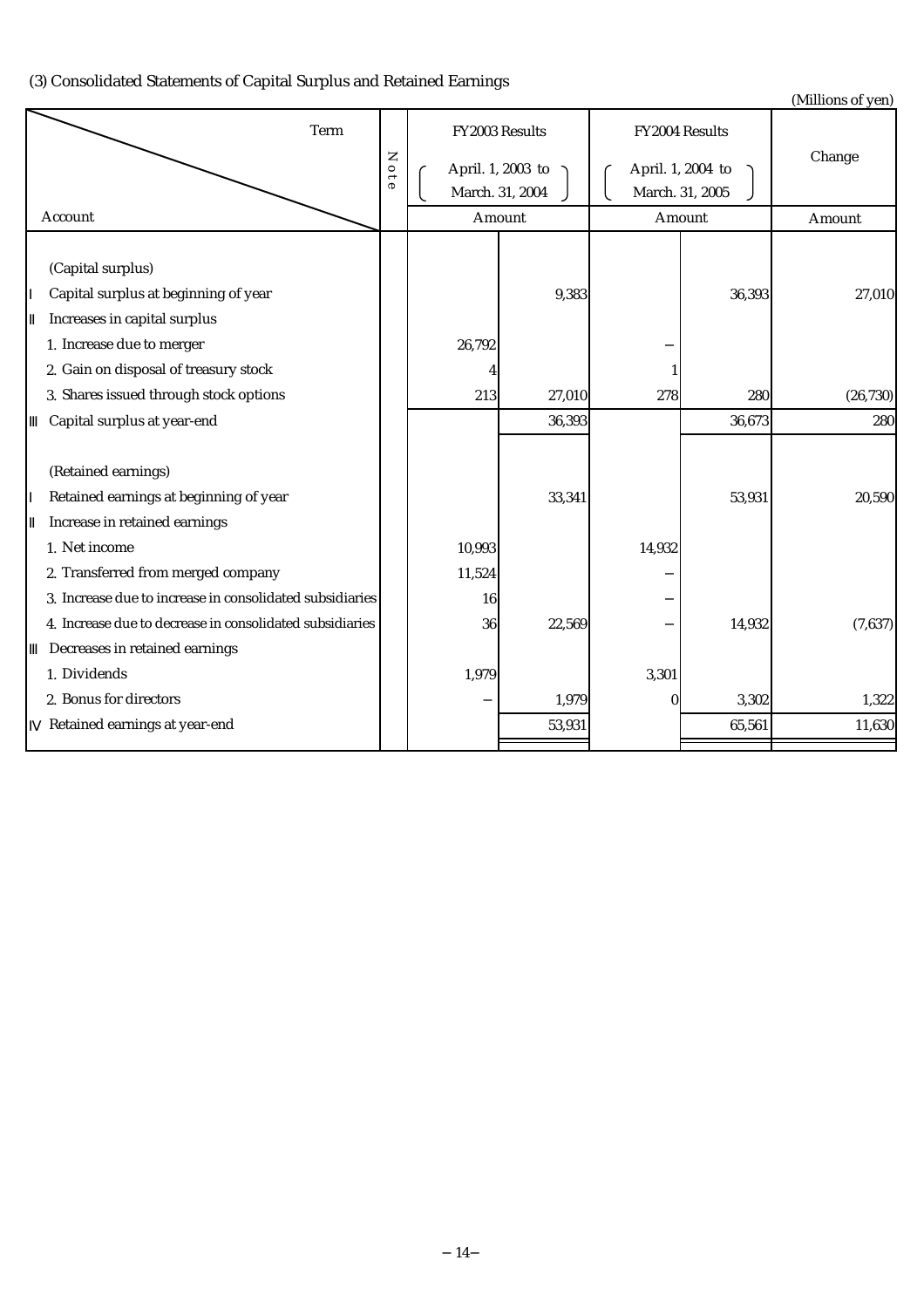|                                                                                       |                     | FY2003 Results | FY2004 Results |           |
|---------------------------------------------------------------------------------------|---------------------|----------------|----------------|-----------|
| Term                                                                                  | $\mathbf{z}$        |                |                | Change    |
|                                                                                       | $\circ$             | April 1, 2003  | April 1, 2004  |           |
| Account                                                                               | $\overline{\theta}$ | March 31, 2004 | March 31, 2005 |           |
|                                                                                       |                     | Amount         | Amount         | Amount    |
|                                                                                       |                     |                |                |           |
| Cash flows from operating activities                                                  |                     |                |                |           |
| Income before income taxes                                                            |                     | 17,616         | 25,556         | 7,940     |
| Depreciation and amortization                                                         |                     | 1,974          | 1,814          | (160)     |
| Increase (decrease) in allowance for doubtful accounts                                |                     | 224            | 31             | (193)     |
| Increase (decrease) in reserve for bonuses                                            |                     | 688            | (218)          | (907)     |
| Decrease in allowance for sales returns and price protection                          |                     | (105)          | (267)          | (161)     |
| Increase (decrease) in accrued pension costs                                          |                     | 576            | 195            | (381)     |
| (Decrease) increase in allowance for directors' retirement benefits                   |                     | (26)           | (54)           | (28)      |
| (Decrease) increase in reserve for office relocation costs                            |                     | (589)          |                | 589       |
| Interest and dividends received                                                       |                     | (145)          | (76)           | 68        |
| Interest expenses                                                                     |                     |                |                | (5)       |
| Gain on sale of investment securities                                                 |                     | (59)           | (106)          | (47)      |
| Loss on sale of investment securities                                                 |                     | 84             |                | (82)      |
| Losses on investments in securities                                                   |                     | 375            | 80             | (294)     |
| Gain on sale of shares held in affiliates                                             |                     | (240)          |                | 240       |
| Evaluation loss on shares held in affiliates                                          |                     | 125            | 145            | 20        |
| Loss on disposal of property and equipment                                            |                     | 198            | 50             | (148)     |
| Gain on sales of property and equipment                                               |                     |                | (0)            | (0)       |
| Loss on sales of property and equipment                                               |                     | 123            |                | (121)     |
| Decrease (increase) in accounts receivable                                            |                     | 4,852          | 4,319          | (532)     |
| (Increase) decrease in inventories                                                    |                     | (6,745)        | (5,618)        | 1,126     |
| (Decrease) increase in purchase liabilities                                           |                     | (507)          | (953)          | (445)     |
| (Decrease) increase in accrued consumption taxes                                      |                     | (104)          | 614            | 719       |
| Decrease in other current assets                                                      |                     | 250            | (94)           | (345)     |
| Decrease (increase) in other fixed assets                                             |                     | 299            |                |           |
|                                                                                       |                     |                | (198)          | (498)     |
| (Decrease) increase in other current liabilities                                      |                     | (2,014)        | 701            | 2,715     |
| Directors' bonuses paid                                                               |                     |                | (0)            | (0)       |
| Other                                                                                 |                     | 1,958          | 1,632          | (325)     |
| Subtotal                                                                              |                     | 18,818         | 27,559         | 8,740     |
| Interest and dividends received                                                       |                     | 126            | 83             | (43)      |
| Interest paid                                                                         |                     | (11)           | (0)            | 11        |
| Income taxes paid                                                                     |                     | (4, 794)       | (2,768)        | 2,025     |
| Net cash provided by operating activities                                             |                     | 14,139         | 24,873         | 10,733    |
| II Cash flows from investing activities                                               |                     |                |                |           |
| Payments for acquiring property, plant and equipment                                  |                     | (2,709)        | (1, 318)       | 1,390     |
| Payments for acquiring intangible assets                                              |                     | (416)          | (362)          | 54        |
| Proceeds from sales of investment securities                                          | $^\ast 2$           |                | 2,248          | 2,248     |
| Payments for acquisition of shares in affiliates                                      |                     | (6, 461)       | (27)           | 6,434     |
| Proceeds from sale of shares in affiliates                                            |                     | 423            |                | (423)     |
| Proceeds from clearance of shares in affiliates                                       |                     |                | 34             | 34        |
| Proceeds from return of guarantee money paid                                          |                     | 407            | 104            | (302)     |
| Payments for provision of guarantee money paid                                        |                     | (1, 843)       | (101)          | 1,741     |
| Other                                                                                 |                     | 20             | (2)            | (23)      |
| Net cash (used in) provided by investing activities                                   |                     | (10, 579)      | 574            | 11,153    |
| <b>III</b> Cash flows from financing activities                                       |                     |                |                |           |
| Decrease (increase) in short-term borrowings                                          |                     | (1,000)        |                | 1,000     |
| Payments for acquisition of treasury stock                                            |                     | (147)          | (154)          | (7)       |
| Payments for dividends                                                                |                     | (1, 955)       | (3, 300)       | (1, 344)  |
| Payments for dividends for minority interests                                         |                     | (2)            | (2)            |           |
| Payments of cash lien of dividend to retiree shareholders of merged                   |                     |                |                |           |
| company                                                                               |                     | (4, 153)       |                | 4,153     |
| Payments for partnership distributions                                                |                     | (616)          |                | 616       |
| Other                                                                                 |                     | 1,135          | 549            | (585)     |
| Net cash used in financing activities                                                 |                     | (6,739)        | (2,907)        | 3,831     |
| IV Effect of exchange rate changes on cash and cash equivalents                       |                     | (984)          | 27             | 1,012     |
| V Net (decrease) increase in cash and cash equivalents                                |                     | (4, 164)       | 22,567         | 26,731    |
| VI Cash and cash equivalents at beginning of year                                     |                     | 39,847         | 58,676         | 18,829    |
| VI Increase in cash and cash equivalents due to merger                                |                     | 22,632         |                | (22, 632) |
| Increase in cash and cash equivalents due to increase in consolidated subsidiaries    |                     | 484            |                | (484)     |
| IX Decrease in cash and cash equivalents due to increase in consolidated subsidiaries |                     | (123)          |                | 123       |
| Cash and cash equivalents at year-end                                                 | $*1$                | 58,676         | 81,243         | 22,567    |
|                                                                                       |                     |                |                |           |

## (4) Consolidated Statements of Cash Flows

(Millions of yen)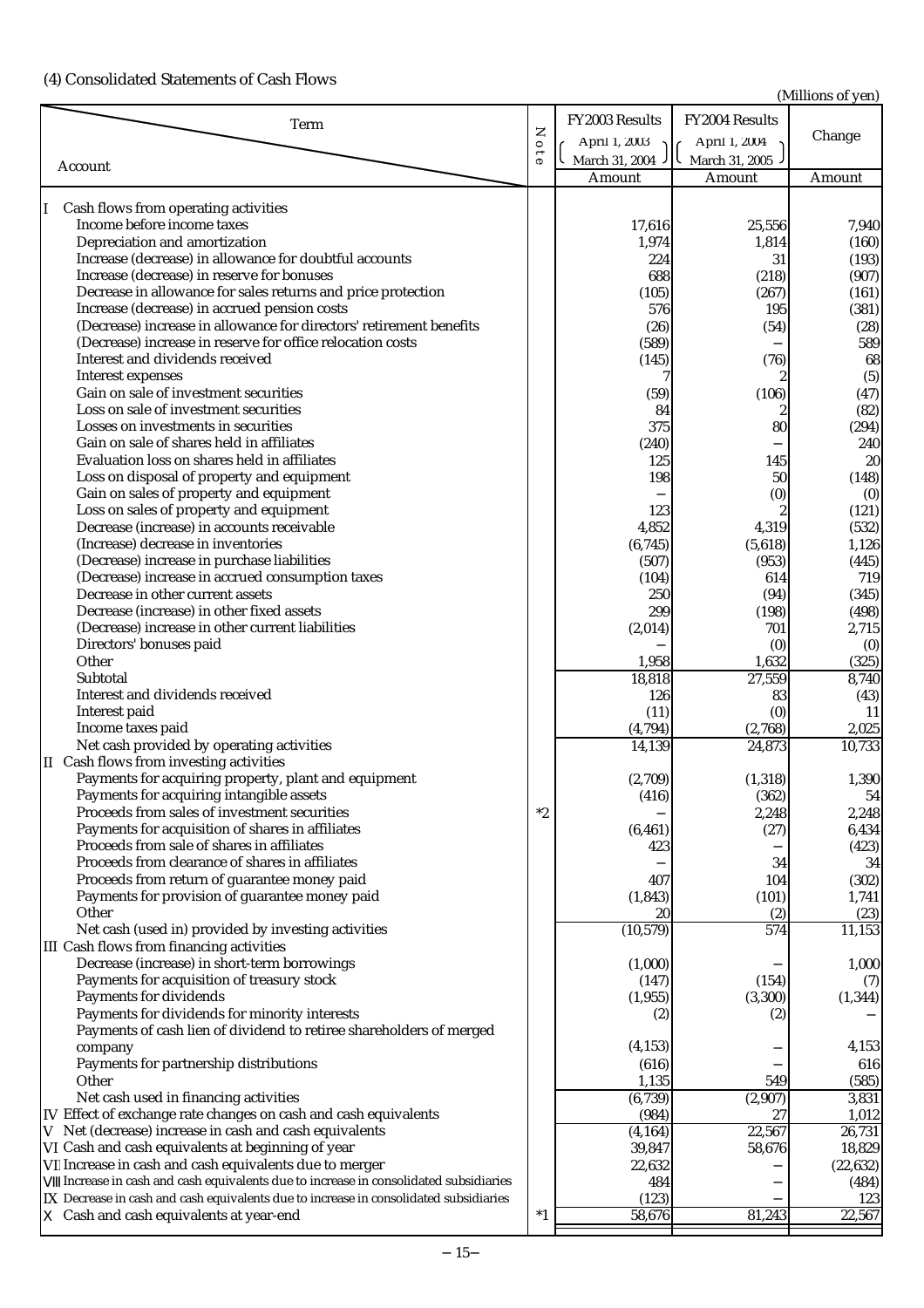# Summary of Significant Accounting Policies Used in the Preparation of Consolidated Financial Statements for FY2004 (Ended March 31, 2005)

|                           | <b>FY2003</b>                                                                                           | <b>FY2004</b>                                                           |
|---------------------------|---------------------------------------------------------------------------------------------------------|-------------------------------------------------------------------------|
|                           | April 1, 2003 to                                                                                        | April 1, 2004 to                                                        |
|                           | March 31, 2004                                                                                          | March 31, 2005                                                          |
| 1. Scope of Consolidation | (1) Number of consolidated subsidiaries:                                                                | (1) Number of consolidated subsidiaries:                                |
|                           | 10 and one partnership                                                                                  | 11 and one partnership                                                  |
|                           | DIGITAL ENTERTAINMENT ACADEMY CO., LTD.                                                                 | DIGITAL ENTERTAINMENT ACADEMY CO., LTD.                                 |
|                           | COMMUNITY ENGINE INC.                                                                                   | COMMUNITY ENGINE INC.                                                   |
|                           | THE GAME DESIGNERS STUDIO, INC.                                                                         | THE GAME DESIGNERS STUDIO, INC.                                         |
|                           | SQUARE ENIX U.S.A., INC.                                                                                | SQUARE ENIX, INC.                                                       |
|                           | SQUARE L.L.C.                                                                                           | SQUARE L.L.C.                                                           |
|                           | SQUARE PICTURES, INC.                                                                                   | SQUARE PICTURES, INC.                                                   |
|                           | SQUARE ENIX EUROPE LTD.                                                                                 | <b>SQUARE ENIX LTD.</b>                                                 |
|                           | SQUARE ENIX WEBSTAR NETWORK TECHNOLOGY<br>(BEIJING) CO., LTD.                                           | SQUARE ENIX (China) CO., LTD.<br>SQUARE ENIX WEBSTAR NETWORK TECHNOLOGY |
|                           | COMMUNITY ENGINE NETWORK SOFTWARE                                                                       | (BEIJING) CO., LTD.                                                     |
|                           | (BEIJING) CO., LTD.                                                                                     | <b>COMMUNITY ENGINE NETWORK SOFTWARE</b>                                |
|                           | UIEVOLUTION, INC.                                                                                       | (BEIJING) CO., LTD.                                                     |
|                           | FF FILM PARTNERS (partnership)                                                                          | UIEVOLUTION, INC.                                                       |
|                           |                                                                                                         | FF FILM PARTNERS (partnership)                                          |
|                           | COMMUNITY ENGINE NETWORK SOFTWARE                                                                       |                                                                         |
|                           | (BEIJING)CO., LTD., and UIEVOLUTION,. INC., were                                                        | SQUARE ENIX (China) CO., LTD., was established in                       |
|                           | newly acquired during FY2004.                                                                           | January 2005 and has been included in the Company's                     |
|                           | Due to the increasing importance of their business                                                      | scope of consolidation from this fiscal year.                           |
|                           | activities, COMMUNITY ENGINE INC. and SQUARE                                                            |                                                                         |
|                           | ENIX WEBSTAR NETWORK TECHNOLOGY (BEIJING)                                                               |                                                                         |
|                           | CO., LTD., have been included in the Company's scope of                                                 |                                                                         |
|                           | consolidation from this fiscal year.                                                                    |                                                                         |
|                           | THE GAME DESIGNERS STUDIO, INC., SQUARE L.L.C.,                                                         |                                                                         |
|                           | SQUARE PICTURES, INC., SQUARE ENIX EUROPE LTD.<br>and FF FILM PARTNERS (partnership) have been included |                                                                         |
|                           | in the Company's scope of consolidation from this fiscal                                                |                                                                         |
|                           | year due to the merger with SQUARE CO., LTD. In                                                         |                                                                         |
|                           | addition, proceedings to liquidate ENIX AMERICA INC.                                                    |                                                                         |
|                           | were completed during this fiscal year.                                                                 |                                                                         |
|                           | (2) Non-consolidated subsidiaries                                                                       | (2) Non-consolidated subsidiaries                                       |
|                           | <b>BMF CORPORATION</b>                                                                                  | <b>BMF CORPORATION</b>                                                  |
|                           | SPORTS BB CORPORATION                                                                                   | SOLID CO., LTD.                                                         |
|                           | SOLID CO., LTD.                                                                                         |                                                                         |
|                           | Proceedings are currently in progress to liquidate SPORTS                                               | SPORTS BB CORPORATION was liquidated during this                        |
|                           | BB CORP. following a resolution at the annual general                                                   | fiscal year.                                                            |
|                           | meeting of stockholders held on March 15, 2004.                                                         |                                                                         |
|                           | (Rationale for the exclusion of subsidiary companies from                                               | (Rationale for the exclusion of subsidiary companies from               |
|                           | the scope of consolidation)                                                                             | the scope of consolidation)                                             |
|                           | Non-consolidated subsidiaries conduct operations that are                                               | Same as FY2003                                                          |
|                           | relatively small in scale. The total of non-consolidated                                                |                                                                         |
|                           | subsidiaries' assets, sales, equity in net income (loss), and                                           |                                                                         |
|                           | equity in retained earnings (deficit) are deemed to have an                                             |                                                                         |
|                           | immaterial effect on the Company's financial performance                                                |                                                                         |
|                           | and consolidated financial statements.                                                                  |                                                                         |
|                           |                                                                                                         |                                                                         |
|                           |                                                                                                         |                                                                         |
|                           |                                                                                                         |                                                                         |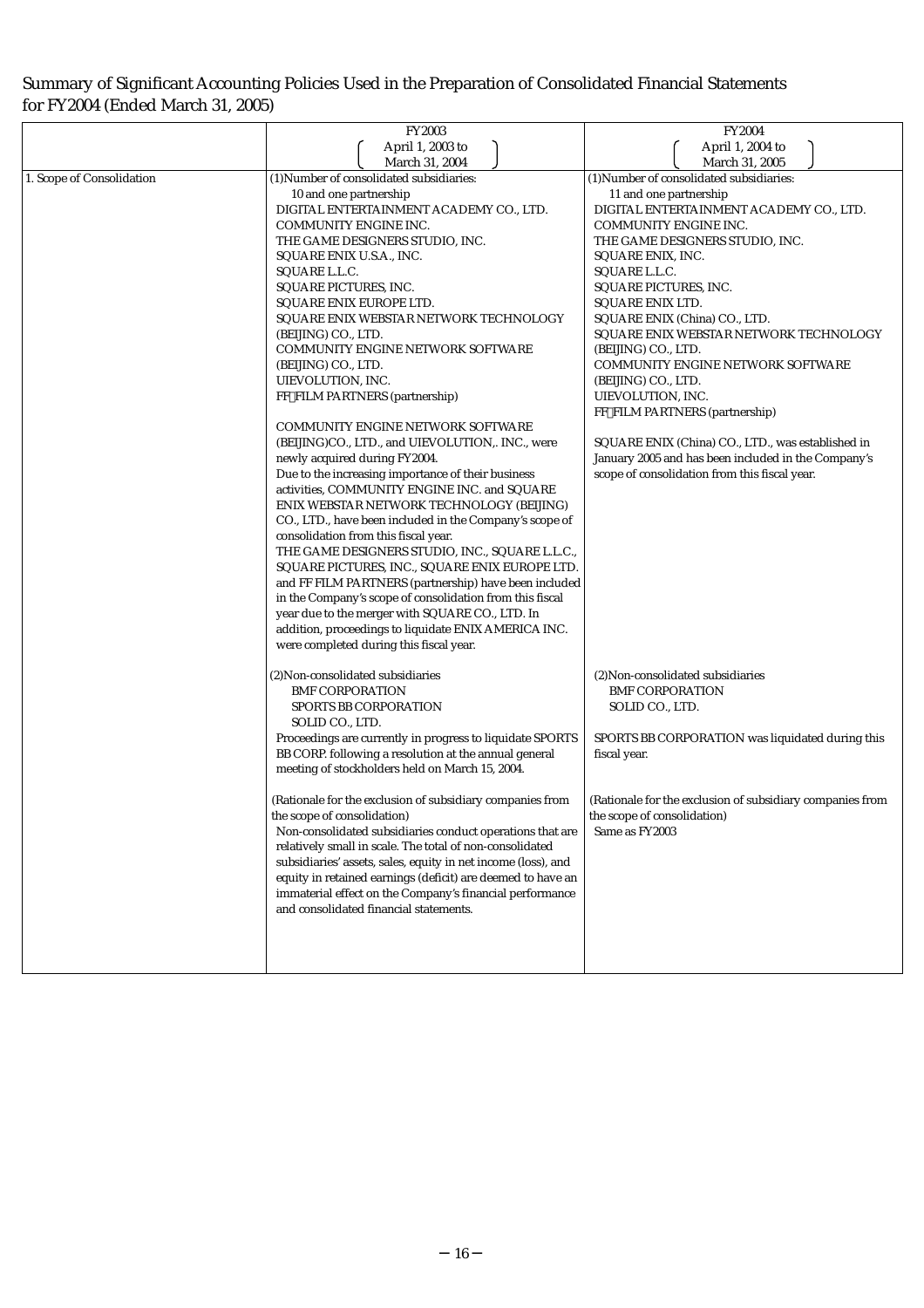|                                                                                                          | FY2003<br>April 1, 2003 to<br>March 31, 2004                                                                                                                                                                                                                                                                                                                                                                                                                                                                                                                                                                                                                                                                                                                                                                                                                                                                                                                                                                                                                                                | FY2004<br>April 1, 2004 to<br>March 31, 2005                                                                                                                                                                                                                                                                                                                                                                                                                                                                                                                                                                                                                                                                                                                              |
|----------------------------------------------------------------------------------------------------------|---------------------------------------------------------------------------------------------------------------------------------------------------------------------------------------------------------------------------------------------------------------------------------------------------------------------------------------------------------------------------------------------------------------------------------------------------------------------------------------------------------------------------------------------------------------------------------------------------------------------------------------------------------------------------------------------------------------------------------------------------------------------------------------------------------------------------------------------------------------------------------------------------------------------------------------------------------------------------------------------------------------------------------------------------------------------------------------------|---------------------------------------------------------------------------------------------------------------------------------------------------------------------------------------------------------------------------------------------------------------------------------------------------------------------------------------------------------------------------------------------------------------------------------------------------------------------------------------------------------------------------------------------------------------------------------------------------------------------------------------------------------------------------------------------------------------------------------------------------------------------------|
| 2. Application of the Equity Method of<br>Accounting                                                     | Number of equity-method non-consolidated subsidiaries:<br>1<br>DIGICUBE CO., LTD.<br>On November 26, 2003, the Company's affiliate, DIGICUBE<br>CO., LTD., filed for bankruptcy with the Tokyo District<br>Court. As a result of the declaration of bankruptcy, the firm<br>was delisted from the Hercules Nippon New Market of the<br>Osaka Securities Exchange on December 13, 2003.<br>Principal non-consolidated subsidiaries not accounted for<br>by the equity method (BMF CORPORATION, SPORTS BB<br>CORPORATION, SOLID CO., LTD., SQUARE U.S.A.,<br>INC.) and an affiliated company (KUSANAGI INC.) are<br>excluded from the scope of consolidation as equity-method<br>affiliates, as the Company's equity in net income (loss) and<br>equity in retained earnings (deficit) in these companies are<br>deemed to have immaterial effect on the Company's<br>consolidated financial statements. In addition, as the<br>Company's investment in MAG GARDEN CORP. is<br>deemed to be temporary, it has been excluded from the<br>scope of consolidation as an equity-method affiliate. | Number of equity-method non-consolidated subsidiaries<br>and affiliates:<br>$\mathbf{0}$<br>Principal non-consolidated subsidiaries not accounted for<br>under the equity method (BMF CORPORATION, SOLID<br>CO., LTD., SQUARE U.S.A., INC.) and an affiliated<br>company (KUSANAGI INC.) are excluded from the scope of<br>consolidation as equity-method affiliates, as the Company's<br>equity in net income (loss) and equity in retained earnings<br>(deficit) in these companies are deemed to have immaterial<br>effect on the Company's consolidated financial statements.<br>In addition, as the Company's investment in MAG<br>GARDEN CORP. is deemed to be temporary, it has been<br>excluded from the scope of consolidation as an<br>equity-method affiliate. |
| 3. Fiscal Year-End of Consolidated<br>Subsidiaries                                                       | The fiscal year of SQUARE ENIX WEBSTAR NETWORK<br>TECHNOLOGY (BEIJING) CO., LTD., COMMUNITY<br>ENGINE NETWORK SOFTWARE (BEIJING) CO., LTD.,<br>SQUARE PICTURES, INC., and FF FILM PARTNERS<br>(partnership) ends December 31.<br>In the preparation of consolidated financial statements,<br>their financial statements for the December 31 fiscal<br>year-end are used. Important transactions between their<br>fiscal year-end and the consolidated balance date of March<br>31 are reconciled for consolidation.                                                                                                                                                                                                                                                                                                                                                                                                                                                                                                                                                                         | The first half year of SQUARE ENIX WEBSTAR<br>NETWORK TECHNOLOGY (BEIJING) CO., LTD.,<br>COMMUNITY ENGINE NETWORK SOFTWARE<br>(BEIJING) CO., LTD., SQUARE ENIX (China) CO., LTD.,<br>SQUARE PICTURES, INC., COMMUNITY ENGINE<br>NETWORK SOFTWARE(BEIJING) CO., LTD., and FF<br>FILM PARTNERS (partnership) ends December 31.<br>In the preparation of consolidated financial statements,<br>their financial statements for the December 31 fiscal<br>year-end are used. Important transactions between their<br>fiscal year-end and the consolidated balance date of March<br>31 are reconciled for consolidation.                                                                                                                                                        |
| 4. Summary of Significant Accounting Policies<br>(1) Standards and valuation methods for<br>major assets | A)<br>Investment securities<br>Held-to-maturity securities:<br>Amortized cost method, amortized on a straight-line<br>basis<br>Other investment securities<br>Securities for which fair values are available:<br>Market value, determined by the quoted market price as<br>of the balance sheet date, with unrealized gains and<br>losses reported as a separate component of<br>shareholders' equity at a net-of-tax amount, and the cost<br>of sales determined by the moving-average method<br>Securities for which fair values are unavailable:<br>Stated at cost determined by the average method<br>Inventories<br>B)<br>Manufactured goods, merchandise:<br>Stated at cost, determined by the monthly average<br>method<br>Content production account:<br>Stated at cost, determined by the identified cost method<br>Supplies:<br>Stated at the last purchase price                                                                                                                                                                                                                 | A)<br>Investment securities<br>Same as FY2003<br>B)<br>Inventories<br>Same as FY2003.                                                                                                                                                                                                                                                                                                                                                                                                                                                                                                                                                                                                                                                                                     |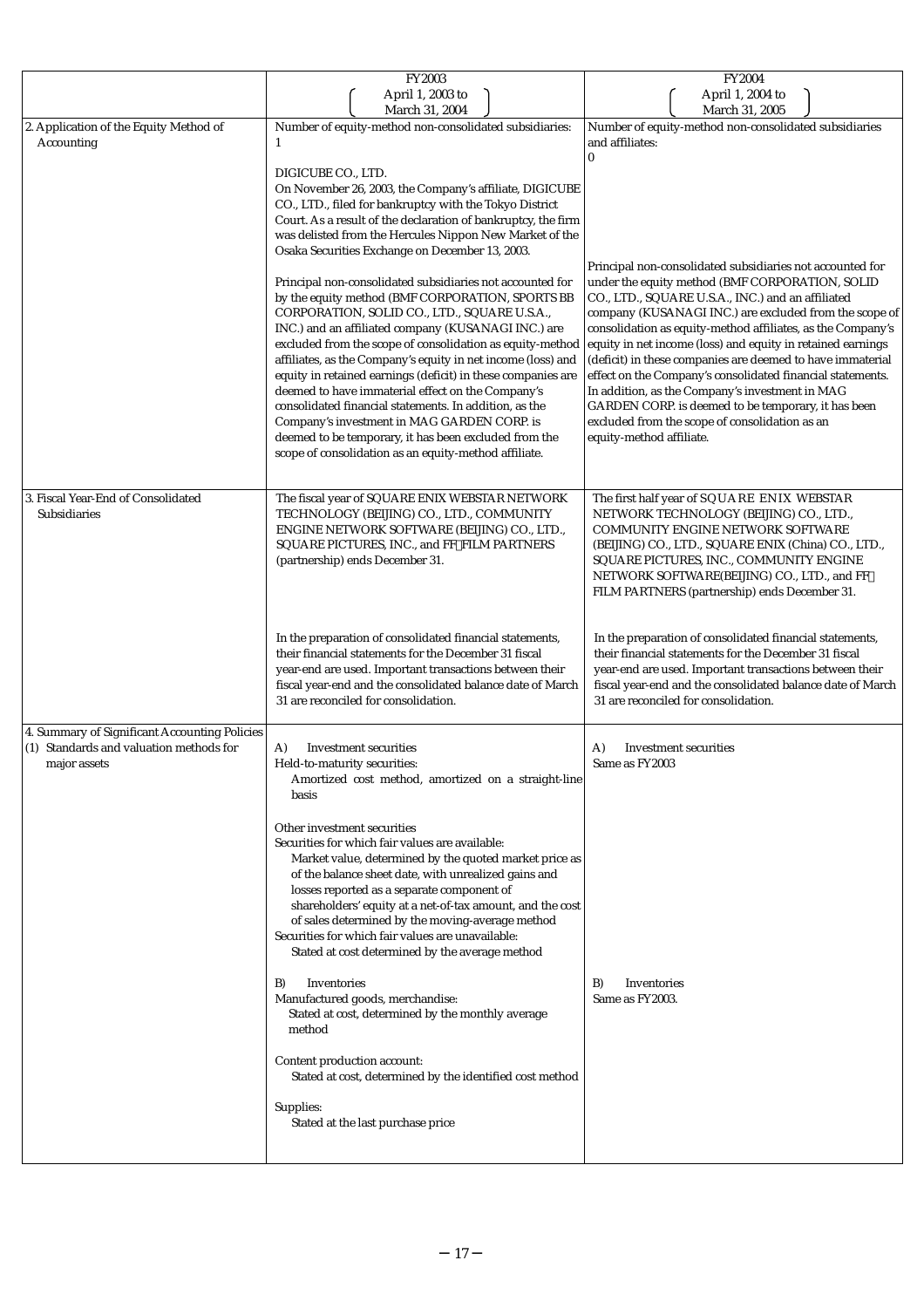|                                            | FY2003                                                        | <b>FY2004</b>                                           |  |  |
|--------------------------------------------|---------------------------------------------------------------|---------------------------------------------------------|--|--|
|                                            | April 1, 2003 to                                              | April 1, 2004 to                                        |  |  |
|                                            |                                                               |                                                         |  |  |
|                                            | March 31, 2004                                                | March 31, 2005                                          |  |  |
| (2) Method for depreciation and amortizion | Property, plant and equipment<br>$\mathbf{A}$                 | Property, plant and equipment<br>A)                     |  |  |
| of major assets                            | Property, plant and equipment are depreciated using the       | Property, plant and equipment are depreciated using the |  |  |
|                                            | declining-balance method.                                     | declining-balance method.                               |  |  |
|                                            | Estimated useful lives of major assets are as follows:        | Estimated useful lives of major assets are as follows:  |  |  |
|                                            | <b>Buildings and structures</b>                               | <b>Buildings and structures</b>                         |  |  |
|                                            | $3-50$ years                                                  | $3-50$ years                                            |  |  |
|                                            | <b>Tools and fixtures</b>                                     | <b>Tools and fixtures</b>                               |  |  |
|                                            | $3-20$ years                                                  | 3-15 years                                              |  |  |
|                                            |                                                               |                                                         |  |  |
|                                            | (Change in accounting policy)                                 |                                                         |  |  |
|                                            |                                                               |                                                         |  |  |
|                                            | Previously, assets with a purchase price greater than or      |                                                         |  |  |
|                                            | equal to ¥100,000 and less than ¥200,000 were depreciated     |                                                         |  |  |
|                                            | on a straight-line basis over a period of three years. To     |                                                         |  |  |
|                                            | unify the accounting policy as a result of the merger and to  |                                                         |  |  |
|                                            | further strengthen the financial position, from this fiscal   |                                                         |  |  |
|                                            | year acquired assets that are deemed to have an immaterial    |                                                         |  |  |
|                                            | impact on the Company's consolidated financial position       |                                                         |  |  |
|                                            | are expensed at the time of purchase. The result of this      |                                                         |  |  |
|                                            | change on the Company's consolidated operating income,        |                                                         |  |  |
|                                            | recurring profit and income before taxes for the fiscal year  |                                                         |  |  |
|                                            | under review is considered immaterial.                        |                                                         |  |  |
|                                            |                                                               |                                                         |  |  |
|                                            |                                                               |                                                         |  |  |
|                                            | Intangible assets<br>B)                                       | Intangible assets<br>B)                                 |  |  |
|                                            |                                                               |                                                         |  |  |
|                                            | In-house software used by the Company and its domestic        | Same as FY2003                                          |  |  |
|                                            | consolidated subsidiaries is amortized using the              |                                                         |  |  |
|                                            | straight-line method based on an estimated useful life of     |                                                         |  |  |
|                                            | five years. For all other intangible fixed assets, trademarks |                                                         |  |  |
|                                            | are amortized using the straight-line method based on an      |                                                         |  |  |
|                                            | estimated useful life of 10 years. Goodwill is amortized      |                                                         |  |  |
|                                            | using the straight-line method over a period of five years.   |                                                         |  |  |
|                                            |                                                               |                                                         |  |  |
|                                            |                                                               |                                                         |  |  |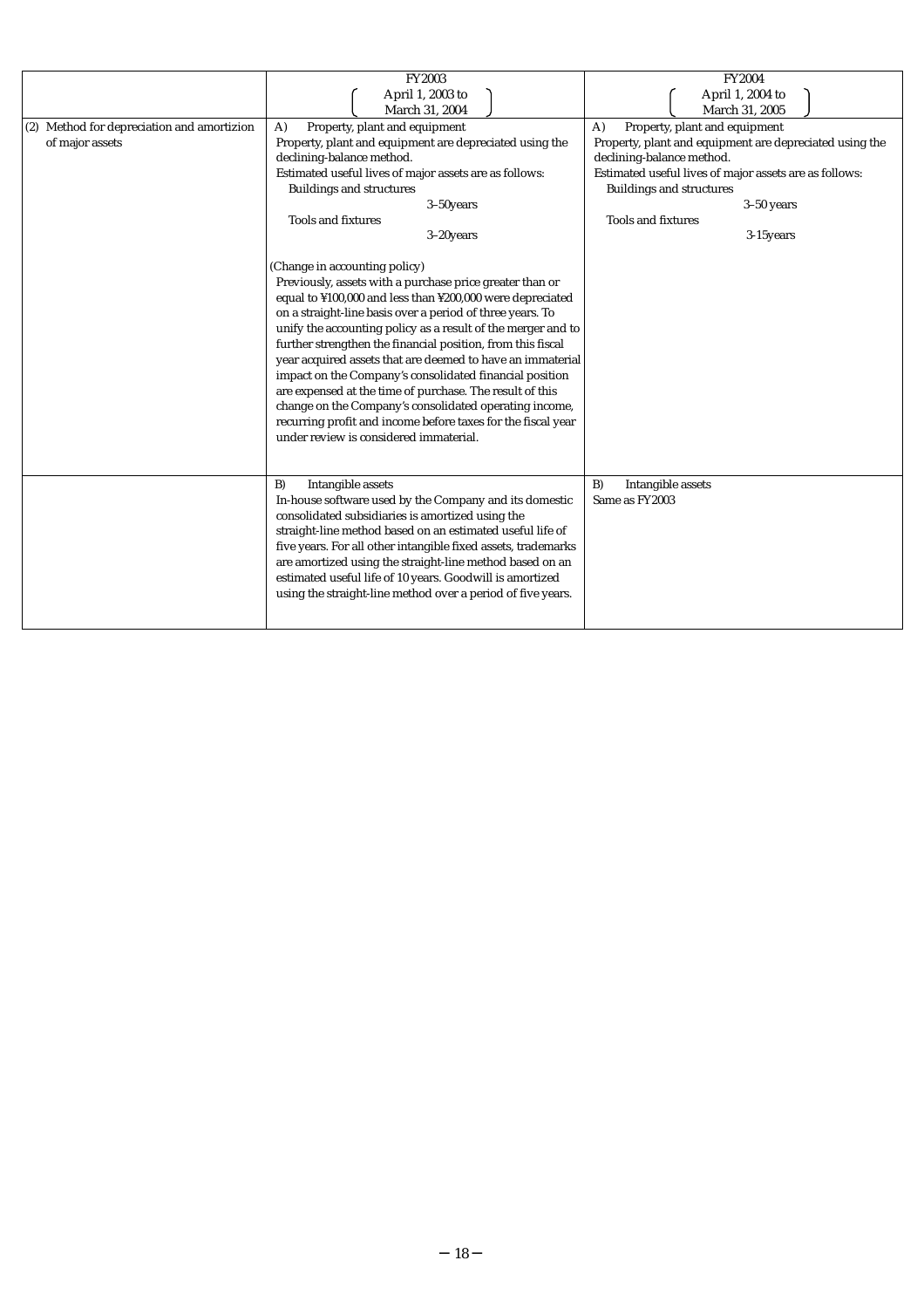|                                            | FY2003                                                                                                                                                                                                                                                                                                                                                                                                                                                                                                                                                                                                                                                                                                                                                                                                                                                                                                                                                                                                                                                                                                                                                                                                                 | FY2004                                                                                                                                                                                                                                                                                                                                                                                                                                                                                                                                                                                                                                                                                                                                                                                                                                                                                                    |
|--------------------------------------------|------------------------------------------------------------------------------------------------------------------------------------------------------------------------------------------------------------------------------------------------------------------------------------------------------------------------------------------------------------------------------------------------------------------------------------------------------------------------------------------------------------------------------------------------------------------------------------------------------------------------------------------------------------------------------------------------------------------------------------------------------------------------------------------------------------------------------------------------------------------------------------------------------------------------------------------------------------------------------------------------------------------------------------------------------------------------------------------------------------------------------------------------------------------------------------------------------------------------|-----------------------------------------------------------------------------------------------------------------------------------------------------------------------------------------------------------------------------------------------------------------------------------------------------------------------------------------------------------------------------------------------------------------------------------------------------------------------------------------------------------------------------------------------------------------------------------------------------------------------------------------------------------------------------------------------------------------------------------------------------------------------------------------------------------------------------------------------------------------------------------------------------------|
|                                            | April 1, 2003 to<br>March 31, 2004                                                                                                                                                                                                                                                                                                                                                                                                                                                                                                                                                                                                                                                                                                                                                                                                                                                                                                                                                                                                                                                                                                                                                                                     | April 1, 2004 to<br>March 31, 2005                                                                                                                                                                                                                                                                                                                                                                                                                                                                                                                                                                                                                                                                                                                                                                                                                                                                        |
| (3) Accounting for allowances and reserves | Allowance for doubtful accounts<br>A)<br>An allowance for doubtful accounts provides for possible<br>losses arising from default on accounts receivable. The<br>allowance is made up of two components: the estimated<br>credit loss for doubtful receivables based on an individual<br>assessment of each account, and a general reserve<br>calculated based on historical default rates.                                                                                                                                                                                                                                                                                                                                                                                                                                                                                                                                                                                                                                                                                                                                                                                                                             | Allowance for doubtful accounts<br>A)<br>Same as FY2003                                                                                                                                                                                                                                                                                                                                                                                                                                                                                                                                                                                                                                                                                                                                                                                                                                                   |
|                                            | Reserve for bonuses<br>B)<br>A reserve for bonuses provided for payments to employees<br>of the Company and its consolidated subsidiaries at the<br>amount expected to be paid in respect of the calculation<br>period ended on the balance sheet date.                                                                                                                                                                                                                                                                                                                                                                                                                                                                                                                                                                                                                                                                                                                                                                                                                                                                                                                                                                | Reserve for bonuses<br>B)<br>Same as FY2003                                                                                                                                                                                                                                                                                                                                                                                                                                                                                                                                                                                                                                                                                                                                                                                                                                                               |
|                                            | $\mathcal{C}$<br>Accrued pension costs<br>An allowance for retirement benefits is provided at the<br>amount incurred during this fiscal year, which is based on<br>the estimated present value of the projected benefit<br>obligation. Unrecognized actuarial differences are fully<br>amortized in the next year in which they arise. In addition,<br>the Company and its domestic consolidated subsidiaries<br>provide a reserve for retirement benefits equal to 100% of<br>such benefits the Company and its subsidiaries would be<br>required to pay under the lump-sum retirement plan if all<br>eligible employees were to voluntarily terminate their<br>employment at the balance sheet date.                                                                                                                                                                                                                                                                                                                                                                                                                                                                                                                 | Accrued pension costs<br>C)<br>An allowance for retirement benefits is provided at the<br>amount incurred during this period, which is based on the<br>estimated present value of the projected benefit obligation.<br>Unrecognized actuarial differences are fully amortized in<br>the next fiscal year in which they arise. Past service<br>obligations are amortized based on account proportionally<br>divided by particular period (one year) within average<br>period of time in service remained when the obligations<br>incurred. In addition, the Company and its domestic<br>consolidated subsidiaries provide a reserve for retirement<br>benefits equal to 100% of such benefits the Company and<br>its subsidiaries would be required to pay under the<br>lump-sum retirement plan if all eligible employees were to<br>voluntarily terminate their employment at the balance<br>sheet date. |
|                                            | <b>Additional Information</b><br>Until the previous fiscal year, the Company had provided a<br>reserve for retirement benefits equal to 100% of such<br>benefits the Company would be required to pay if all<br>eligible employees were to voluntarily terminate their<br>employment at the balance sheet date. Effective from the<br>current fiscal year, as the number of Company employees<br>exceeded 300 due to the merger with SQUARE, the<br>Company changed its accounting policy for reserve for<br>retirement benefits to the method described above. As a<br>result of this change, retirement expense increased ¥437<br>million, and recurring profit and income before income<br>taxes each decreased ¥416 million. Moreover, this change in<br>accounting method was adopted in the second half of the<br>fiscal year under review due to the merger with SQUARE<br>and the increase in the Company's number of employees<br>above 300. Reserve for retirement benefits for the first half<br>were calculated using the previous method. Adjusting<br>first-half accounts to reflect the change in accounting<br>method, recurring profit and income before income taxes<br>would increase ¥393 million. |                                                                                                                                                                                                                                                                                                                                                                                                                                                                                                                                                                                                                                                                                                                                                                                                                                                                                                           |
|                                            | Allowance for sales returns<br>D)<br>An allowance is provided for losses due to the return of<br>published materials, at an amount calculated based on<br>historic experience, prior to this fiscal year. In addition,<br>allowance is provided for losses due to the return of game<br>software, at an estimated amount of future losses assessed<br>by each game title.                                                                                                                                                                                                                                                                                                                                                                                                                                                                                                                                                                                                                                                                                                                                                                                                                                              | Allowance for sales returns<br>D)<br>Same as FY2003                                                                                                                                                                                                                                                                                                                                                                                                                                                                                                                                                                                                                                                                                                                                                                                                                                                       |
|                                            | Allowance for directors' retirement benefits<br>E)<br>An allowance for directors' retirement benefits is provided<br>to adequately cover the costs of directors' retirement<br>benefits, which are accounted for on an accrual basis in<br>accordance with internal policy.                                                                                                                                                                                                                                                                                                                                                                                                                                                                                                                                                                                                                                                                                                                                                                                                                                                                                                                                            | E)<br>Allowance for directors' retirement benefits<br>Same as FY2003                                                                                                                                                                                                                                                                                                                                                                                                                                                                                                                                                                                                                                                                                                                                                                                                                                      |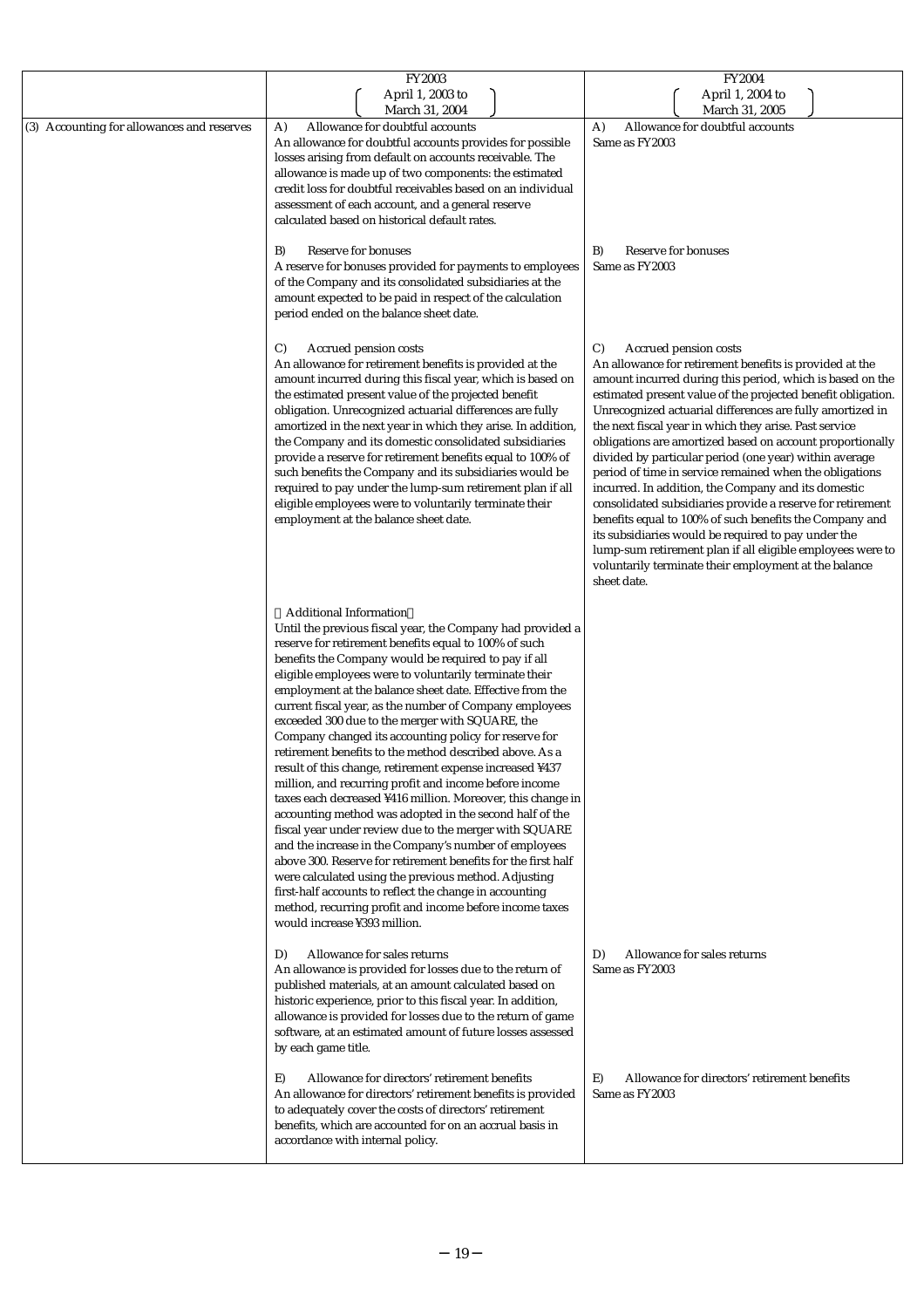|                                              | FY2003                                                         | FY2004                                                 |
|----------------------------------------------|----------------------------------------------------------------|--------------------------------------------------------|
|                                              | April 1, 2003 to                                               | April 1, 2004 to                                       |
|                                              | March 31, 2004                                                 | March 31, 2005                                         |
| (4) Translation of foreign currency          | All monetary assets and liabilities of the Company and its     | Same as FY2003                                         |
| transactions and accounts                    | domestic consolidated subsidiaries denominated in foreign      |                                                        |
|                                              | currencies are translated at the balance sheet date at the     |                                                        |
|                                              | year-end rate. The resulting translation gains or losses are   |                                                        |
|                                              | charged or credited to income. All monetary assets and         |                                                        |
|                                              | liabilities of overseas subsidiaries are translated as of the  |                                                        |
|                                              | balance sheet year-end rate, and all income and expense        |                                                        |
|                                              | accounts are translated at rates for their respective periods. |                                                        |
|                                              | The resulting translation adjustments are recorded in          |                                                        |
|                                              | minority interests in consolidated subsidiaries and            |                                                        |
|                                              | shareholders' equity as "Foreign currency translation          |                                                        |
|                                              | adjustment."                                                   |                                                        |
|                                              |                                                                |                                                        |
| (5) Accounting for leases                    | Finance leases, other than those for which the ownership       | Same as FY2003                                         |
|                                              | of the leased assets are considered to be transferred to the   |                                                        |
|                                              | lessees, are accounted for as operating leases.                |                                                        |
| (6) Accounting for deferred assets           | Stock issuance expenses                                        |                                                        |
|                                              | Costs associated with issuance of common shares are            |                                                        |
|                                              | expensed as incurred.                                          |                                                        |
|                                              |                                                                |                                                        |
| (7) Additional accounting policies used to   | Accounting treatment of consumption tax<br>A)                  | Accounting treatment of consumption tax<br>A)          |
| prepare consolidated financial statements    | Income statement items are presented exclusive of              | Same as FY2003                                         |
|                                              | consumption tax.                                               |                                                        |
|                                              |                                                                |                                                        |
|                                              | B)<br>Accounting treatment of overseas subsidiaries            | Accounting treatment of overseas subsidiaries<br>B)    |
|                                              | The accounts and records of overseas subsidiaries are          | Same as FY2003                                         |
|                                              | maintained in conformity with accounting principles and        |                                                        |
|                                              | practices generally accepted in their respective countries.    |                                                        |
| 5. Valuation of Assets and Liabilities of    | All assets and liabilities of consolidated subsidiaries are    | Same as FY2003                                         |
| <b>Consolidated Subsidiaries</b>             | revalued on acquisition.                                       |                                                        |
|                                              |                                                                |                                                        |
| 6. Amortization of Goodwill                  | Goodwill is amortized over a period of 3 years on a            | Goodwill is amortized over a period of 3--5 years on a |
|                                              | straight-line basis.                                           | straight-line basis.                                   |
|                                              |                                                                |                                                        |
| 7. Appropriation of Retained Earnings        | The consolidated statement of capital surplus retained         | Same as FY2003                                         |
|                                              | earnings is prepared based on earnings (deficit)               |                                                        |
|                                              | appropriations determined during the fiscal year.              |                                                        |
| 8. Scope of Cash and Cash Equivalents in the | Cash and cash equivalents in the consolidated statements       | Same as FY2003                                         |
| <b>Statements of Cash Flows</b>              | of cash flows is comprised of cash on hand, bank deposits      |                                                        |
|                                              | which are able to be withdrawn on demand and highly            |                                                        |
|                                              | liquid short-term investments with an original maturity of     |                                                        |
|                                              | three months or less and with minor risk of significant        |                                                        |
|                                              | fluctuations in value.                                         |                                                        |
|                                              |                                                                |                                                        |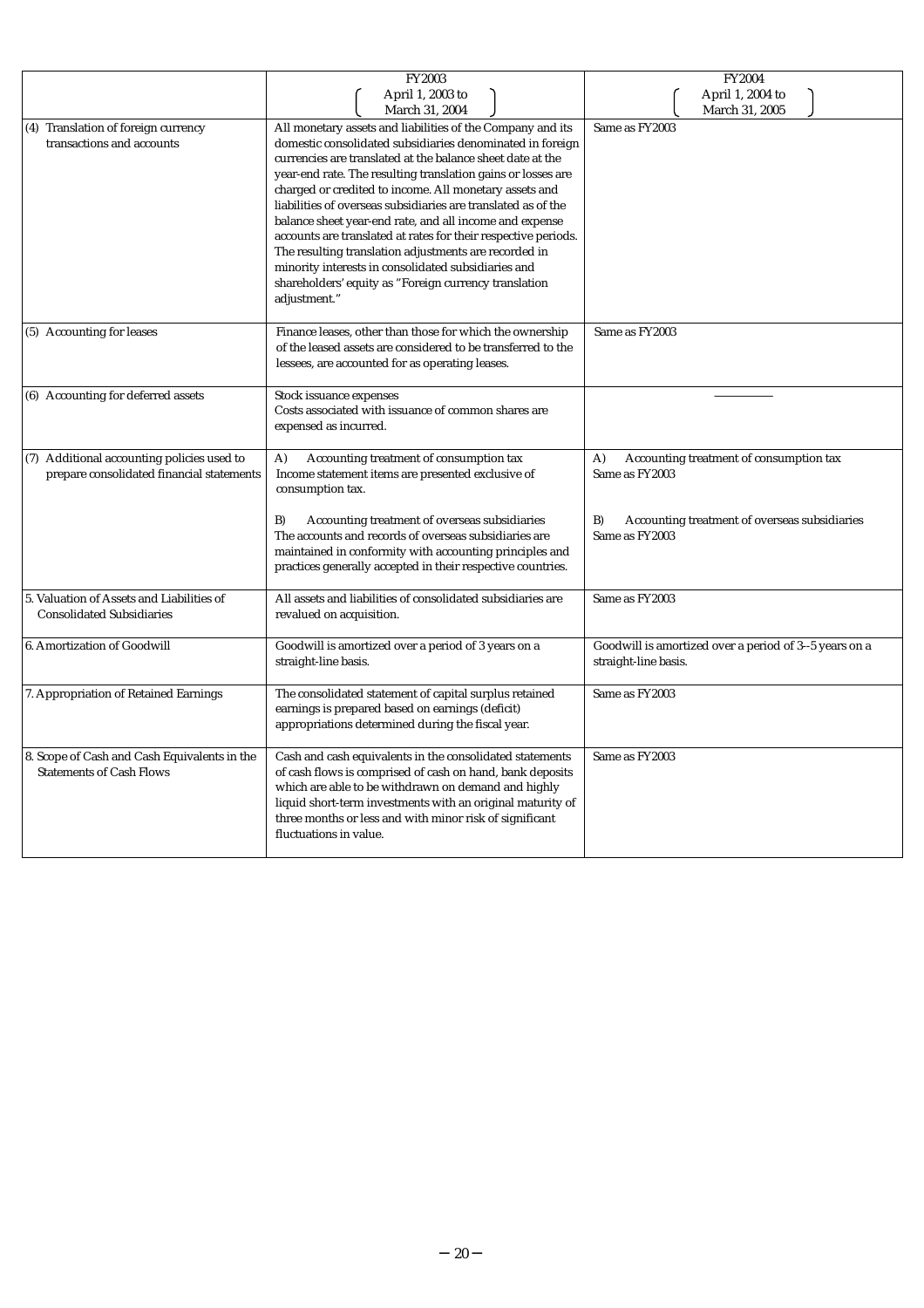## Additional Information

| <b>FY2004</b>                                                                         |
|---------------------------------------------------------------------------------------|
| April 1, 2004 to                                                                      |
| March 31, 2005                                                                        |
|                                                                                       |
|                                                                                       |
|                                                                                       |
|                                                                                       |
| party. Effective from the fiscal year ended March 31, 2004, as a result of efforts to |
|                                                                                       |
|                                                                                       |
|                                                                                       |
|                                                                                       |
|                                                                                       |
|                                                                                       |
|                                                                                       |
|                                                                                       |
|                                                                                       |
|                                                                                       |
|                                                                                       |
|                                                                                       |
|                                                                                       |
|                                                                                       |
|                                                                                       |
|                                                                                       |
| was accounted for under the pooling-of interests method. Details of post-merger       |
|                                                                                       |
|                                                                                       |
|                                                                                       |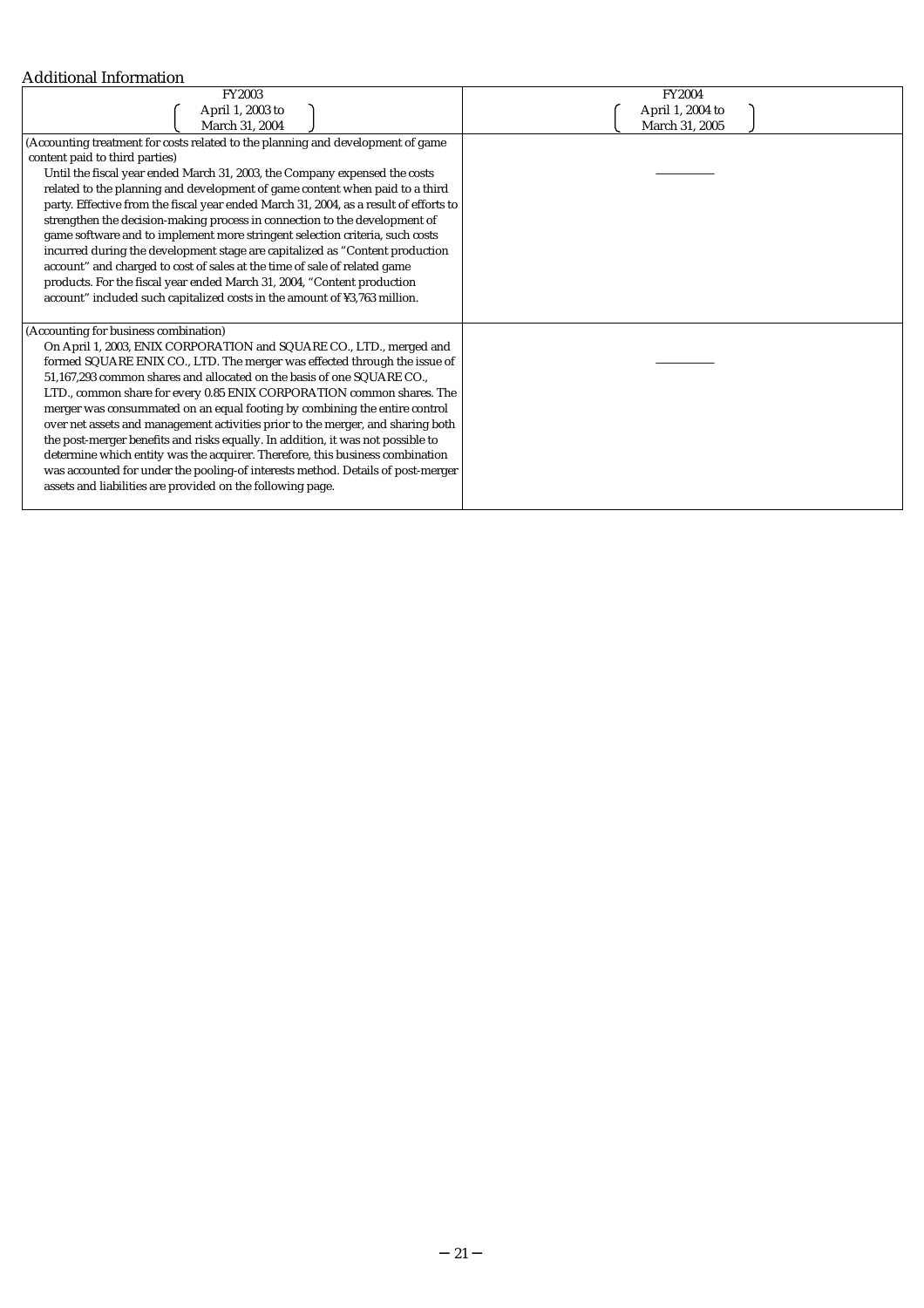# **\*** Assets and Liabilities Transferred from SQUARE CO., LTD., due to the Merger

|                                 |                  |                                     | (Millions of yen) |
|---------------------------------|------------------|-------------------------------------|-------------------|
| Category                        | Amount           | Category                            | Amount            |
| (Assets)                        |                  | (Liabilities)                       |                   |
| <b>Current assets</b>           | 36,490           | <b>Current liabilities</b>          | 13,489            |
| Cash and deposits               | 16,931           | Accounts payable-trade              | 1,717             |
| Accounts receivable-trade       | 11,438           | Current portion of long-term debt   | 22                |
| Finished goods                  | 45               | Accounts payable-other              | 2,808             |
| Merchandise                     | 11               | Payables arising due to merger      | 4,153             |
| Content production account      | 3,402            | Income taxes payable                | $\overline{4}$    |
| Suppliers                       | 77               | Consumption tax payable             | 422               |
| Prepaid expenses                | 375              | Accrued expenses                    | 1,248             |
| Accounts receivable-other       | 483              | Advances received                   | 594               |
| Income taxes receivable         | 537              | Deposits received                   | 83                |
| Deferred tax assets             | 2,980            | Reserve for bonuses                 | 463               |
| Other current assets            | 217              | Allowance for sales returns         | 893               |
| Allowance for doubtful accounts | (10)             | Reserve for office relocation costs | 1,074             |
|                                 |                  | Other current liabilities           | 3                 |
| <b>Fixed assets</b>             | 14,370           |                                     |                   |
| Property, plant and equipment   | 3,759            | <b>Fixed liabilities</b>            | 359               |
| <b>Buildings and structures</b> | 621              | Long-term debt                      | 18                |
| <b>Tools and fixtures</b>       | 2,663            | Long-term deposits received         | 39                |
| Land                            | 421              | Reserve for retirement benefits     | 301               |
| Construction in progress        | 53               |                                     |                   |
|                                 |                  |                                     |                   |
| Intangible assets               | 1,027            | <b>Total liabilities</b>            | 13,848            |
| Goodwill                        | 250              |                                     |                   |
| Trademarks                      | 45               |                                     |                   |
| Telephone rights                | $\boldsymbol{6}$ |                                     |                   |
| Software                        | 636              |                                     |                   |
| Software production account     | 88               |                                     |                   |
|                                 |                  |                                     |                   |
| Investments and other assets    | 9,584            |                                     |                   |
| <b>Investment securities</b>    | 1,345            |                                     |                   |
| Investment in subsidiaries      | 3,376            |                                     |                   |
| Long-term loans receivable      | $\overline{4}$   |                                     |                   |
| Long-term prepaid expenses      | 5                |                                     |                   |
| Investment in consortiums       | 560              |                                     |                   |
| Leasehold deposits              | 590              |                                     |                   |
| Deferred tax assets             | 3,383            |                                     |                   |
| Other investments               | 316              |                                     |                   |
| Allowance for doubtful accounts | (0)              |                                     |                   |
| <b>Total assets</b>             | 50,860           | Net worth                           | 37,012            |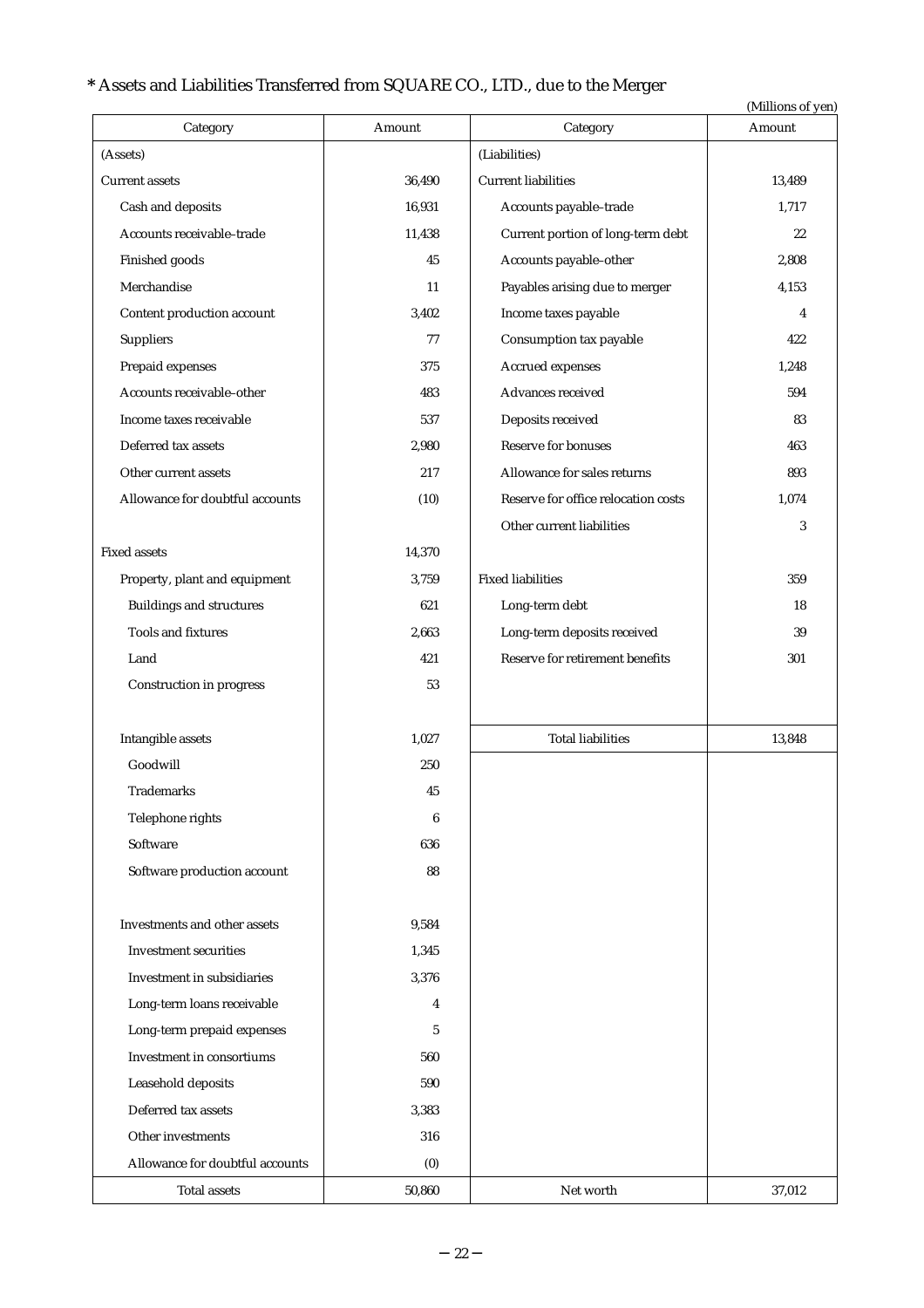## Notes to Consolidated Balance Sheets

| www.co-componition.com/andrews/                                                                                                                                                                                                                                                                                                                                             |                                                                    |  |  |  |  |
|-----------------------------------------------------------------------------------------------------------------------------------------------------------------------------------------------------------------------------------------------------------------------------------------------------------------------------------------------------------------------------|--------------------------------------------------------------------|--|--|--|--|
| <b>FY2003</b>                                                                                                                                                                                                                                                                                                                                                               | <b>FY2004</b>                                                      |  |  |  |  |
| (As of March 31, 2004)                                                                                                                                                                                                                                                                                                                                                      | (As of March 31, 2005)                                             |  |  |  |  |
| Investment in non-consolidated subsidiaries and affiliates                                                                                                                                                                                                                                                                                                                  | Investment in non-consolidated subsidiaries and affiliates<br>$*1$ |  |  |  |  |
| ¥341 million<br>Investment securities                                                                                                                                                                                                                                                                                                                                       | ¥151 million<br>Investment securities                              |  |  |  |  |
| ¥4 million<br>Investments and other assets                                                                                                                                                                                                                                                                                                                                  | ¥4 million<br>Investments and other assets                         |  |  |  |  |
| Number of shares of common stock outstanding:<br>110,130,418                                                                                                                                                                                                                                                                                                                | Number of shares of common stock outstanding:<br>110,385,543       |  |  |  |  |
| Number of shares of treasury stock:<br>$^*3$<br>99,539                                                                                                                                                                                                                                                                                                                      | Number of shares of treasury stock:<br>*3<br>150,650               |  |  |  |  |
| Contingent liabilities for guarantees<br>4<br>The Company has issued a revolving guarantee to a maximum limit of<br>U.S.\$15 million on behalf of consolidated subsidiary SQUARE ENIX U.S.A.,<br>INC., in favor of SONY COMPUTER ENTERTAINMENT AMERICA INC. As of<br>March 31, 2004, the liability outstanding under the guarantee was U.S.\$432<br>thousand (¥45 million). | Contingent liabilities for guarantees                              |  |  |  |  |

### Notes to Consolidated Statements of Income

| <b>FY2003</b>                                                                             | <b>FY2004</b>                                                    |  |  |  |  |
|-------------------------------------------------------------------------------------------|------------------------------------------------------------------|--|--|--|--|
| April 1, 2003 to                                                                          | April 1, 2004 to                                                 |  |  |  |  |
| March 31, 2004                                                                            | March 31, 2005                                                   |  |  |  |  |
| Selling, general and administrative expense includes R&D costs of ¥7 million.<br>$^*1$    | $*1$                                                             |  |  |  |  |
|                                                                                           |                                                                  |  |  |  |  |
| Breakdown of gain on sale of property and equipment<br>$^*2$                              | Breakdown of gain on sale of property and equipment<br>*2        |  |  |  |  |
|                                                                                           | <b>Tools and fixtures</b><br>¥0 million                          |  |  |  |  |
|                                                                                           |                                                                  |  |  |  |  |
| Breakdown of loss on sale of property and equipment<br>$*3$                               | Breakdown of loss on sale of property and equipment<br>$*3$      |  |  |  |  |
| <b>Tools and fixtures</b><br>¥123 million                                                 | <b>Tools and fixtures</b><br>¥2 million                          |  |  |  |  |
| Breakdown of loss on disposal of property and equipment<br>*4                             | Breakdown of loss on disposal of property and equipment<br>$^*4$ |  |  |  |  |
|                                                                                           |                                                                  |  |  |  |  |
| <b>Tools and fixtures</b><br>¥159 million                                                 | <b>Tools and fixtures</b><br>¥47 million                         |  |  |  |  |
| Software<br>¥39 million                                                                   | ¥2million<br>Software                                            |  |  |  |  |
| ¥198 million<br>Total                                                                     | Total<br>¥50 million                                             |  |  |  |  |
|                                                                                           |                                                                  |  |  |  |  |
| Loss on investment securities is due to the significant decline in market prices<br>$^*5$ | Same as FY2003<br>$*5$                                           |  |  |  |  |
| of marketable securities.                                                                 |                                                                  |  |  |  |  |

# Notes to Consolidated Statements of Cash Flows

| <b>FY2003</b>                                                                | <b>FY2004</b>                                                                       |  |  |  |  |
|------------------------------------------------------------------------------|-------------------------------------------------------------------------------------|--|--|--|--|
| April 1, 2003 to                                                             | April 1, 2004 to                                                                    |  |  |  |  |
| March 31, 2004                                                               | March 31, 2005                                                                      |  |  |  |  |
| Reconciliation of cash and cash equivalents on consolidated statements of    | Reconciliation of cash and cash equivalents on consolidated statements of           |  |  |  |  |
| cash flows to the amounts disclosed in the consolidated balance sheets is as | cash flows to the amounts disclosed in the consolidated balance sheet is as         |  |  |  |  |
| follows:                                                                     | follows:                                                                            |  |  |  |  |
|                                                                              |                                                                                     |  |  |  |  |
| Cash and deposits<br>¥58.676 million                                         | Cash and deposits<br>¥81.243 million                                                |  |  |  |  |
| Cash and cash equivalents<br>¥58,676 million                                 | Cash and cash equivalents<br>¥81,243 million                                        |  |  |  |  |
|                                                                              |                                                                                     |  |  |  |  |
| $*2$                                                                         | "Gain on sale of investment securities" includes income from redemption of<br>$^*2$ |  |  |  |  |
|                                                                              | held-to-maturity national bond of ¥2 billion.                                       |  |  |  |  |
|                                                                              |                                                                                     |  |  |  |  |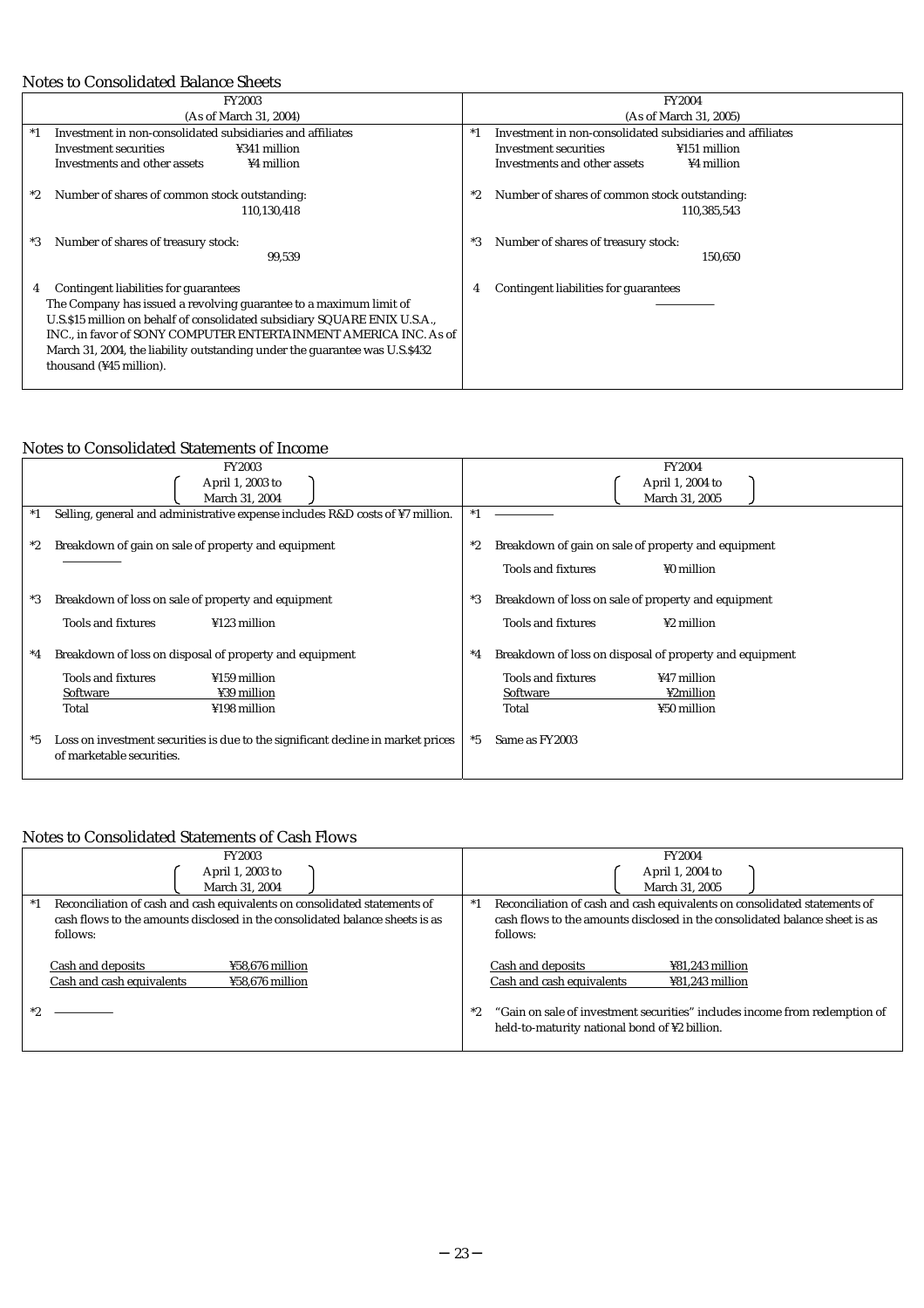## **5**.**Segment Information**

#### 1. Consolidated Business Segment Information

FY2003 (April 1, 2003 to March 31, 2004) (Millions of yen)

|                                               | Games<br>(Offline) | Games<br>(Online) | Mobile Phone<br>Content | Publishing | Other | Total  | Eliminations<br>or Unallocated | Consolidated<br>Total |
|-----------------------------------------------|--------------------|-------------------|-------------------------|------------|-------|--------|--------------------------------|-----------------------|
|                                               |                    |                   |                         |            |       |        |                                |                       |
| Sales and operating income                    |                    |                   |                         |            |       |        |                                |                       |
| Net sales                                     |                    |                   |                         |            |       |        |                                |                       |
| (1) Sales to outside customers                | 37,988             | 8,924             | 2,793                   | 9,671      | 3,824 | 63,202 |                                | 63,202                |
| (2) Intersegment sales                        |                    |                   |                         |            |       |        |                                |                       |
| Total                                         | 37,988             | 8,924             | 2,793                   | 9,671      | 3,824 | 63,202 |                                | 63,202                |
| <b>Operating expenses</b>                     | 21,583             | 6,575             | 1,633                   | 6,491      | 2,797 | 39,081 | 4,722                          | 43,803                |
| <b>Operating income</b>                       | 16,404             | 2.348             | 1,159                   | 3,180      | 1,027 | 24,120 | (4, 722)                       | 19,398                |
| Assets, depreciation and capital expenditures |                    |                   |                         |            |       |        |                                |                       |
| <b>Assets</b>                                 | 55,104             | 14,215            | 2,583                   | 14,225     | 5,980 | 92,110 | 18,523                         | 110,633               |
| Depreciation                                  | 870                | 742               | 17                      | 12         | 92    | 1,735  | 239                            | 1,974                 |
| Capital expenditures                          | 188                | 513               | 12                      |            | —     | 715    | 1,989                          | 2.704                 |

Notes: 1. The classification of business segments is made according to the types of products and services.

2. Major products offered by each business segment

| Segment                     | <b>Major Products</b>                                              |
|-----------------------------|--------------------------------------------------------------------|
| Games (Offline)             | Games                                                              |
| Games (Online)              | Online games                                                       |
| <b>Mobile Phone Content</b> | Content for mobile phones                                          |
| Publishing                  | Magazine comics, serial comics, game-related books                 |
|                             | Derivative products such as character merchandise, school for game |
| Other                       | designers                                                          |

3. Unallocated operating expenses included in "Eliminations or Unallocated" totaled \4,722 million. These expenses are related to administrative departments, such as accounting and general affairs, of the Company, which provide services and operational support that are not allocable to specific business segments.

4. Unallocated assets included in "Eliminations or Unallocated"totaled \18,523 million. These assets are related to adaministrative departments of the Company.

5. As in "Summary of Significant Accounting Policies used in the Preparation of Consolidated Financial Statements, " purchase from FY2003. The result of this change is considered immaterial. the method for depreciation and amortizion of property, plant and equipment are expensed at the time of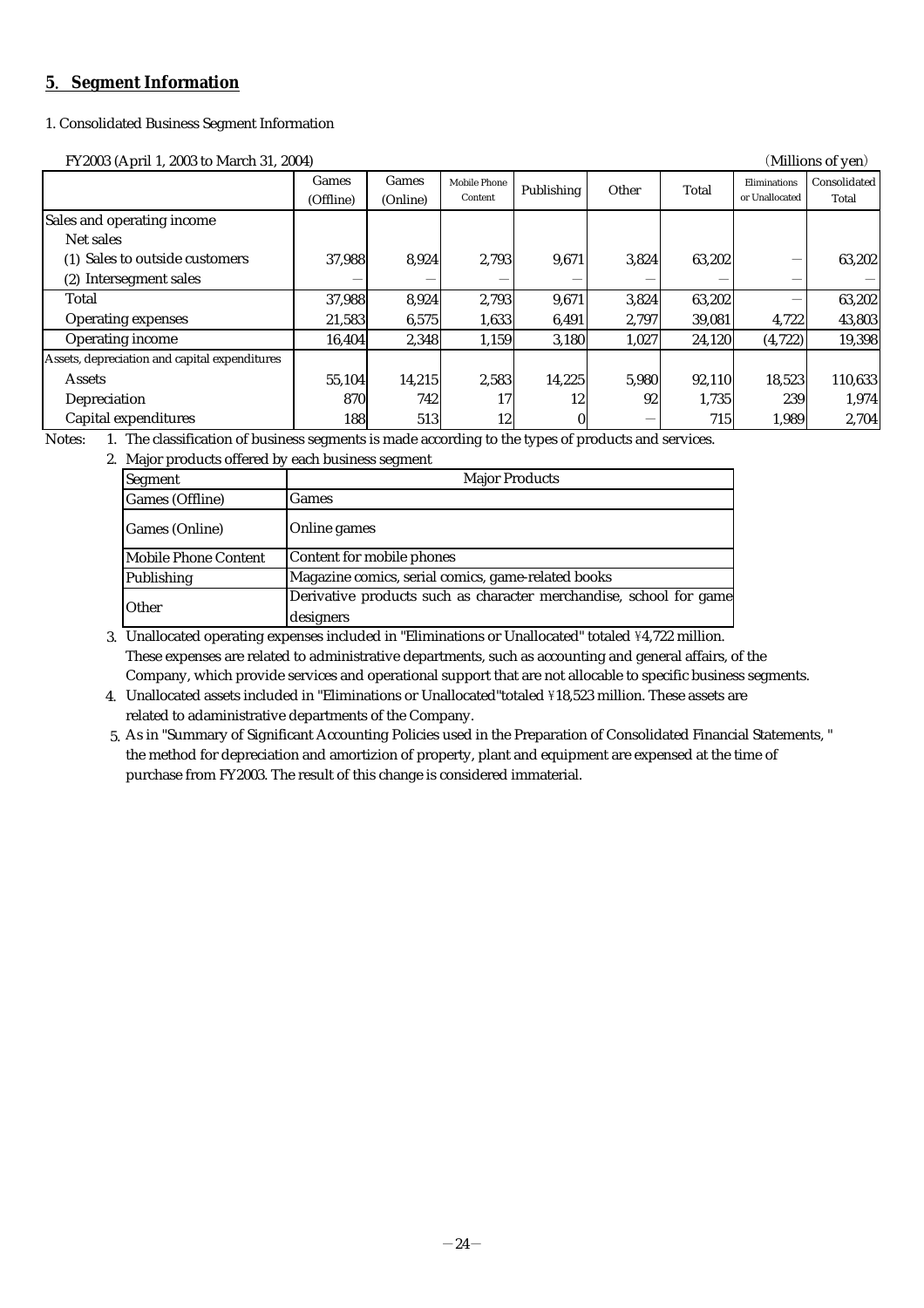### $FY2004$  (April 1, 2004 to March 31, 2005) (Millions of yen)

| 1' 12004 (April 1, 2004 to March 31, 2003)     |                    |                   |                         |            |       |         |                                |                       |
|------------------------------------------------|--------------------|-------------------|-------------------------|------------|-------|---------|--------------------------------|-----------------------|
|                                                | Games<br>(Offline) | Games<br>(Online) | Mobile Phone<br>Content | Publishing | Other | Total   | Eliminations<br>or Unallocated | Consolidated<br>Total |
| Sales and operating income                     |                    |                   |                         |            |       |         |                                |                       |
| Net sales                                      |                    |                   |                         |            |       |         |                                |                       |
| (1) Sales to outside customers                 | 41,944             | 13,853            | 4,557                   | 10,859     | 2,649 | 73,864  |                                | 73,864                |
| (2) Intersegment sales                         |                    |                   |                         |            |       |         |                                |                       |
| Total                                          | 41,944             | 13,853            | 4,557                   | 10,859     | 2,649 | 73,864  |                                | 73,864                |
| <b>Operating expenses</b>                      | 22,295             | 8,866             | 2,818                   | 7,448      | 1,866 | 43,295  | 4,131                          | 47,426                |
| <b>Operating income</b>                        | 19.649             | 4,986             | 1,738                   | 3,411      | 782   | 30,569  | (4, 131)                       | 26,438                |
| Assets, depreciation, and capital expenditures |                    |                   |                         |            |       |         |                                |                       |
| <b>Assets</b>                                  | 64,860             | 20,752            | 4,725                   | 20,448     | 6.168 | 116,955 | 14,739                         | 131,695               |
| Depreciation                                   | 693                | 770               | 35                      | 19         | 99    | 1,618   | 195                            | 1,814                 |
| Capital expenditures                           | 106                | 725               | 51                      |            | 17    | 905     | 618                            | 1,523                 |

Notes: 1. The classification of business segments is made according to the types of products and services.

#### 2. Major products offered by each business segment

| Segment              | <b>Major Products</b>                                              |
|----------------------|--------------------------------------------------------------------|
| Games (Offline)      | Games                                                              |
| Games (Online)       | Online games                                                       |
| Mobile Phone Content | Content for mobile phones                                          |
| Publishing           | Magazine comics, serial comics, game-related books                 |
| Other                | Derivative products such as character merchandise, school for game |
|                      | designers                                                          |

3. Unallocated operating expenses included in "Eliminations or Unallocated" totaled \4,131 million. These expenses are related to administrative departments, such as accounting and general affairs, of the Company, which provide services and operational support that are not allocable to specific business segments.

4. Unallocated assets included in "Eliminations or Unallocated" totaled \14,739 million. These assets are related to adaministrative departments of the Company.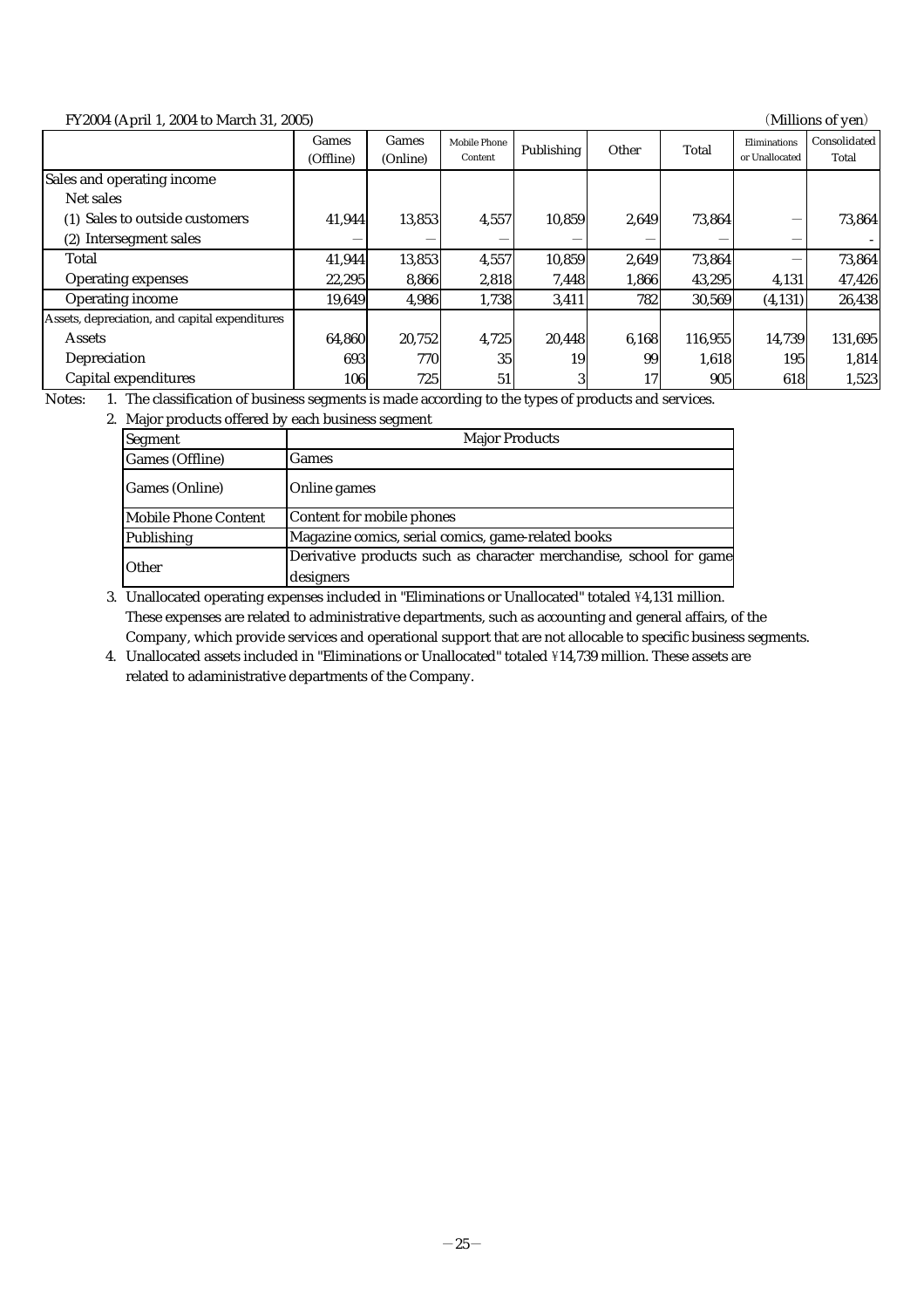### 2. Consolidated Geographic Segment Information

#### $FY2003$  (April 1, 2003 to March 31, 2004) (Millions of yen)

| $1.12003$ (April 1, 2003 to March 31, 2004)<br>$\mu$ |        |               |        |            |         |                                |                       |
|------------------------------------------------------|--------|---------------|--------|------------|---------|--------------------------------|-----------------------|
|                                                      | Japan  | North America | Europe | Asia       | Total   | Eliminations<br>or Unallocated | Consolidated<br>Total |
| Sales and operating income                           |        |               |        |            |         |                                |                       |
| Net sales                                            |        |               |        |            |         |                                |                       |
| (1) Sales to outside customers                       | 49,354 | 12,981        | 148    | <b>717</b> | 63,202  |                                | 63,202                |
| (2) Intersegment sales                               | 3,718  | 389           | 279    |            | 4.387   | (4,387)                        |                       |
| Total                                                | 53,073 | 13,371        | 428    | <b>717</b> | 67,589  | (4,387)                        | 63,202                |
| <b>Operating expenses</b>                            | 36.880 | 10,178        | 336    | 796I       | 48,191  | (4,387)                        | 43,803                |
| Operating income (loss)                              | 16,192 | 3,192         | 91     | (79)       | 19,398  |                                | 19,398                |
| <b>Assets</b>                                        | 96,547 | 12,106        | 772    | 1.207      | 110,633 |                                | 110.633               |

Notes: 1. The classification of geographic segments is made according to geographical distances.

2. Main countries included in each segment:

(1)North America………the United States of America

(2)Europe………United Kingdom

(3)Asia………China

3. There are no unallocated operating expenses included in "Eliminations or Unallocated."

4. There are no unallocated assets included in "Eliminations or Unallocated."

5. As in "Summary of Significant Accounting Policies used in the Preparation of Consolidated Financial Statements," the method for depreciation and amortizion of property, plant and equipment are expensed at the time of purchase from FY2003. The result of this change is considered immaterial.

FY2004 (April 1, 2004 to March 31, 2005) (Millions of yen)

|                                | Japan    | North America | Europe | Asia            | Total   | Eliminations<br>or Unallocated | Consolidated<br>Total |
|--------------------------------|----------|---------------|--------|-----------------|---------|--------------------------------|-----------------------|
| Sales and operating income     |          |               |        |                 |         |                                |                       |
| Net sales                      |          |               |        |                 |         |                                |                       |
| (1) Sales to outside customers | 60,949   | 11,528        | 577    | 81 <sub>0</sub> | 73.864  |                                | 73,864                |
| (2) Intersegment sales         | 3,436    | <b>360</b>    | 312    | 13              | 4,123   | (4,123)                        |                       |
| Total                          | 64,386   | 11,889        | 889    | 823             | 77,988  | (4,123)                        | 73,864                |
| <b>Operating expenses</b>      | 40,425   | 9,619         | 858    | 646             | 51,550  | (4,123)                        | 47,426                |
| <b>Operating income</b>        | 23.960   | 2.270         | 31     | 1761            | 26.438  |                                | 26,438                |
| <b>Assets</b>                  | 118.3061 | 10.694        | 1,010  | 1,683           | 131,695 |                                | 131,695               |

Notes: 1. The classification of geographic segments is made according to geographical distances.

2. Main countries included in each segment:

(1)North America………the United States of America

(2)Europe………United Kingdom

(3)Asia………China

3. There are no unallocated operating expenses included in "Eliminations or Unallocated."

4. There are no unallocated assets included in "Eliminations or Unallocated."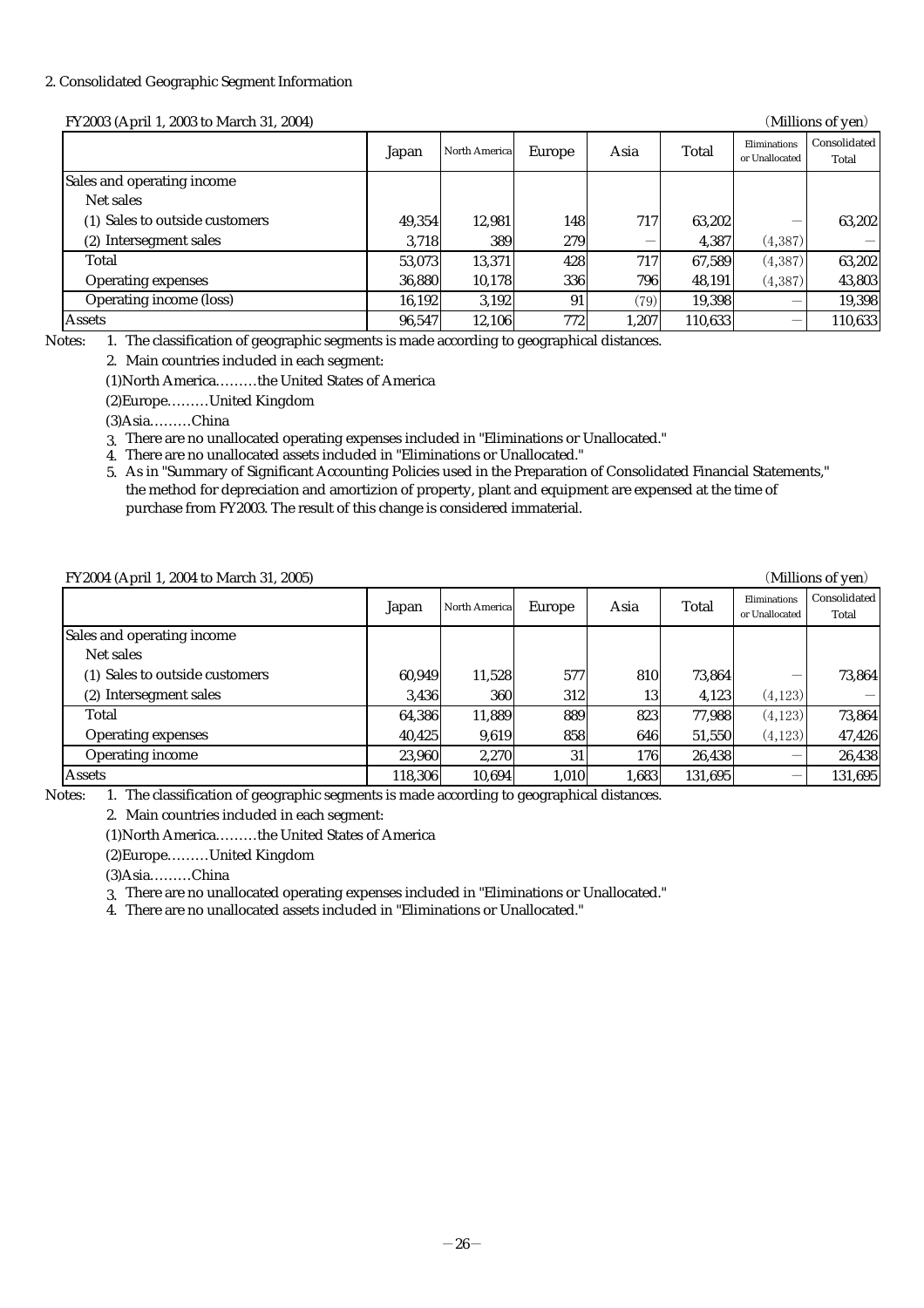#### 3. Consolidated Overseas Sales

FY2003 (April 1, 2003 to March 31, 2004) (Millions of yen)

| $\Gamma$ 1 2003 (April 1, 2003 to March 31, 2004)         |               |         |         | диннону от уен |
|-----------------------------------------------------------|---------------|---------|---------|----------------|
|                                                           | North America | Europe  | Asia    | Total          |
| Overseas sales                                            | 15.618        | 2,121   | 972     | 18.712         |
| I Consolidated sales                                      |               |         |         | 63.202         |
| III Percentage of overseas sales to<br>consolidated sales | $24.7\%$      | $3.4\%$ | $1.5\%$ | $29.6\%$       |

Notes: 1. The classification of geographic segments is made according to geographical distances.

2. Main countries included in each segment:

(1)North America………the United States of America, Canada

(2)Europe………United Kingdom, France, Germany, others

(3)Asia………China, others

3. Overseas sales represent sales of the Company and its consolidated subsidiaries to countries and areas outside of Japan.

FY2004 (April 1, 2004 to March 31, 2005) (Millions of yen)

|                                     | North<br>America | Europe | Asia    | Total  |
|-------------------------------------|------------------|--------|---------|--------|
| Overseas sales                      | 12.295           | 1.298  | 1,179   | 14.772 |
| II Consolidated sales               |                  |        |         | 73,864 |
| III Percentage of overseas sales to | $16.6\%$         | 1.8%   | $1.6\%$ | 20.0%  |
| consolidated sales                  |                  |        |         |        |

Notes: 1. The classification of geographic segments is made according to geographical distances.

2. Main countries included in each segment:

(1)North America………the United States of America, Canada

(2)Europe………United Kingdom, France, Germany, others

(3)Asia………China, others

3. Overseas sales represent sales of the Company and its consolidated subsidiaries to countries and areas outside of Japan.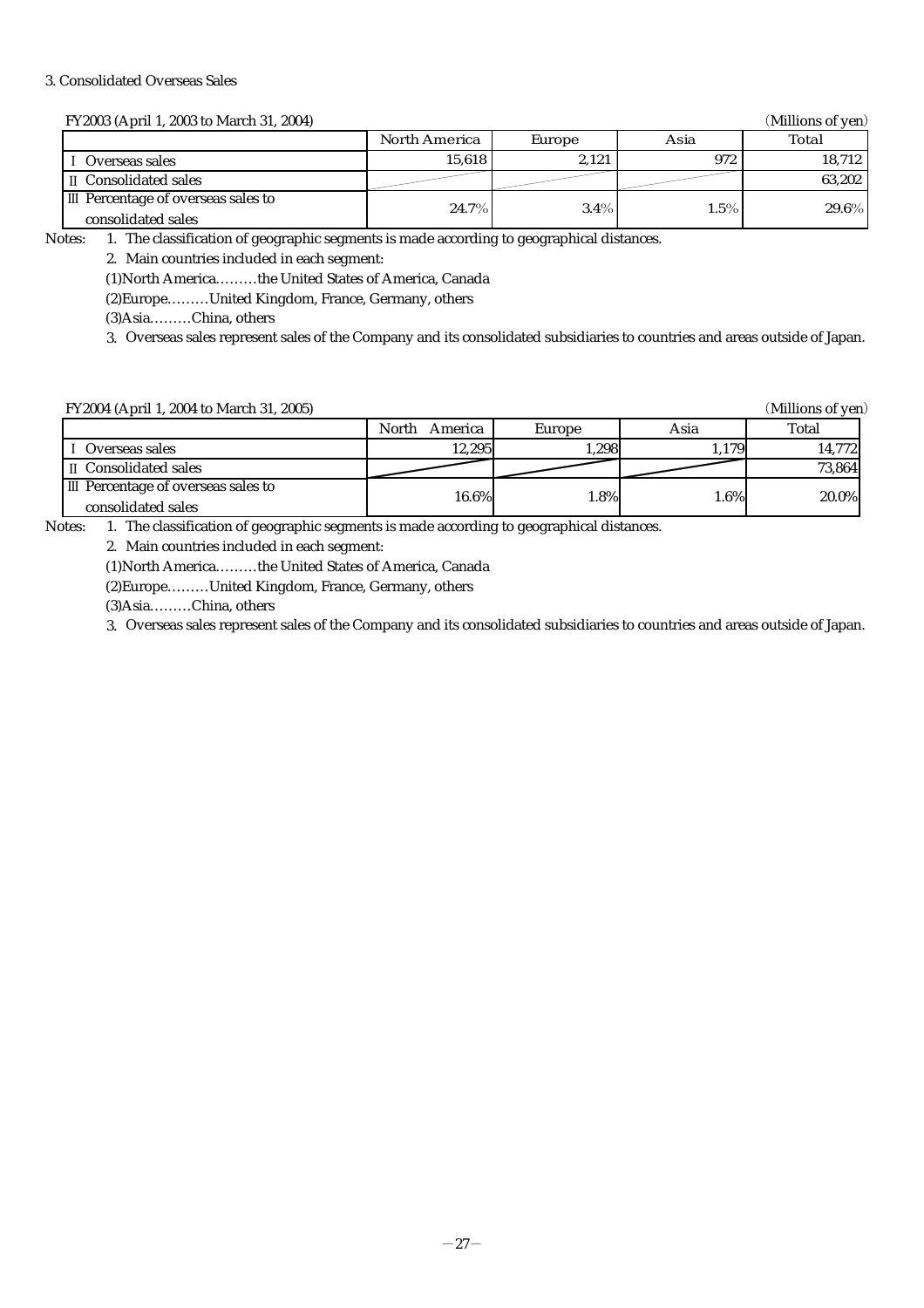# **6. Lease Transactions**

| FY2003<br>April 1, 2003 to<br>March 31, 2004                                                                                                                                                                                                                                    |                                                                                                                                                     |                                                 |                                                                                                                                                                                                                                                                                 | FY2004<br>April 1, 2004 to<br>March 31, 2005 |        |                                                                                                                                                                                                                                                        |                                                          |                                                                         |                             |                                                                                |
|---------------------------------------------------------------------------------------------------------------------------------------------------------------------------------------------------------------------------------------------------------------------------------|-----------------------------------------------------------------------------------------------------------------------------------------------------|-------------------------------------------------|---------------------------------------------------------------------------------------------------------------------------------------------------------------------------------------------------------------------------------------------------------------------------------|----------------------------------------------|--------|--------------------------------------------------------------------------------------------------------------------------------------------------------------------------------------------------------------------------------------------------------|----------------------------------------------------------|-------------------------------------------------------------------------|-----------------------------|--------------------------------------------------------------------------------|
|                                                                                                                                                                                                                                                                                 | Information related to finance leases other than those that transfer ownership<br>to the lessee                                                     |                                                 |                                                                                                                                                                                                                                                                                 |                                              |        |                                                                                                                                                                                                                                                        | to the lessee                                            |                                                                         |                             | Information related to finance leases other than those that transfer ownership |
| Acquisition cost, accumulated depreciation and net book value of leased<br>1.<br>assets                                                                                                                                                                                         |                                                                                                                                                     |                                                 |                                                                                                                                                                                                                                                                                 | 1.                                           | assets |                                                                                                                                                                                                                                                        |                                                          | Acquisition cost, accumulated depreciation and net book value of leased |                             |                                                                                |
|                                                                                                                                                                                                                                                                                 |                                                                                                                                                     |                                                 |                                                                                                                                                                                                                                                                                 | (Millions of yen)                            |        |                                                                                                                                                                                                                                                        |                                                          |                                                                         |                             | (Millions of yen)                                                              |
|                                                                                                                                                                                                                                                                                 |                                                                                                                                                     | Acquisition<br>cost                             | Accumulated<br>depreciation                                                                                                                                                                                                                                                     | Net Book<br>value                            |        |                                                                                                                                                                                                                                                        |                                                          | Acquisition<br>cost                                                     | Accumulated<br>depreciation | Net Book<br>value                                                              |
|                                                                                                                                                                                                                                                                                 | Tools and<br>fixtures                                                                                                                               | 90                                              | 48                                                                                                                                                                                                                                                                              | 41                                           |        |                                                                                                                                                                                                                                                        | <b>Tools and</b><br>fixtures                             | 74                                                                      | 49                          | 24                                                                             |
|                                                                                                                                                                                                                                                                                 | Total                                                                                                                                               | 90                                              | 48                                                                                                                                                                                                                                                                              | 41                                           |        |                                                                                                                                                                                                                                                        | Total                                                    | 74                                                                      | 49                          | 24                                                                             |
| 2.                                                                                                                                                                                                                                                                              | Note: The acquisition cost payment is an insignificant portion of total property<br>Ending balance of future lease payments                         | acquisition cost includes the interest portion. | and equipment at the end of the period. Accordingly, the total                                                                                                                                                                                                                  |                                              |        | Note: The acquisition cost payment is an insignificant portion of total property<br>and equipment at the end of the period. Accordingly, the total<br>acquisition cost includes the interest portion.<br>2.<br>Ending balance of future lease payments |                                                          |                                                                         |                             |                                                                                |
|                                                                                                                                                                                                                                                                                 | Due within one year<br>Due after one year<br>Total                                                                                                  |                                                 | ¥16 million<br>¥24 million<br>¥41 million                                                                                                                                                                                                                                       |                                              |        | Due within one year<br>¥14 million<br>Due after one year<br>¥9 million<br>Total<br>¥24 million                                                                                                                                                         |                                                          |                                                                         |                             |                                                                                |
| Note: The total future lease payment at the end of the period is an<br>insignificant portion of total property and equipment at the end of the<br>period. Accordingly, the total future lease payment includes the interest<br>portion.<br>3.<br>Lease payment and depreciation |                                                                                                                                                     |                                                 | Note: The total future lease payment at the end of the period is an<br>insignificant portion of total property and equipment at the end of the<br>period. Accordingly, the total future lease payment includes the interest<br>portion.<br>3.<br>Lease payment and depreciation |                                              |        |                                                                                                                                                                                                                                                        |                                                          |                                                                         |                             |                                                                                |
|                                                                                                                                                                                                                                                                                 | Lease expenses payment<br>Depreciation expense                                                                                                      |                                                 | ¥18 million<br>¥18 million                                                                                                                                                                                                                                                      |                                              |        |                                                                                                                                                                                                                                                        | Lease expenses payment<br>Depreciation expense           |                                                                         | ¥16 million<br>¥16 million  |                                                                                |
| 4.                                                                                                                                                                                                                                                                              | Method of calculation for depreciation<br>Depreciation is calculated using the straight-line method over the useful<br>life with no residual value. |                                                 |                                                                                                                                                                                                                                                                                 |                                              |        | 4.                                                                                                                                                                                                                                                     | Method of calculation for depreciation<br>Same as FY2003 |                                                                         |                             |                                                                                |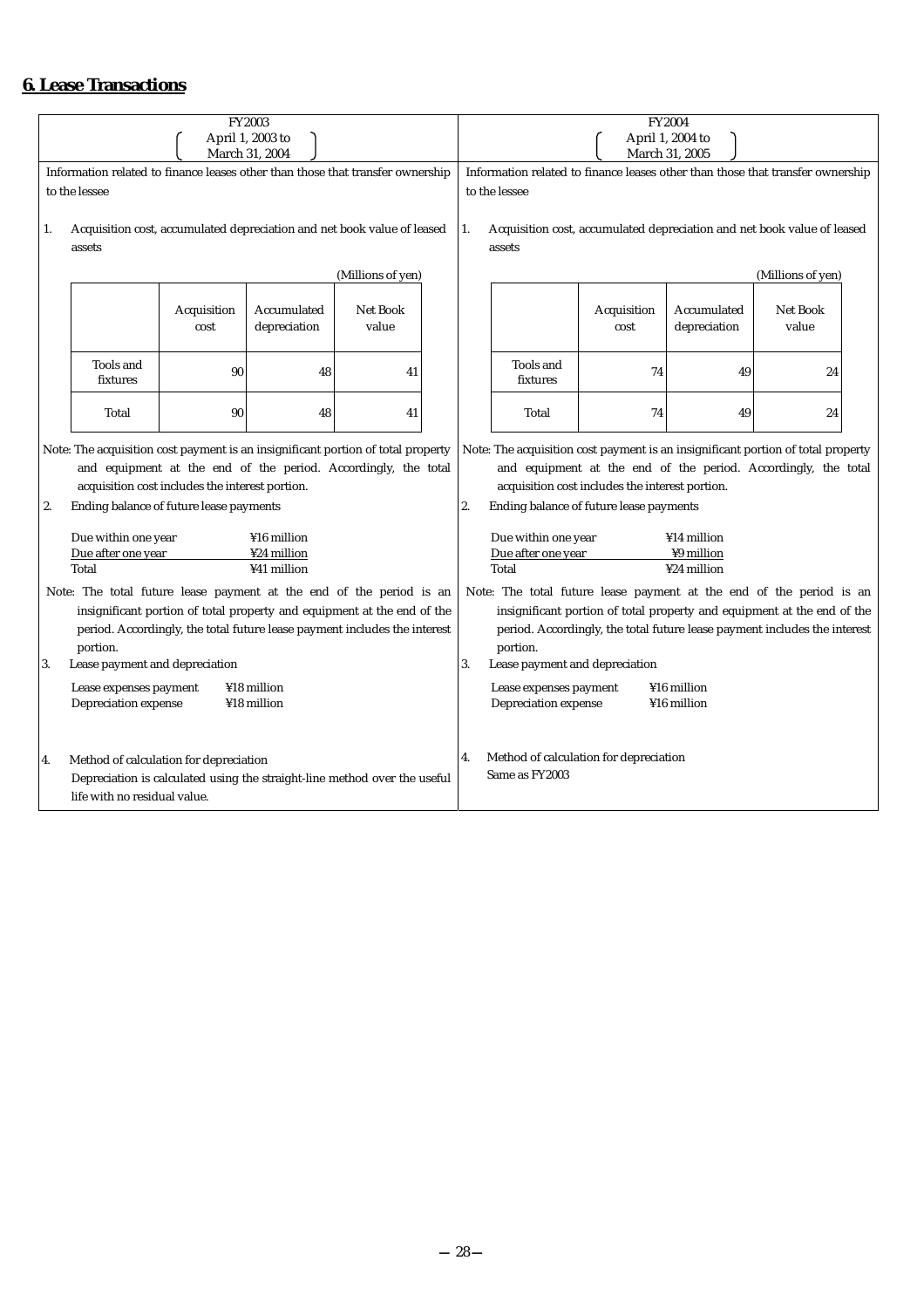# **7. Tax Effect Accounting**

| 1. Significant components of deferred tax assets and liabilities are summarized as follows: | FY2003 | (Millions of yen)<br>FY2004                       |
|---------------------------------------------------------------------------------------------|--------|---------------------------------------------------|
|                                                                                             |        | $[As of March 31, 2004]$ $[As of March 31, 2005]$ |
| Deferred tax assets (Current assets)                                                        |        |                                                   |
| Enterprise tax payable                                                                      | 115    | 809                                               |
| Office tax payable                                                                          | 18     | 19                                                |
| Accrues bonuses, allowance for bonuses to employees                                         | 500    | 415                                               |
| Advances paid                                                                               | 252    | 310                                               |
| Accrued expenses                                                                            | 309    | 346                                               |
| Allowance for sales return                                                                  | 466    | 442                                               |
| Prepaid expenses                                                                            | 205    |                                                   |
| Non-deductible portion of allowance for doubtful accounts                                   | 86     | 162                                               |
| Tax credits                                                                                 | 118    | 80                                                |
| Non-deductible portion of allowance for content production account                          | (258)  | (190)                                             |
| Evaluation loss on content                                                                  |        | 1,140                                             |
| Other                                                                                       | 35     | (97)                                              |
| Total                                                                                       | 1,850  | 3,440                                             |
| Deferred tax assets (Fixed assets)                                                          |        |                                                   |
| Non-deductible portion of allowance for retirement benefits                                 | 392    | 477                                               |
| Allowance for directors' retirement benefits                                                | 53     | 31                                                |
| Non-deductible depreciation expense of property, plant and equipment                        | 684    | 562                                               |
| Advance payments                                                                            | 552    |                                                   |
| Tax effect on deficit of subsidiaries                                                       | 666    | 690                                               |
| Loss on investments in securities                                                           | 472    | 242                                               |
| Other                                                                                       | 91     | 87                                                |
| Total                                                                                       | 2,914  | 2,093                                             |
| Offset to deferred tax assets (Fixed assets)                                                | (249)  | (324)                                             |
| <b>Balance</b>                                                                              | 2,665  | 1,768                                             |
| Net deferred tax assets                                                                     | 4,515  | 5,209                                             |
| Deferred tax liabilities (Fixed liabilities)                                                |        |                                                   |
| Net unrealized gains on available-for-sale securities                                       | (249)  | (324)                                             |
| Total                                                                                       | (249)  | (324)                                             |
| Offset to deferred tax assets (Fixed assets)                                                | 249    | 324                                               |
| Total deferred tax liabilities                                                              |        |                                                   |
| Net deferred tax assets (liabilities)                                                       | 4,515  | 5,209                                             |
|                                                                                             |        |                                                   |

# 2. Reconciliation of the statutory tax rate and the effective tax rate (%)

|                                                                   | <b>FY2003</b>          | <b>FY2004</b>          |
|-------------------------------------------------------------------|------------------------|------------------------|
|                                                                   | r As of March 31, 2004 | ו As of March 31, 2005 |
| Statutory tax rate                                                | 42.05                  | 40.70                  |
| Permanent differences excluded from non-taxable expenses          | 0.18                   | 0.17                   |
| Permanent differences excluded from gross revenue                 | (0.18)                 | (0.01)                 |
| Increase/decrease in valuation allowance                          | (3.18)                 |                        |
| Taxation on per capita basis for residents tax                    | 0.07                   | 0.04                   |
| Foreign tax credits                                               | (0.33)                 |                        |
| Special income tax credits                                        | (0.95)                 | (0.56)                 |
| Investment loss on equity method                                  | 1.76                   |                        |
| Tax effect on related companies' unappropriated retained earnings | (1.36)                 |                        |
| Amortization of consolidation adjustment account                  | 0.34                   | 2.43                   |
| Adjustments in unrealized profits due to consolidation            | (1.00)                 |                        |
| Difference in tax rate with the parent company                    | 0.01                   | (1.17)                 |
| Other                                                             | (0.15)                 | (0.49)                 |
| Effective tax rate                                                | 37.26                  | 41.11                  |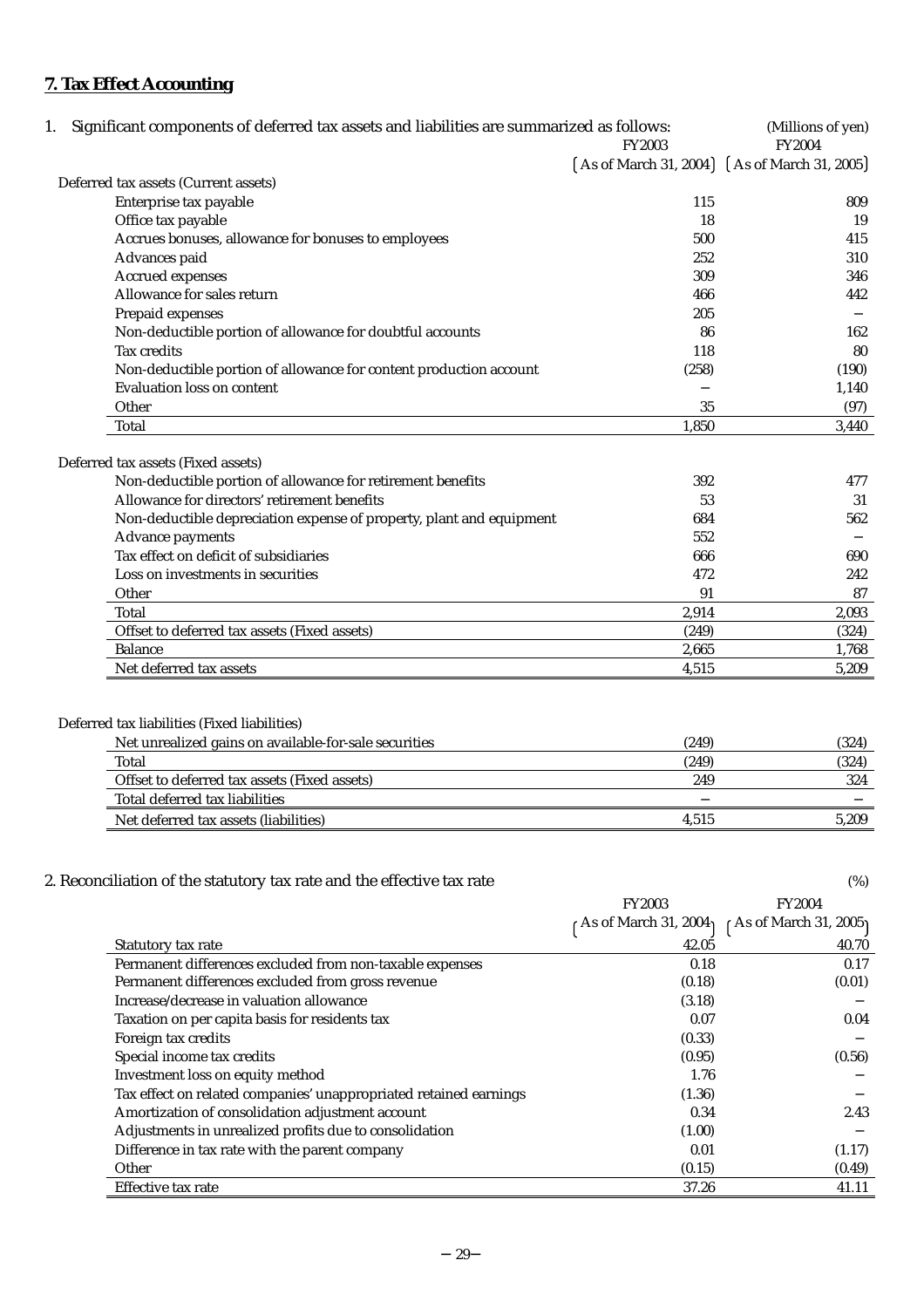# **8. Securities**

FY2003 Year-End (ended March 31, 2004)

- 1. Held-to-sell securities
	- Not applicable

| 2. Held-to-maturity securities with market value<br>(Millions of yen) |                            |                   |              |                           |  |
|-----------------------------------------------------------------------|----------------------------|-------------------|--------------|---------------------------|--|
|                                                                       | <b>Type</b>                | <b>Book Value</b> | Market Value | Unrealized<br>Gain (Loss) |  |
| Securities with market value<br>exceeding book value                  | (1)<br>Government<br>bonds | 2.000             | 2.000        |                           |  |
|                                                                       | Subtotal                   | 2.000             | 2.000        |                           |  |
| Total                                                                 |                            | 2.000             | 2.000        |                           |  |

3. Other investment securities with market value (Millions of yen)

|                                  | <b>Type</b>                       | Acquisition<br>Cost | Market Value | Unrealized<br>Gain (Loss) |
|----------------------------------|-----------------------------------|---------------------|--------------|---------------------------|
| Securities with book value       | <b>Stocks</b><br>$\left  \right $ | 179                 | 797          | 617                       |
| exceeding acquisition cost       | Subtotal                          | 179                 | 797          | 617                       |
| Securities with acquisition cost | <b>Stocks</b><br>$\left(1\right)$ | 76                  |              | (4)                       |
| exceeding book value             | Subtotal                          | 76                  |              | (4)                       |
| Total                            |                                   | 256                 | 869          | 613                       |

Note: An impairment loss of ¥222 million was incurred in the fiscal year ended March 31, 2004, in connection with the Company's other marketable securities with market value. Impairment loss on securities is charged to income when the market price at the end of the fiscal year falls not less than 50% of the acquisition cost. Impairment loss on securities is charged to income when the market price at the end of the fiscal year falls between 30% and 50% of the acquisition cost after considering such factors as the significance and amount of securities and the potential for recovery.

| <br>Securities sold during this fiscal year |              | (Millions<br>of ven |
|---------------------------------------------|--------------|---------------------|
| Amount of Sale                              | Gain on Sale | ∟oss on Sale        |
| 156                                         | 59           | Оʻ                  |

| Ⴢ. | Investment securities whose fair values are not readily determined as of March 31. | 2004          | (Millions of yen) |
|----|------------------------------------------------------------------------------------|---------------|-------------------|
|    |                                                                                    | Book<br>Value |                   |

|                                                | book value |
|------------------------------------------------|------------|
| (1) Other marketable securities                |            |
| Unlisted securities (excluding OTC securities) | 165        |
|                                                |            |

Note: An impairment loss of ¥278 million was incurred in the fiscal year ended March 31, 2004, in connection with the Company's other securities whose fair values are not readily determined as of March 31, 2004. Impairment loss on securities is charged to income when the market price at the end of the fiscal year falls not less than 50% of the acquisition cost. Impairment loss on securities is charged to income when the market price at the end of the fiscal year falls between 30% and 50% of the acquisition cost after considering such factors as the significance and amount of securities and the potential for recovery.

6. Held-to-maturity securities

Not applicable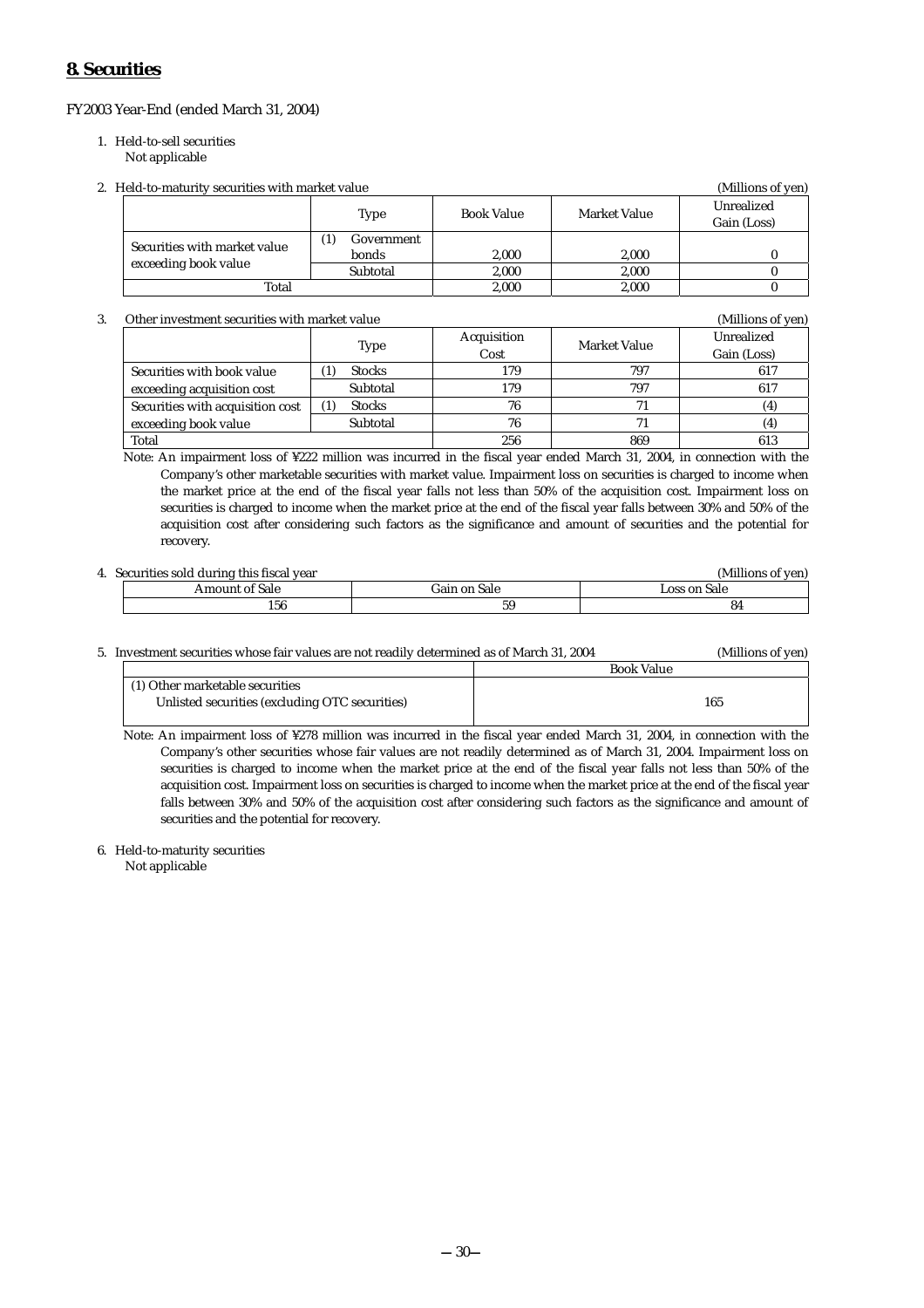#### FY2004 Year-End (ended March 31, 2005)

1. Held-to-sell securities Not available

|  |  | 2. Other investment securities with market value |
|--|--|--------------------------------------------------|
|  |  |                                                  |

| 2. Other investment securities with market value ( | (Millions of yen)                  |             |                   |             |
|----------------------------------------------------|------------------------------------|-------------|-------------------|-------------|
|                                                    | <b>Type</b>                        | Acquisition | <b>Book Value</b> | Unrealized  |
|                                                    |                                    | Cost        |                   | Gain (Loss) |
| Securities with book value                         | <b>Stocks</b>                      | 179         | 994               | 814         |
| exceeding acquisition cost                         | Subtotal                           | 179         | 994               | 814         |
| Securities with acquisition cost                   | <b>Stocks</b><br>$\left( 1\right)$ | 76          | 58                | (18)        |
| exceeding book value                               | Subtotal                           | 76          | 58                | (18)        |
| Total                                              |                                    | 256         | 1.052             | 796         |

#### 3. Securities sold during this fiscal year (Millions of yen)<br>
Amount of Sale (Millions of yen)<br>
Cain on Sale (Millions of yen) Amount of Sale Gain on Sale Gain on Sale 143 143 106 2

| Investment securities whose fair values are not readily determined as of March 31, 2005 |                   |  |
|-----------------------------------------------------------------------------------------|-------------------|--|
|                                                                                         | <b>Book Value</b> |  |
| (1) Other marketable securities                                                         |                   |  |
| Unlisted securities (excluding OTC securities)                                          |                   |  |
|                                                                                         |                   |  |

Note: An impairment loss of ¥80 million was incurred in the fiscal year ended March 31, 2005, in connection with the Company's other marketable securities with market value. Impairment loss on securities is charged to income when the market price at the end of the fiscal year falls not less than 50% of the acquisition cost. Impairment loss on securities is charged to income when the market price at the end of the fiscal year falls between 30% and 50% of the acquisition cost after considering such factors as the significance and amount of securities and the potential for recovery.

5. Held-to-maturity securities Not applicable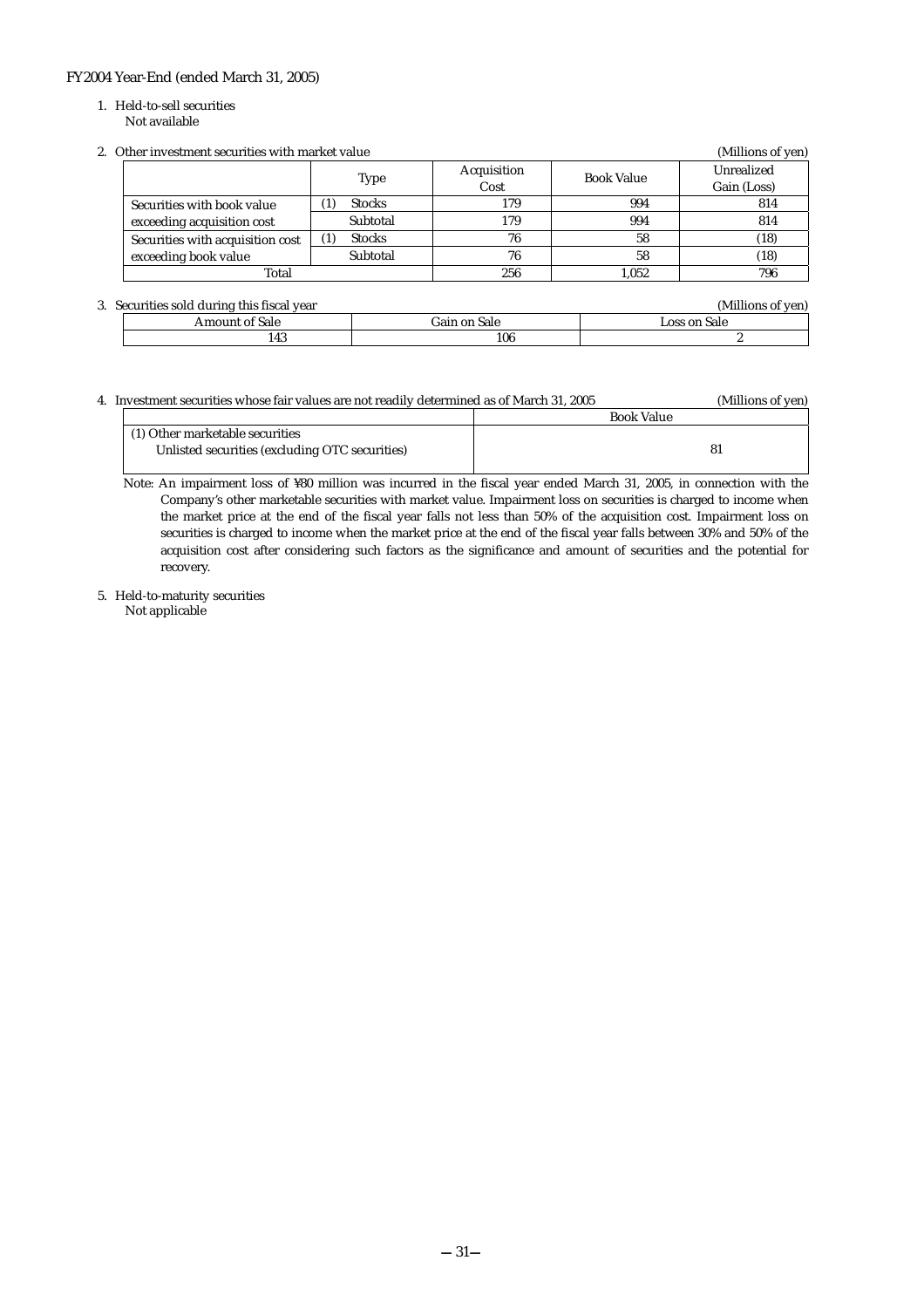### **9. Derivative Transactions**

#### FY2003 (April 1, 2003 to March 31, 2004)

The Group does not engage in derivative transactions.

#### FY2004 (April 1, 2004 to March 31, 2005)

- 1. Condition of Transaction
	- A) Type of transaction and purpose of engagement

The Company does not engage in derivative transactions in principal, however, to avoid foreign exchange rate risks, it is probable that we may engage in exchange reservation transaction.

B) Transaction policy

Exchange reservation transaction is made within a range of foreign currency transaction amount, and the Company does not engage in speculation transaction.

C) Risks

Exchange reservation transaction contains risks resulting from fluctuation of exchange rate. Additionally, the Company considers that there are few risks of non-fulfillment of a contract by credible banks to contract of exchange reservation.

D) Risk Management

Under the approval of the representative director or an executives in charge, the Accounting and Financing Division administer the risk management.

2. Market Value of Transaction

Not applicable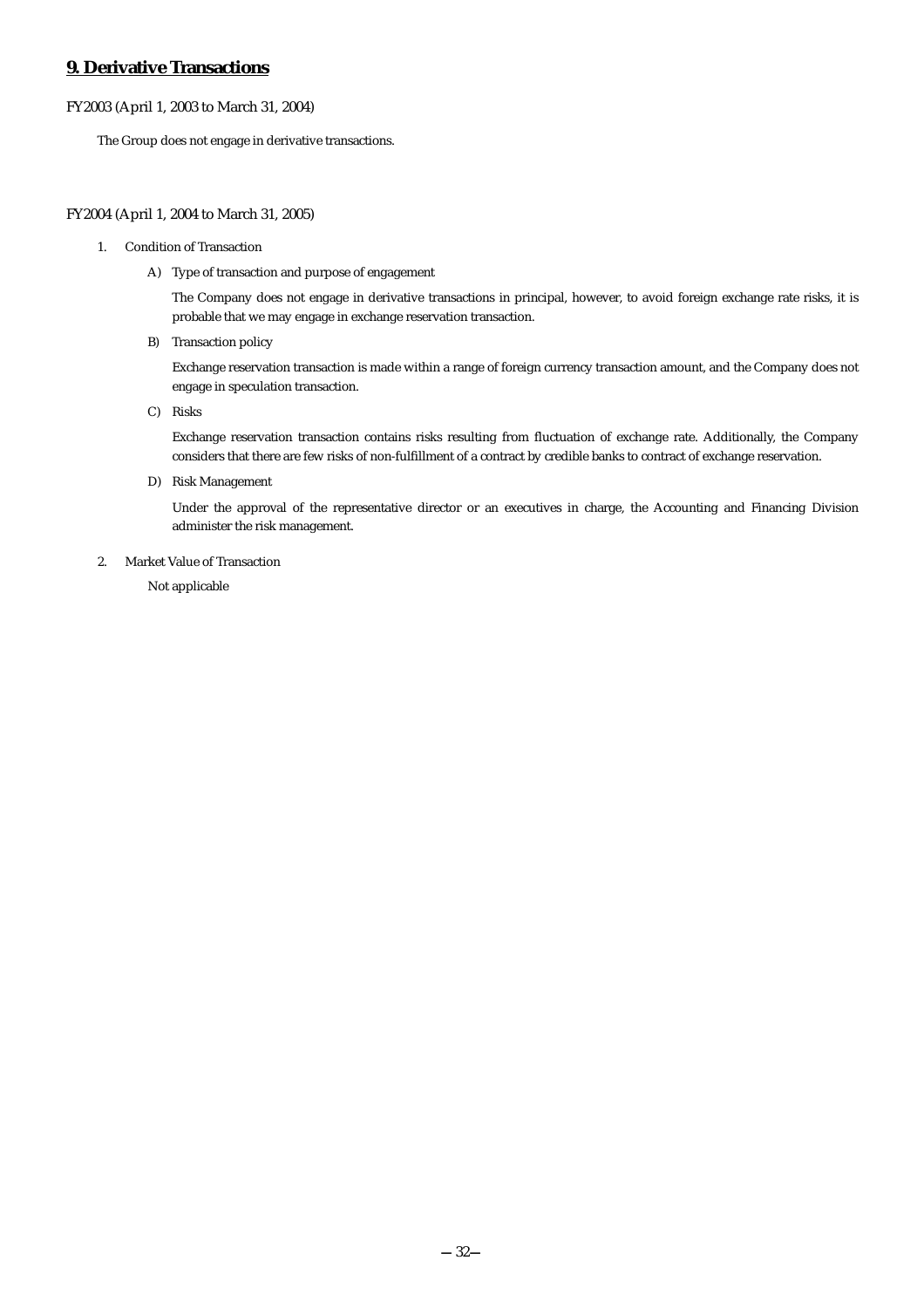## **10. Retirement Benefits**

FY2003 (ended March 31, 2004)

1. Overview of retirement benefit plan applied

The Company and its domestic consolidated subsidiaries applied a lump-sum retirement payment plan with regard to its retirement benefit obligation. The projected benefits are allocated to periods of service on a straight-line basis. Its domestic consolidated subsidiaries apply the conventional method in the calculation of retirement benefit obligations. In addition, certain of the Company's overseas subsidiaries maintain defined contribution retirement pension plans.

2. Retirement benefit obligation

| Retirement benefit obligation     | ¥988              | million |
|-----------------------------------|-------------------|---------|
| Unrecognized actuarial difference | $\frac{1}{2}(10)$ | million |
| Allowance for retirement benefits | ¥978              | million |
| 3. Retirement benefit expenses    |                   |         |
| Service cost                      | ¥602.             | million |

| Retirement benefit expenses | ¥615 million            |  |
|-----------------------------|-------------------------|--|
| Interest cost               | $\frac{12}{2}$ million  |  |
| JEI VILE LUJL               | $\pm 00\omega$ internet |  |

Service cost includes a deficit of ¥388 million due to the change in calculation of retirement benefit obligation from the conventional method to the basic method.

4. Assumption used in accounting for retirement benefit obligation

| Periodic allocation method for projected benefits             | Straight-line basis |
|---------------------------------------------------------------|---------------------|
| Discount rate                                                 | 1.611               |
| Years over which net actuarial gains and losses are amortized | 1 year              |

### FY2004 (ended March 31, 2005)

1. Overview of retirement benefit plan applied

The Company and its domestic consolidated subsidiaries applied a lump-sum retirement payment plan with regard to its retirement benefit obligation. The projected benefits are allocated to periods of service on a straight-line basis. Its domestic consolidated subsidiaries apply the conventional method in the calculation of retirement benefit obligations. In addition, certain of the Company's overseas subsidiaries maintain defined contribution retirement pension plans.

2. Retirement benefit obligation

| Retirement benefit obligation                  | ¥969   | million |
|------------------------------------------------|--------|---------|
| Unrecognized past service obligation           | ¥100   | million |
| Unrecognized actuarial difference              | ¥103   | million |
| Allowance for retirement benefits              | ¥1,173 | million |
| 3. Retirement benefit expenses                 |        |         |
| Service cost                                   | 4210   | million |
| Interest cost                                  | 415    | million |
| Amortization of net actuarial gains and losses | ¥10    | million |
| Retirement benefit expenses                    | 4235   | million |
|                                                |        |         |

Service cost includes a deficit of ¥388 million due to the change in calculation of retirement benefit obligation from the conventional method to the basic method.

### 4. Assumption used in accounting for retirement benefit obligation

| Periodic allocation method for projected benefits             | Straight-line basis |
|---------------------------------------------------------------|---------------------|
| Discount rate                                                 | 1.652               |
| Years over which past service obligations are amortized       | 1 year              |
| Years over which net actuarial gains and losses are amortized | 1 year              |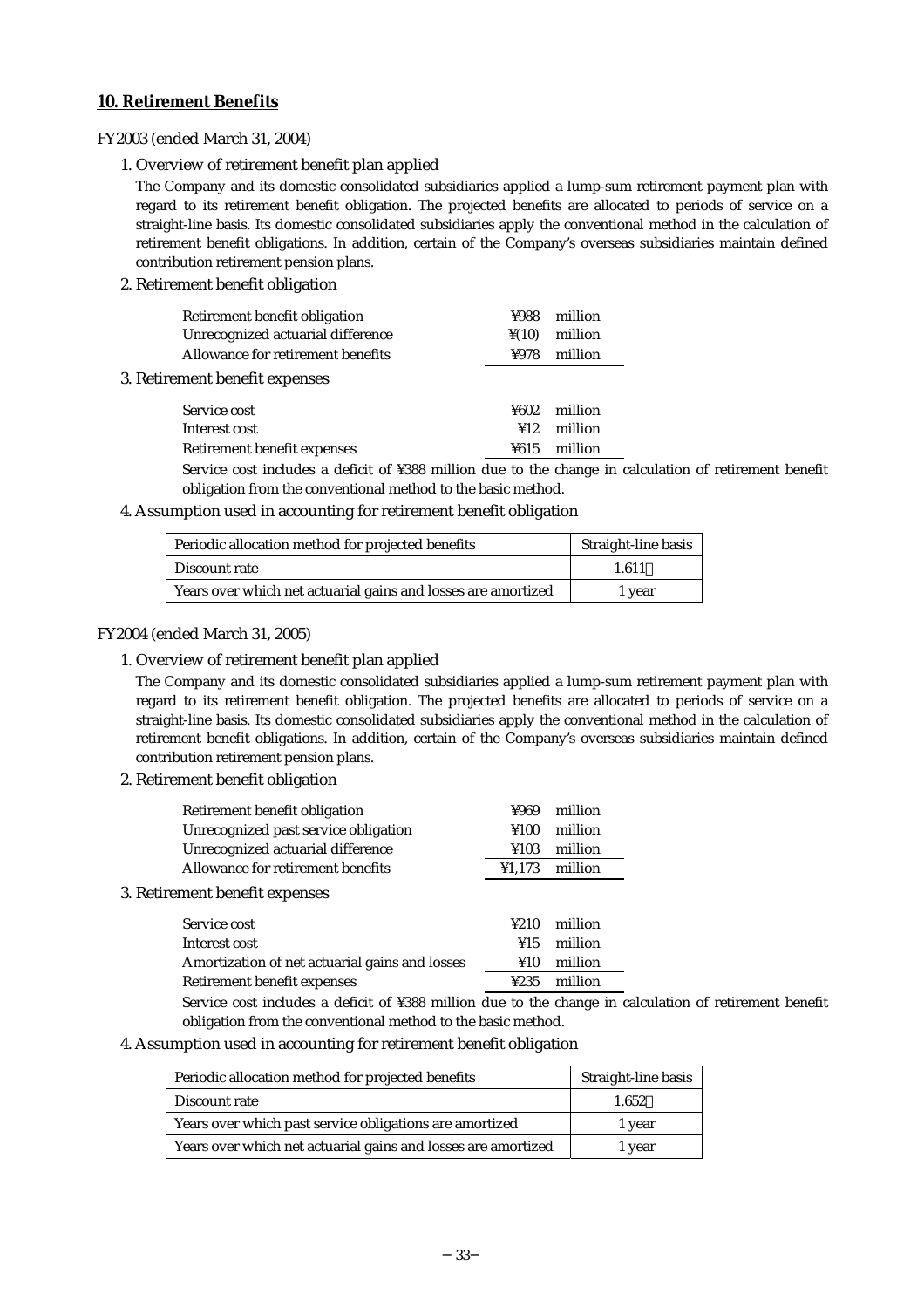## **11**.**Production, Order and Sales Information**

### (1) Production

Because a production process of one product/merchandise differs from that of another despite being under the same segment, the production scale by segment is not indicated in monetary accounts or quantity of units.

### (2) Purchasing

Consolidated purchasing results by segment for FY2004 (ended March 31, 2005) Millions of yen, % Amount | Rate | Amount | Rate | Amount | Change 5,123 52.4 6,179 51.4 1,055 20.6 380 3.9 3.9 508 4.2 127 33.6 2,534 25.9 4,373 36.4 1,838 72.6 1,742 17.8 958 8.0 (783) (45.0) 9,780 100.0 12,019 100.0 2,238 22.9 Segment FY2003 Consolidated Results Apr. 1, 2003 to 1 (Apr. 1, 2004 to Mar. 31, 2004 J U Mar. 31, 2005 Publication Other Games (Online) Total Change negative FY2004 Consolidated Results Games (Offline)

Note: The above amounts do not contain consumption taxes.

#### (3) Orders Received

The Group does not manufacture products by order.

#### (4) Sales

Consolidated sales results by segment for FY2004 (ended March 31, 2005) Millions of yen, %

| Segment              | FY2003 Consolidated Results<br>Apr. 1, 2003 to | Mar. 31, 2004 |        | FY2004 Consolidated Results<br>Apr. 1, 2004 to<br>Mar. 31, 2005 | Change<br>negative |        |  |
|----------------------|------------------------------------------------|---------------|--------|-----------------------------------------------------------------|--------------------|--------|--|
|                      | Amount                                         | Rate          | Amount | Rate                                                            | Amount             | Change |  |
| Games (Offline)      | 37,988                                         | 60.1          | 41,944 | 56.8                                                            | 3,956              | 10.4   |  |
| Games (Online)       | 8,924                                          | 14.1          | 13,853 | 18.8                                                            | 4,929              | 55.2   |  |
| Mobile Phone Content | 2,793                                          | 4.4           | 4,557  | 6.2                                                             | 1,764              | 63.2   |  |
| Publication          | 9,671                                          | 15.3          | 10,859 | 14.7                                                            | 1,187              | 12.3   |  |
| Other                | 3,824                                          | 6.1           | 2,649  | 3.6                                                             | (1, 174)           | (30.7) |  |
| Total                | 63,202                                         | 100.0         | 73,864 | 100.0                                                           | 10,662             | 16.9   |  |

Note: The above amounts do not contain consumption taxes.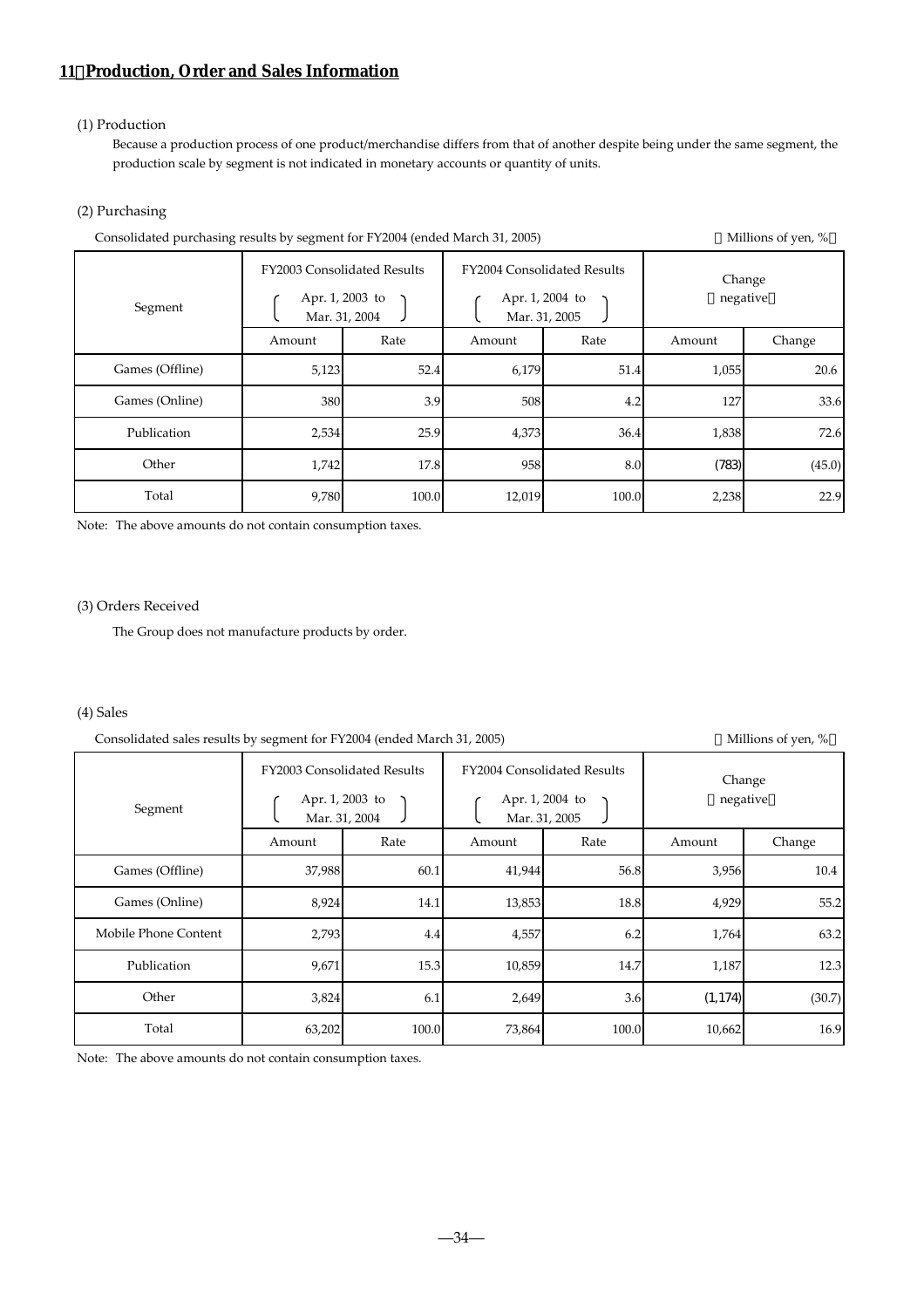# **SQUARE ENIX.**

May 24, 2005

# **NON-CONSOLIDATED FINANCIAL RESULTS for Fiscal Year Ended March 31, 2005**

|                                                          | Company Name: Square Enix Co., Ltd.                                |                                                                | Market: Tokyo Stock Exchange, First Section |  |  |  |
|----------------------------------------------------------|--------------------------------------------------------------------|----------------------------------------------------------------|---------------------------------------------|--|--|--|
| Code: 9684                                               |                                                                    | Headquarters: Tokyo                                            |                                             |  |  |  |
|                                                          | URL: http://www.square-enix.com/                                   |                                                                |                                             |  |  |  |
|                                                          | Representative: Yoichi Wada, President and Representative Director |                                                                |                                             |  |  |  |
|                                                          | Contact: Yosuke Matsuda, Director and Executive Officer            |                                                                | Phone: 03-5333-1555                         |  |  |  |
| Date of Board Approval: May 24, 2005                     |                                                                    | Interim Dividend Payout: $(\text{paid}) \cdot \text{not paid}$ |                                             |  |  |  |
|                                                          |                                                                    | Stock Trading Unit: 100 shares                                 |                                             |  |  |  |
| Annual General Meeting<br>of Stockholders: June 18, 2005 |                                                                    | Date of Dividend Payout: June 20, 2005                         |                                             |  |  |  |
|                                                          |                                                                    |                                                                |                                             |  |  |  |

1. FY2004 Non-Consolidated Financial Results (April 1, 2004 to March 31, 2005)

|  | (1) Non-Consolidated Financial Results |  |
|--|----------------------------------------|--|
|  |                                        |  |

| (1) Non-Consolidated Financial Results |                                           |               |                  | (Millions of yen, except percentages and per share data) |                  |                  |  |
|----------------------------------------|-------------------------------------------|---------------|------------------|----------------------------------------------------------|------------------|------------------|--|
|                                        | Net Sales                                 |               | Operating Income |                                                          | Recurring Income |                  |  |
| Fiscal Years Ended                     |                                           | $\%$          |                  | $\%$                                                     |                  | $\%$             |  |
| March 31, 2005                         | 63,950                                    | 24.3          |                  | 24,080<br>50.6                                           | 23,533           | 50.7             |  |
| March 31, 2004                         | 51.429                                    |               |                  | 15.991                                                   |                  | 15.618           |  |
|                                        |                                           | Earings Per   | Earnings Per     | Return on                                                | Recurring Income | Recurring Income |  |
|                                        | Net Income                                | Share (Basic) | Share (Diluted)  | Equity                                                   | to Total Assets  | Margin           |  |
| <b>Fiscal Years Ended</b>              |                                           | $\%$          | Yen<br>Yen       |                                                          | $\%$             | $\%$             |  |
| March 31, 2005                         | 45.2<br>13,562                            | 123.19        | 122.13           | 13.6                                                     | 20.6             | 36.8             |  |
| March 31, 2004                         | 9.342                                     | 85.02         | 84.77            | 10.4                                                     | 14.8             | 30.3             |  |
| Mid-term average of                    | Fiscal year ended March 31, 2005 (FY2004) |               | 110,093,589      |                                                          |                  |                  |  |

numbers of shares issued Mid-term average of and outstanding

Change of significant accounting policy

N/A

Percentages in net sales, operating income, recurring income and net income are the percent change compared with the previous fiscal year. Since the merger of Enix Corporation and Square Co., Ltd. took place on April 1, 2003, there are no prior figures with which to compare results for the fiscal year ended March 31, 2004.

109,884,947

#### (2) Dividends

|                                     |       | Annual Dividend Per Share |                    | Total Dividends  |              | Diividend Rate of    |
|-------------------------------------|-------|---------------------------|--------------------|------------------|--------------|----------------------|
|                                     |       | Interim                   | Year-end           | (annual)         | Pavout Ratio | Stockholders' Equity |
| Fiscal Years Ended                  | Yeni  | Yen                       | Yenl               |                  | $\%$         | %                    |
| March 31, 2005                      | 60.00 | 10.00                     | 50.00              | 6,612            | 48.8         | 6.3                  |
| March 31, 2004                      | 30.00 | 10.00                     | 20.00              | 3.299            | 35.3         | 3.5                  |
| Note: Voor and dividend for EV2004. |       | commomorativo dividond    | V <sub>20</sub> nn | Spocial dividend |              |                      |

Note: Year-end dividend for FY2004 : ¥30.00 Special dividend \ - Commemorative dividend

Fiscal year ended March 31, 2004 (FY2003)

| (3) Non-Consolidated Financial Position |                                           |                     | (Millions of yen, except percentages and per share data) |                      |  |  |  |
|-----------------------------------------|-------------------------------------------|---------------------|----------------------------------------------------------|----------------------|--|--|--|
|                                         | <b>Total Assets</b>                       | Total Shareholders' | Ratio of                                                 | Shareholders' Equity |  |  |  |
|                                         |                                           | Equity              | Shareholders' Equity                                     | Per Share            |  |  |  |
| Fiscal Years Ended                      |                                           |                     | $\mathbf{o}_k$                                           | Yen                  |  |  |  |
| March 31, 2005                          | 124,105                                   | 104,909             | 84.5                                                     | 951.69               |  |  |  |
| March 31, 2004                          | 104.623                                   | 94.137              | 89.9                                                     | 855.55               |  |  |  |
| Number of shares issued                 | Fiscal year ended March 31, 2005 (FY2004) | 110,234,893         |                                                          |                      |  |  |  |
| at year-end                             | Fiscal year ended March 31, 2004 (FY2003) | 110,030,879         |                                                          |                      |  |  |  |
| Amount of treasury stock                | Fiscal year ended March 31, 2005 (FY2004) |                     | 150,650                                                  |                      |  |  |  |
|                                         | Fiscal year ended March 31, 2004 (FY2003) |                     | 99,539                                                   |                      |  |  |  |

2. FY2005 Forecasts (April 1, 2005 - March 31, 2006) (Millions of yen, except per share data) Yen Yen First Six Months Interim Year-end 23,000 75,000 21,000  $2,100$  1,200 10.00 -  $-$ Net Sales Recurring Income Net Income Full-Year 30.00 Annual Dividend Per Share - 20.00 Yen 1,200 12,000 10.00  $\overline{\phantom{0}}$ 

(Reference) Earnings per share (basic) forecasts for FY2005: \108.86

factors are inherent in, and could cause actual results to be materially different from, these forecasts. The above forecasts are based on information available at the time these material were prepared. A number of indefinite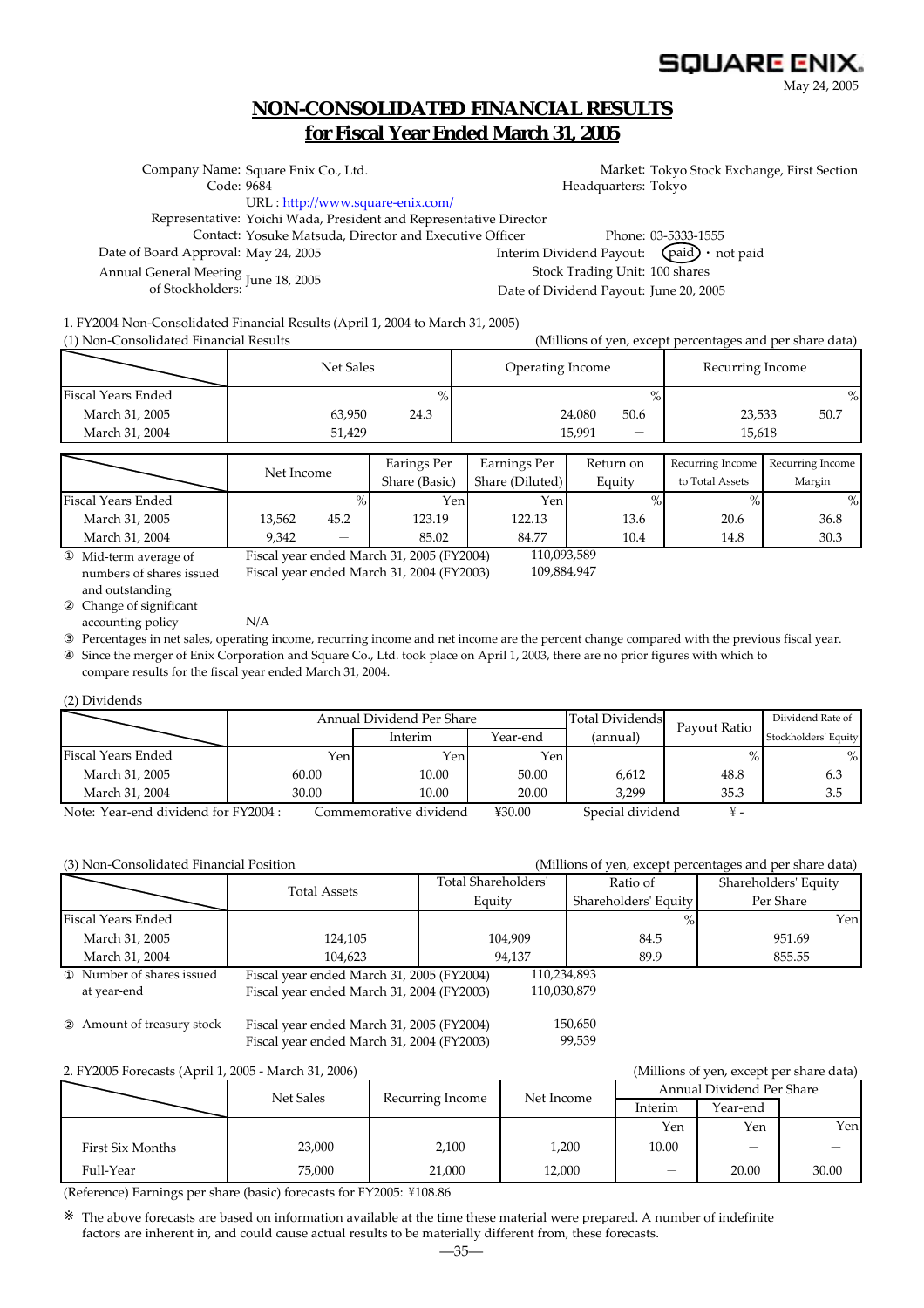# **7. Non-Consolidated Financial Statements for FY2004 (Ended March 31, 2005)**

(1) Non-Consolidated Balance Sheets

|                                                    |                     |                        |         |       |                |                        |       | (Millions of yen) |
|----------------------------------------------------|---------------------|------------------------|---------|-------|----------------|------------------------|-------|-------------------|
| Term                                               | Z                   | FY2003 Results         |         |       | FY2004 Results |                        |       | Change            |
|                                                    | $\circ$<br>$\theta$ | (As of March 31, 2004) |         |       |                | (As of March 31, 2005) |       |                   |
| Account                                            |                     |                        | Amount  | Rate  |                | Amount                 | Rate  | Amount            |
|                                                    |                     |                        |         | %     |                |                        | $\%$  |                   |
| (Assets)                                           |                     |                        |         |       |                |                        |       |                   |
| <b>Current assets</b><br>I                         |                     |                        |         |       |                |                        |       |                   |
| 1. Cash and deposits                               |                     |                        | 52,158  |       |                | 74,218                 |       | 22,059            |
| 2. Notes receivable                                |                     |                        |         |       |                |                        |       | (1)               |
| 3. Time deposits                                   | $*3$                |                        | 10,819  |       |                | 6,840                  |       | (3,979)           |
| 4. Inventories                                     |                     |                        | 444     |       |                | 481                    |       | 36                |
| 5. Content production account                      |                     |                        | 10,126  |       |                | 15,510                 |       | 5,384             |
| 6. Unfinished goods                                |                     |                        | 81      |       |                | 98                     |       | 16                |
| 7. Supplies                                        |                     |                        | 32      |       |                | 44                     |       | 11                |
| 8. Advanced payment expenses                       |                     |                        | 332     |       |                | 334                    |       |                   |
| 9. Accrued payment received                        | $*3$                |                        | 250     |       |                | 84                     |       | (166)             |
| 10. Loans to affiliates                            |                     |                        | 5,073   |       |                | 2,469                  |       | (2,603)           |
| 11. Deferred tax assets                            |                     |                        | 1,112   |       |                | 2,950                  |       | 1,837             |
| 12. Other current assets                           |                     |                        | 17      |       |                | 248                    |       | 231               |
| Allowance for doubtful accounts                    |                     |                        | (17)    |       |                | (6)                    |       | 11                |
| <b>Total current assets</b>                        |                     |                        | 80,435  | 76.9  |                | 103,276                | 83.2  | 22,841            |
| <b>II</b> Fixed assets                             |                     |                        |         |       |                |                        |       |                   |
| 1. Property, plant and equipment                   |                     |                        |         |       |                |                        |       |                   |
| (1) Buildings                                      |                     | 3,350                  |         |       | 3,544          |                        |       |                   |
| Accumulated depreciation                           |                     | 1,206                  | 2,143   |       | 1,465          | 2,079                  |       | (63)              |
| (2) Structures                                     |                     | 24                     |         |       | 24             |                        |       |                   |
| Accumulated depreciation                           |                     | 20                     |         |       | 20             | 3                      |       | (0)               |
| (3) Ships                                          |                     | $\overline{7}$         |         |       | $\overline{7}$ |                        |       |                   |
| Accumulated depreciation<br>(4) Tools and fixtures |                     | 7<br>7,695             | 0       |       | 7<br>8,254     | $\bf{0}$               |       |                   |
| Accumulated depreciation                           |                     | 4,927                  | 2,767   |       | 5,616          | 2,638                  |       | (129)             |
| $(5)$ Land                                         |                     |                        | 3,813   |       |                | 3,813                  |       |                   |
| Total property, plant and equipment                |                     |                        | 8,729   | 8.3   |                | 8,535                  | 6.9   | (193)             |
| 2. Intangible assets                               |                     |                        |         |       |                |                        |       |                   |
| (1) Goodwill                                       |                     |                        | 190     |       |                | 130                    |       | (60)              |
| (2) Trademarks                                     |                     |                        | 39      |       |                | 33                     |       | (6)               |
| (3) Softwares                                      |                     |                        | 717     |       |                | 635                    |       | (81)              |
| (4) Softwares under development                    |                     |                        | 10      |       |                | 159                    |       | 149               |
| (5) Telephone rights                               |                     |                        |         |       |                | 9                      |       |                   |
| (6) Other                                          |                     |                        | 145     |       |                | 114                    |       | (30)              |
| Total intangible assets                            |                     |                        | 1,112   | 1.1   |                | 1,083                  | 0.9   | (28)              |
| 3. Investments and other assets                    |                     |                        |         |       |                |                        |       |                   |
| (1) Investment securities                          |                     |                        | 3,175   |       |                | 1,133                  |       | (2,041)           |
| (2) Shares held in affiliates                      |                     |                        | 4,143   |       |                | 3,326                  |       | (817)             |
| (3) Long-term loans                                |                     |                        |         |       |                | 9                      |       | 4                 |
| (4) Long-term advanced payment expenses            |                     |                        | 468     |       |                | 431                    |       | (36)              |
| (5) Investment in consortiums                      |                     |                        | 1,051   |       |                | 1,406                  |       | 355               |
| (6) Guarantee money                                |                     |                        | 2,774   |       |                | 2,800                  |       | 26                |
| (7) Deferred tax assets                            |                     |                        | 2,712   |       |                | 2,095                  |       | (616)             |
| (8) Other                                          |                     |                        | 16      |       |                |                        |       | (11)              |
| Total investments and other assets                 |                     |                        | 14,347  | 13.7  |                | 11,209                 | 9.0   | (3, 137)          |
| <b>Total fixed assets</b>                          |                     |                        | 24,188  | 23.1  |                | 20,828                 | 16.8  | (3, 359)          |
| <b>Total assets</b>                                |                     |                        | 104,623 | 100.0 |                | 124,105                | 100.0 | 19,482            |
|                                                    |                     |                        |         |       |                |                        |       |                   |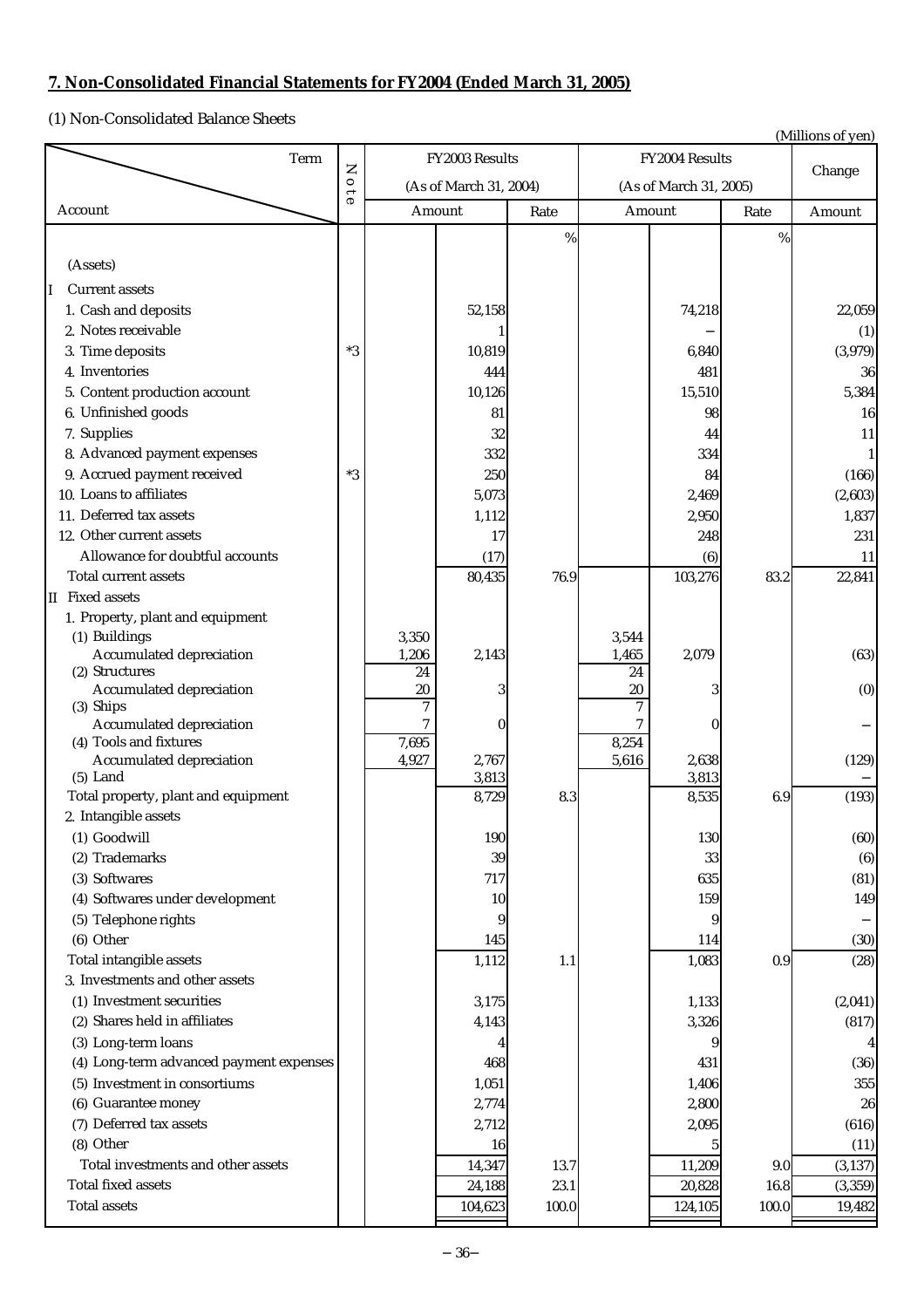|                                             |                |                        |                |       |                        |          |       | (Millions of yen) |
|---------------------------------------------|----------------|------------------------|----------------|-------|------------------------|----------|-------|-------------------|
| Term                                        | $\overline{z}$ |                        | FY2003 Results |       | FY2004 Results         |          |       | Change            |
|                                             | 010            | (As of March 31, 2004) |                |       | (As of March 31, 2005) |          |       |                   |
| Account                                     |                | Amount                 |                | Rate  | Amount                 |          | Rate  | Amount            |
|                                             |                |                        |                | $\%$  |                        |          |       |                   |
| (Liabilities)                               |                |                        |                |       |                        |          |       |                   |
| <b>Current liabilities</b><br>I             |                |                        |                |       |                        |          |       |                   |
| 1. Account payable                          | $*3$           |                        | 3,300          |       |                        | 2,282    |       | (1,018)           |
| 2. Long-term borrowings due within one year |                |                        | 18             |       |                        |          |       | (18)              |
| 3. Accrued payments                         | $*3$           |                        | 1,114          |       |                        | 1,210    |       | 96                |
| 4. Accrued expenses                         |                |                        | 986            |       |                        | 767      |       | (218)             |
| 5. Accrued corporation taxes                |                |                        | 984            |       |                        | 9,960    |       | 8,976             |
| 6. Accrued consumption taxes                |                |                        | 401            |       |                        | 1,016    |       | 614               |
| 7. Advance payments received                |                |                        | 151            |       |                        | 437      |       | 285               |
| 8. Deposits received                        |                |                        | 336            |       |                        | 370      |       | 34                |
| 9. Reserve for bonuses                      |                |                        | 1,229          |       |                        | 1,009    |       | (219)             |
| 10. Allowance for sales returns             |                |                        | 814            |       |                        | 832      |       | 18                |
| 11. Other                                   |                |                        |                |       |                        | $\bf{0}$ |       | (0)               |
| <b>Total current liabilities</b>            |                |                        | 9,338          | 9.0   |                        | 17,888   | 14.3  | 8,549             |
| II Fixed liabilities                        |                |                        |                |       |                        |          |       |                   |
| 1. Long-term deposits                       |                |                        | 63             |       |                        | 84       |       | 20                |
| 2. Accrued pension costs                    |                |                        | 973            |       |                        | 1,167    |       | 194               |
| 3. Allowance for directors' retirement      |                |                        | 110            |       |                        | 55       |       | (54)              |
| <b>Total fixed liabilities</b>              |                |                        | 1,147          | 1.1   |                        | 1,307    | 1.1   | 159               |
| <b>Total liabilities</b>                    |                |                        | 10,486         | 10.1  |                        | 19,195   | 15.4  | 8,709             |
| (Shareholders' equity)                      |                |                        |                |       |                        |          |       |                   |
| Common stock                                |                |                        | 7,154          | 6.8   |                        | 7,433    | 6.0   | 278               |
| II Capital surplus reserve                  |                |                        |                |       |                        |          |       |                   |
| 1. Reserved common stock                    |                | 36,389                 |                |       | 36,668                 |          |       |                   |
| 2. Other capital surplus reserves           |                |                        |                |       |                        |          |       |                   |
| (1) Gain on disposal of treasury stock      |                |                        |                |       | 5                      |          |       |                   |
| Total capital surplus reserve               |                |                        | 36,393         | 34.8  |                        | 36,673   | 29.6  | 280               |
| <b>III</b> Retained earnings                |                |                        |                |       |                        |          |       |                   |
| 1. Reserved retained earnings               |                | 885                    |                |       | 885                    |          |       |                   |
| 2. Optional reserve fund                    |                |                        |                |       |                        |          |       |                   |
| (1) Special reserve fund                    |                | 29,522                 |                |       | 29,522                 |          |       |                   |
| 3. Unappropriated earnings                  |                | 20,062                 |                |       | 30,323                 |          |       |                   |
| Total retained earnings                     |                |                        | 50,469         | 48.2  |                        | 60,731   | 48.9  | 10,261            |
| IV Unrealized gain on revaluation of        |                |                        |                |       |                        |          |       |                   |
| marketable securities                       |                |                        | 363            | 0.3   |                        | 472      | 0.4   | 108               |
| <b>Treasury stock</b>                       |                |                        | (245)          | (0.2) |                        | (401)    | (0.3) | (156)             |
| Total shareholders' equity                  |                |                        | 94,137         | 89.9  |                        | 104,909  | 84.6  | 10,772            |
| Total liabilities and shareholders' equity  |                |                        |                | 100.0 |                        |          | 100.0 |                   |
|                                             |                |                        | 104,623        |       |                        | 124,105  |       | 19,482            |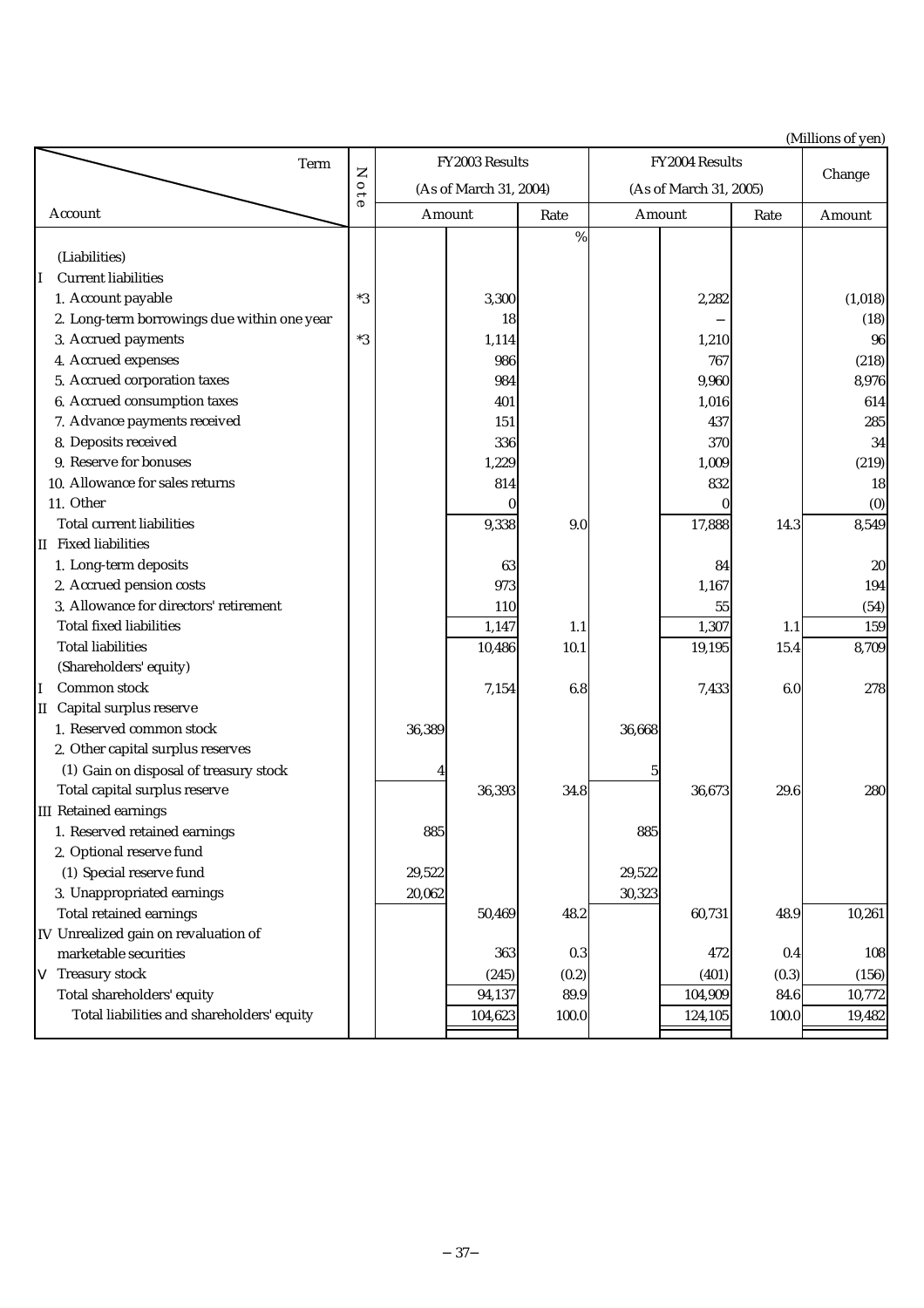## (2) Non-Consolidated Statements of Income

(Millions of yen)

| Term                                                                                       |          |              | FY2003 Results           |           |               | FY2004 Results   |       |                  |
|--------------------------------------------------------------------------------------------|----------|--------------|--------------------------|-----------|---------------|------------------|-------|------------------|
|                                                                                            | Z<br>010 |              | April 1, 2003 to         |           |               | April 1, 2004 to |       | Change           |
| Account                                                                                    |          |              | March 31, 2004<br>Amount |           | Amount        | March 31, 2005   |       |                  |
|                                                                                            |          |              |                          | Rate<br>% |               |                  | Rate  | Amount           |
| Net sales<br>II                                                                            |          |              |                          |           |               |                  |       |                  |
| Net sales of merchandise                                                                   | $^*6$    | 51,429       | 51,429                   | 100.0     | 63,950        | 63,950           | 100.0 | 12,521           |
| Cost of sales<br>Ш                                                                         |          |              |                          |           |               |                  |       |                  |
| 1. Merchandise in inventory at beginning of the year<br>2. Merchandise purchased           |          | 358<br>8,999 |                          |           | 444<br>12,706 |                  |       |                  |
| 3. Cost of merchandise production                                                          | $^*1$    | 10,273       |                          |           | 10,317        |                  |       |                  |
| Total                                                                                      |          | 19,631       |                          |           | 23,469        |                  |       |                  |
| 4. Other accounts transferred                                                              | $*2$     | 41           |                          |           | 48            |                  |       |                  |
| 5. Merchandise in inventory at end of the year                                             |          | 444          | 19,144                   | 37.2      | 481           | 22,938           | 35.9  | 3,794            |
| Gross profit                                                                               |          |              | 32,285                   | 62.8      |               | 41,012           | 64.1  | 8,726            |
| Reversal of allowance for sales returns and                                                |          |              | 1,420                    | 2.8       |               | 814              | 1.3   | (605)            |
| Provision for allowance for sales returns and                                              |          |              | 814<br>32,890            | 1.6       |               | 832<br>40,993    | 1.4   | 18<br>8,102      |
| Net gross profit<br>III Selling, general and administrative expenses                       | $*5$     |              |                          | 64.0      |               |                  | 64.0  |                  |
| 1. Packaging freight charge                                                                |          | 498          |                          |           | 601           |                  |       |                  |
| 2. Advertising expenses                                                                    |          | 2,747        |                          |           | 4,055         |                  |       |                  |
| 3. Sales promotion expenses                                                                |          | 605          |                          |           |               |                  |       |                  |
| 4. Provision for doubtful accounts                                                         |          |              |                          |           |               |                  |       |                  |
| 5. Compensation for directors                                                              |          | 194          |                          |           | 184           |                  |       |                  |
| 6. Salary                                                                                  |          | 3,422        |                          |           | 3,471         |                  |       |                  |
| 7. Provision to reserve for bonuses                                                        |          | 1,107        |                          |           | 396           |                  |       |                  |
| 8. Net predict pension costs<br>9. Provision to reserve for directors' retirement benefits |          | 487          |                          |           | 98            |                  |       |                  |
| 10. Welfare expenses                                                                       |          | 6<br>596     |                          |           | 121<br>596    |                  |       |                  |
| 11. Rental expenses                                                                        |          | 777          |                          |           | 838           |                  |       |                  |
| 12. Commissions paid                                                                       |          | 2,404        |                          |           | 2,246         |                  |       |                  |
| 13. Depreciation and amortization                                                          |          | 1,070        |                          |           | 1,005         |                  |       |                  |
| 14. Outside production accounts                                                            |          | 819          |                          |           | 1,027         |                  |       |                  |
| 15. Other                                                                                  |          | 2,155        | 16,899                   | 32.9      | 2,269         | 16,912           | 26.4  | 13               |
| Operating income                                                                           |          |              | 15,991                   | 31.1      |               | 24,080           | 37.6  | 8,089            |
| IV Non-operating income                                                                    |          |              |                          |           |               |                  |       |                  |
| 1. Interest income<br>2. Interest from securities                                          |          | 10<br>83     |                          |           | 72<br>9       |                  |       |                  |
| 3. Foreign exchange gain                                                                   |          |              |                          |           | 296           |                  |       |                  |
| 4. Rental income                                                                           |          | 29           |                          |           | 34            |                  |       |                  |
| 5. Miscellaneous income                                                                    |          | 252          | 376                      | 0.7       | 113           | 526              | 0.8   | 150              |
| Non-operating expenses<br>V                                                                |          |              |                          |           |               |                  |       |                  |
| 1. Interest expenses                                                                       |          | 0            |                          |           | $\theta$      |                  |       |                  |
| 2. Foreign exchange loss                                                                   |          | 728          |                          |           |               |                  |       |                  |
| 3. Loss on disposal of inventories<br>4. Loss on write-off of content                      |          |              |                          |           | 3<br>996      |                  |       |                  |
| 5. Stock issuance expense                                                                  |          | 8            |                          |           |               |                  |       |                  |
| 6. Other                                                                                   |          | 11           | 748                      | 1.5       | 73            | 1,073            | 1.6   | 325              |
| Recurring income                                                                           |          |              | 15,618                   | 30.3      |               | 23,533           | 36.8  | 7,914            |
| VI Extraordinary gain                                                                      |          |              |                          |           |               |                  |       |                  |
| 1. Gain on sale of investment securities                                                   |          | 59           |                          |           | 106           |                  |       |                  |
| 2. Gain on sale of shares in affiliates                                                    |          | 240          |                          |           |               |                  |       |                  |
| 3. Reversal of allowance for doubtful accounts<br>VII Extraordinary loss                   |          |              | 300                      | 0.6       | 11            | 118              | 0.2   | (182)            |
| 1. Loss on sale of property, plant and equipment                                           | $*3$     | 123          |                          |           | 2             |                  |       |                  |
| 2. Loss on disposal of property, plant and equipment                                       | $^*4$    | 193          |                          |           | 49            |                  |       |                  |
| 3. Loss on sale of investment securities                                                   |          | 84           |                          |           |               |                  |       |                  |
| 4. Loss on evaluation of investment securities                                             |          | 375          |                          |           | 80            |                  |       |                  |
| 5. Evaluation loss on shares in affiliates                                                 |          | 317          |                          |           | 897           |                  |       |                  |
| 6. Other                                                                                   |          |              | 1,095                    | 2.1       | 16            | 1,048            | 1.7   | (46)             |
| Income before income taxes and distribution                                                |          |              | 14,823                   | 28.8      |               | 22,603           | 35.3  | 7,779            |
| of loss in partnership (Tokumei-kumiai)<br>Distribution of loss in partnership             |          |              | 24                       | 0.0       |               | 20               | 0.0   | (4)              |
| Income before income taxes                                                                 |          |              | 14,799                   | 28.8      |               | 22,582           | 35.3  | 7,783            |
| Income taxes                                                                               |          | 1,600        |                          |           | 10,315        |                  |       |                  |
| Current deferred                                                                           |          | 3,856        | 5,457                    | 10.6      | (1, 295)      | 9,019            | 14.1  | 3,562            |
| Net income                                                                                 |          |              | 9,342                    | 18.2      |               | 13,562           | 21.2  | 4,220            |
| Retained earnings brought forward from the previous year-end                               |          |              | 1,814                    |           |               | 17,861           |       | 16,047           |
| Retained earnings brought from merged company                                              |          |              | 10,004                   |           |               |                  |       | (10,004)         |
| Cash dividends paid<br>Retained earnings at year-end                                       |          |              | 1,098<br>20,062          |           |               | 1,101<br>30,323  |       | $\boldsymbol{2}$ |
|                                                                                            |          |              |                          |           |               |                  |       | 10,261           |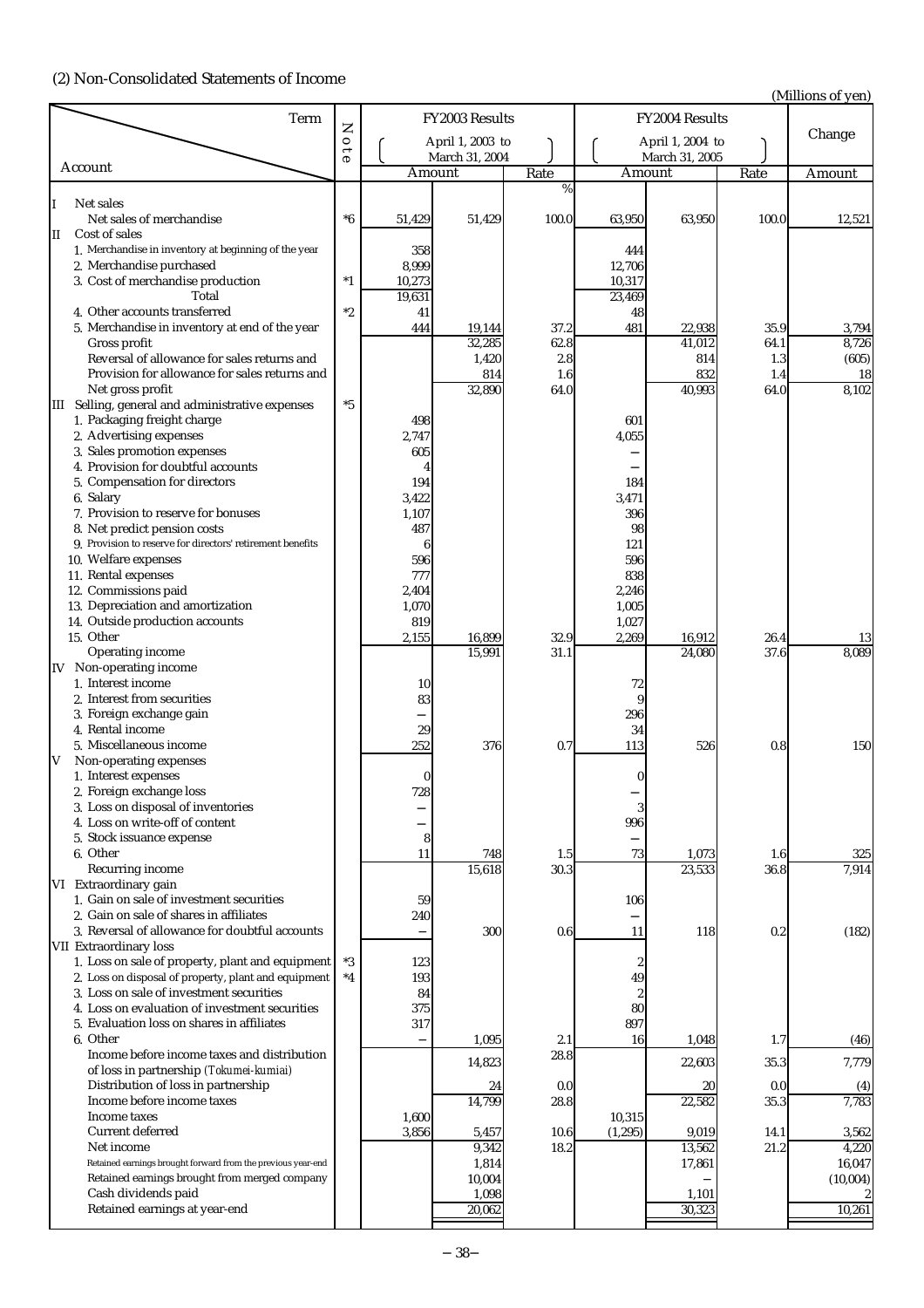# 3 Proposal of Appropriation

| ◡<br><b>Troposar of Appropriation</b>   |                               |       |                  |       | (Millions of yen) |
|-----------------------------------------|-------------------------------|-------|------------------|-------|-------------------|
| Term                                    | Z                             |       | <b>FY2003</b>    |       | <b>FY2004</b>     |
|                                         | ٥<br>$\overline{\phantom{0}}$ |       | April 1, 2003 to |       | April 1, 2004 to  |
| Account                                 | $\sigma$                      |       | March 31, 2004   |       | March 31, 2005    |
| Unappropriated retained earnin          |                               |       | 20,062           |       | 30,323            |
| Appropriation of retained earnings<br>П |                               |       |                  |       |                   |
| 1. Cash dividend paid                   |                               | 2,200 | 2,200            | 5,511 | 5,511             |
| Retained earnings carried forward<br>Ш  |                               |       | 17,861           |       | 24,812            |
|                                         |                               |       |                  |       |                   |

### Dividend Per Share

|                   | <b>FY2003</b>                           |         |          |        | <b>FY2004</b>                      |          |
|-------------------|-----------------------------------------|---------|----------|--------|------------------------------------|----------|
|                   | April 1, 2003 to<br>March 31, 2004<br>ر |         |          |        | April 1, 2004 to<br>March 31, 2005 | ╯        |
| <b>Type</b>       | Annual                                  | Interim | Year-End | Annual | Interim                            | Year-End |
| Ordinary dividend | 30.00                                   | 10.00   | 20.00    | 60.00  | 10.00                              | 50.00    |

\* Year-end dividends for FY2004 includes a commemorative dividend of \30.00.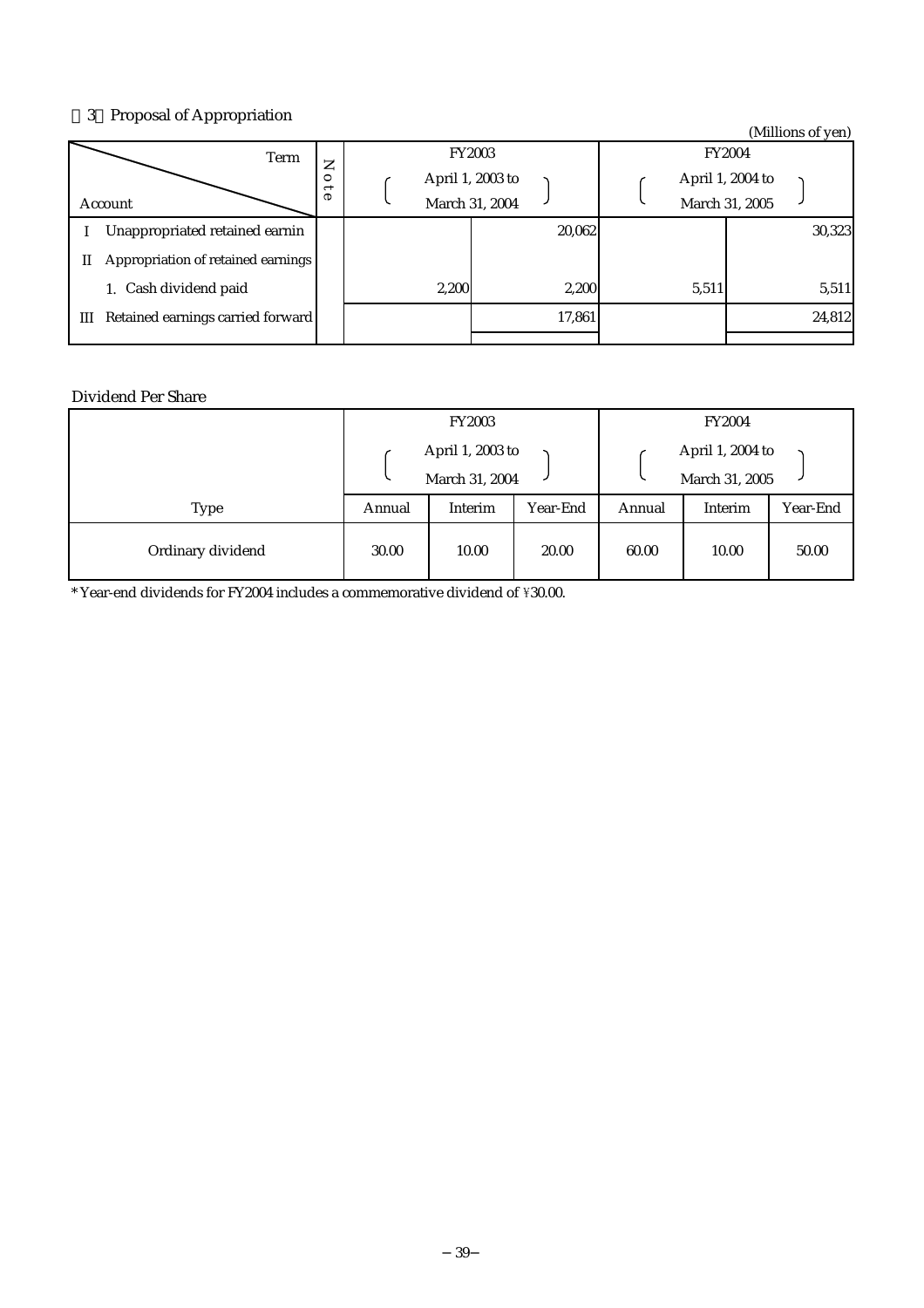# Summary of Significant Accounting Policies Used in the Preparation of Non-Consolidated Financial Statements for FY2004 (Ended March 31, 2005)

|                                                                     | FY2003                                                                                                                                                                   | FY2004                                                                               |
|---------------------------------------------------------------------|--------------------------------------------------------------------------------------------------------------------------------------------------------------------------|--------------------------------------------------------------------------------------|
|                                                                     | April 1, 2003 to                                                                                                                                                         | April 1, 2004 to                                                                     |
|                                                                     | March 31, 2004                                                                                                                                                           | March 31, 2005                                                                       |
| Standards and Valuation Methods for<br><b>Investment Securities</b> | (1) Held-to-maturity securities:<br>Amortized cost method, amortized on a straight-line                                                                                  | (1) Held-to-maturity securities:<br>Same as FY2003                                   |
|                                                                     | basis<br>(2) Investment in consolidated subsidiaries and affiliates:<br>Stated at cost, determined using the moving-average<br>method                                    | (2) Investment in consolidated subsidiaries and affiliates:<br>Same as FY2003        |
|                                                                     | (3) Other investment securities:<br>Securities for which fair values are available:                                                                                      | (3) Other investment securities:<br>Securities for which fair values are available:  |
|                                                                     | Market value, determined by the quoted market<br>price as of the balance sheet date, with unrealized                                                                     | Same as FY2003                                                                       |
|                                                                     | gains and losses reported as a separate component<br>of shareholders' equity at a net-of-tax amount, and<br>the cost of sales determined by the moving-average<br>method |                                                                                      |
|                                                                     | Securities for which fair values are unavailable:<br>Stated at cost determined using the moving-<br>average method                                                       | Securities for which fair values are unavailable:<br>Same as FY2003                  |
| Standards and Valuation Methods for<br>inventories                  | Manufactured goods, merchandise:<br>Stated at cost, determined using the monthly average method                                                                          | Manufactured goods, merchandise:<br>Same as FY2003                                   |
|                                                                     | Content production account:<br>Stated at cost, determined using the identified cost method                                                                               | Content production account:<br>Same as FY2003                                        |
|                                                                     | Unfinished goods:<br>Stated at cost, determined using the monthly average method<br>in principal                                                                         | Unfinished goods:<br>Same as FY2003                                                  |
|                                                                     | Supplies:<br>Stated at last purchase price                                                                                                                               | Supplies:<br>Same as FY2003                                                          |
| 3. Method for Depreciation and                                      | (1) Property, plant and equipment                                                                                                                                        | (1) Property, plant and equipment                                                    |
| <b>Amortizion of Current Assets</b>                                 | Property, plant and equipment are depreciated using the<br>declining-balance method.                                                                                     | Property, plant and equipment are depreciated using the<br>declining-balance method. |
|                                                                     | Estimated useful lives of major assets are as follows:                                                                                                                   | Estimated useful lives of major assets are as follows:                               |
|                                                                     | Building<br>50 years                                                                                                                                                     | 50 years<br><b>Building</b>                                                          |
|                                                                     | <b>Structures</b><br>$3-18$ years                                                                                                                                        | <b>Structures</b><br>$3-18$ years                                                    |
|                                                                     | <b>Tools and fixtures</b><br>$3-20$ years                                                                                                                                | Tools and fixtures<br>$3-15$ years                                                   |
|                                                                     | (Change in accounting policy)                                                                                                                                            |                                                                                      |
|                                                                     | Previously, assets with a purchase price greater than or equal                                                                                                           |                                                                                      |
|                                                                     | to ¥100,000 and less than ¥200,000 were depreciated on a                                                                                                                 |                                                                                      |
|                                                                     | straight-line basis over a period of three years. To unify the                                                                                                           |                                                                                      |
|                                                                     | accounting policy as a result of the merger and to further                                                                                                               |                                                                                      |
|                                                                     | strengthen the financial position, from this fiscal year                                                                                                                 |                                                                                      |
|                                                                     | acquired assets deemed to have an immaterial impact on the                                                                                                               |                                                                                      |
|                                                                     | Company's consolidated financial position are expensed at<br>the time of purchase. The result of this change on the                                                      |                                                                                      |
|                                                                     | Company's consolidated operating income, recurring profit                                                                                                                |                                                                                      |
|                                                                     | and income before taxes for this fiscal year is considered<br>immaterial.                                                                                                |                                                                                      |
|                                                                     | (2) Intangible assets                                                                                                                                                    | (2) Intangible assets                                                                |
|                                                                     | In-house software used by the Company and its domestic                                                                                                                   | Same as FY2003                                                                       |
|                                                                     | consolidated subsidiaries is amortized using the straight-line                                                                                                           |                                                                                      |
|                                                                     | method based on an estimate useful life of five years. For all<br>other intangible fixed assets, trademarks are amortized using                                          |                                                                                      |
|                                                                     | the straight-line method based on an estimated useful life of                                                                                                            |                                                                                      |
|                                                                     | 10 years. Goodwill is amortized using the straight-line<br>method over a period of five years.                                                                           |                                                                                      |
| 4. Accounting for Deferred Assets                                   | Stock issuance expenses                                                                                                                                                  |                                                                                      |
|                                                                     | Costs associated with issuance of common shares are<br>expensed as incurred.                                                                                             |                                                                                      |
|                                                                     |                                                                                                                                                                          |                                                                                      |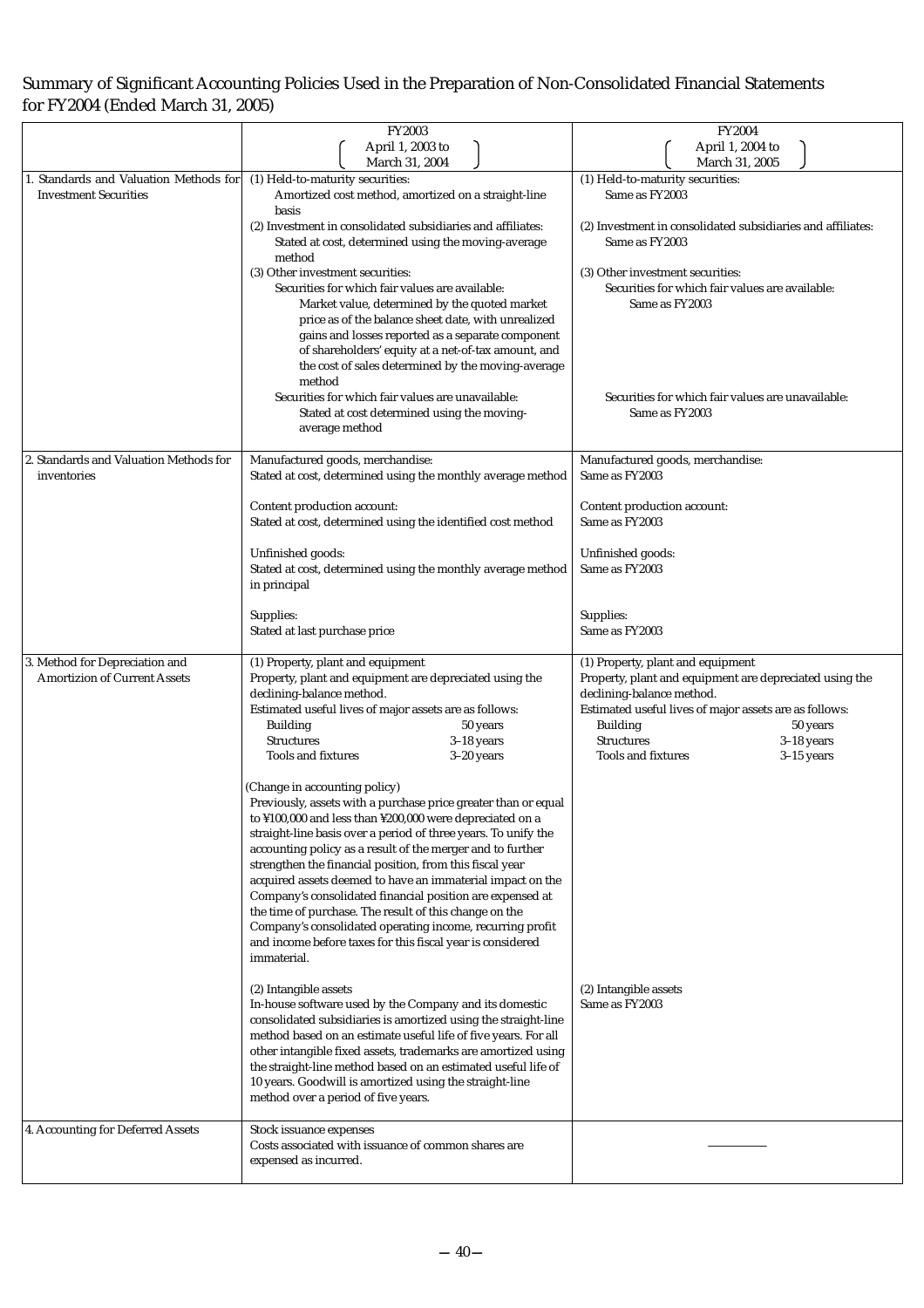|                                                                                                  | FY2003                                                                                                                                                                                                                                                                                                                                                                                                                                                                                                                                                                                                                                                                                                                                                                                                                                                                                                                                                                                                                                                                                                                                                                                                | FY2004                                                                                                                                                                                                                                                                                                                                                                                                                       |
|--------------------------------------------------------------------------------------------------|-------------------------------------------------------------------------------------------------------------------------------------------------------------------------------------------------------------------------------------------------------------------------------------------------------------------------------------------------------------------------------------------------------------------------------------------------------------------------------------------------------------------------------------------------------------------------------------------------------------------------------------------------------------------------------------------------------------------------------------------------------------------------------------------------------------------------------------------------------------------------------------------------------------------------------------------------------------------------------------------------------------------------------------------------------------------------------------------------------------------------------------------------------------------------------------------------------|------------------------------------------------------------------------------------------------------------------------------------------------------------------------------------------------------------------------------------------------------------------------------------------------------------------------------------------------------------------------------------------------------------------------------|
|                                                                                                  | April 1, 2003 to<br>March 31, 2004                                                                                                                                                                                                                                                                                                                                                                                                                                                                                                                                                                                                                                                                                                                                                                                                                                                                                                                                                                                                                                                                                                                                                                    | April 1, 2004 to<br>March 31, 2005                                                                                                                                                                                                                                                                                                                                                                                           |
| 5. Accounting for Allowances and<br>Reserves                                                     | (1) Allowance for doubtful accounts<br>An allowance for doubtful accounts provides for possible<br>losses arising from default on accounts receivable. The<br>allowance is made up of two components: the estimated<br>credit loss for doubtful receivables based on an individual<br>assessment of each account, and a general reserve calculated<br>based on historical default rates.                                                                                                                                                                                                                                                                                                                                                                                                                                                                                                                                                                                                                                                                                                                                                                                                              | (1) Allowance for doubtful accounts<br>Same as FY2003                                                                                                                                                                                                                                                                                                                                                                        |
|                                                                                                  | (2) Reserve for bonuses<br>A reserve for bonuses provided for payments to employees of<br>the Company at the amount expected to be paid in respect of<br>the calculation period ended on the balance sheet date.                                                                                                                                                                                                                                                                                                                                                                                                                                                                                                                                                                                                                                                                                                                                                                                                                                                                                                                                                                                      | (2) Reserve for bonuses<br>Same as FY2003                                                                                                                                                                                                                                                                                                                                                                                    |
|                                                                                                  | (3) Allowance for sales returns<br>An allowance is provided for losses due to the return of<br>published materials, at an amount calculated based on<br>historic experience, prior to the fiscal year ended March 31,<br>2004. In addition, allowance is provided for losses due to the<br>return of game software, at an estimated amount of future<br>losses assessed by each game title.                                                                                                                                                                                                                                                                                                                                                                                                                                                                                                                                                                                                                                                                                                                                                                                                           | (3) Allowance for sales returns<br>Same as FY2003                                                                                                                                                                                                                                                                                                                                                                            |
|                                                                                                  | (4) Allowance for retirement benefits<br>An allowance for retirement benefits is provided at the<br>amount incurred during the fiscal year, which is based on the<br>estimated present value of the projected benefit obligation.<br>Unrecognized actuarial differences are fully amortized in the<br>next year in which they arise.                                                                                                                                                                                                                                                                                                                                                                                                                                                                                                                                                                                                                                                                                                                                                                                                                                                                  | (4) Allowance for retirement benefits<br>An allowance for retirement benefits is provided at the<br>amount incurred during this period, which is based on the<br>estimated present value of the projected benefit obligation.<br>Unrecognized actuarial differences are fully amortized in the<br>next fiscal year in which they arise. Past service obligations<br>are amortized based on account proportionally divided by |
|                                                                                                  | <b>Additional Information</b><br>Until the previous fiscal year, the Company had provided a<br>reserve for retirement benefits equal to 100% of such benefits<br>the Company would be required to pay if all eligible<br>employees were to voluntarily terminate their employment<br>at the balance sheet date. Effective from the current fiscal<br>year, as the number of Company employees exceeded 300<br>due to the merger with SQUARE, the Company changed its<br>accounting policy for reserve for retirement benefits to the<br>method described above. As a result of this change,<br>retirement expense increased ¥437 million, and recurring<br>profit and income before income taxes each decreased ¥416<br>million. Moreover, this change in accounting method was<br>adopted in the second half of this fiscal year due to the<br>merger with SQUARE and the increase in the Company's<br>number of employee above 300. Reserve for retirement<br>benefits for the first half was calculated using the previous<br>method. Adjusting first-half accounts to reflect the change in<br>accounting method, recurring profit and income before<br>income taxes would increase ¥393 million. | particular period (one year) within average period of time in<br>service remained when the obligations incurred.                                                                                                                                                                                                                                                                                                             |
|                                                                                                  | (5) Allowance for directors' retirement benefits<br>An allowance for directors' retirement benefits is provided<br>to adequately cover the costs of directors' retirement benefits,<br>which are accounted for on an accrual basis in accordance<br>with internal policy.                                                                                                                                                                                                                                                                                                                                                                                                                                                                                                                                                                                                                                                                                                                                                                                                                                                                                                                             | (5) Allowance for directors' retirement benefits<br>Same as FY2003                                                                                                                                                                                                                                                                                                                                                           |
| 6. Accounting for Leases                                                                         | Finance leases, other than those for which the ownership of<br>the leased assets are considered to be transferred to the<br>lessees, are accounted for as operating leases.                                                                                                                                                                                                                                                                                                                                                                                                                                                                                                                                                                                                                                                                                                                                                                                                                                                                                                                                                                                                                           | Same as FY2003                                                                                                                                                                                                                                                                                                                                                                                                               |
| 7. Additional Accounting Policies Used<br>to Prepare Consolidated Financial<br><b>Statements</b> | Accounting treatment of consumption tax<br>Income statement items are presented exclusive of<br>consumption tax.                                                                                                                                                                                                                                                                                                                                                                                                                                                                                                                                                                                                                                                                                                                                                                                                                                                                                                                                                                                                                                                                                      | Accounting treatment of consumption tax<br>Same as FY2003                                                                                                                                                                                                                                                                                                                                                                    |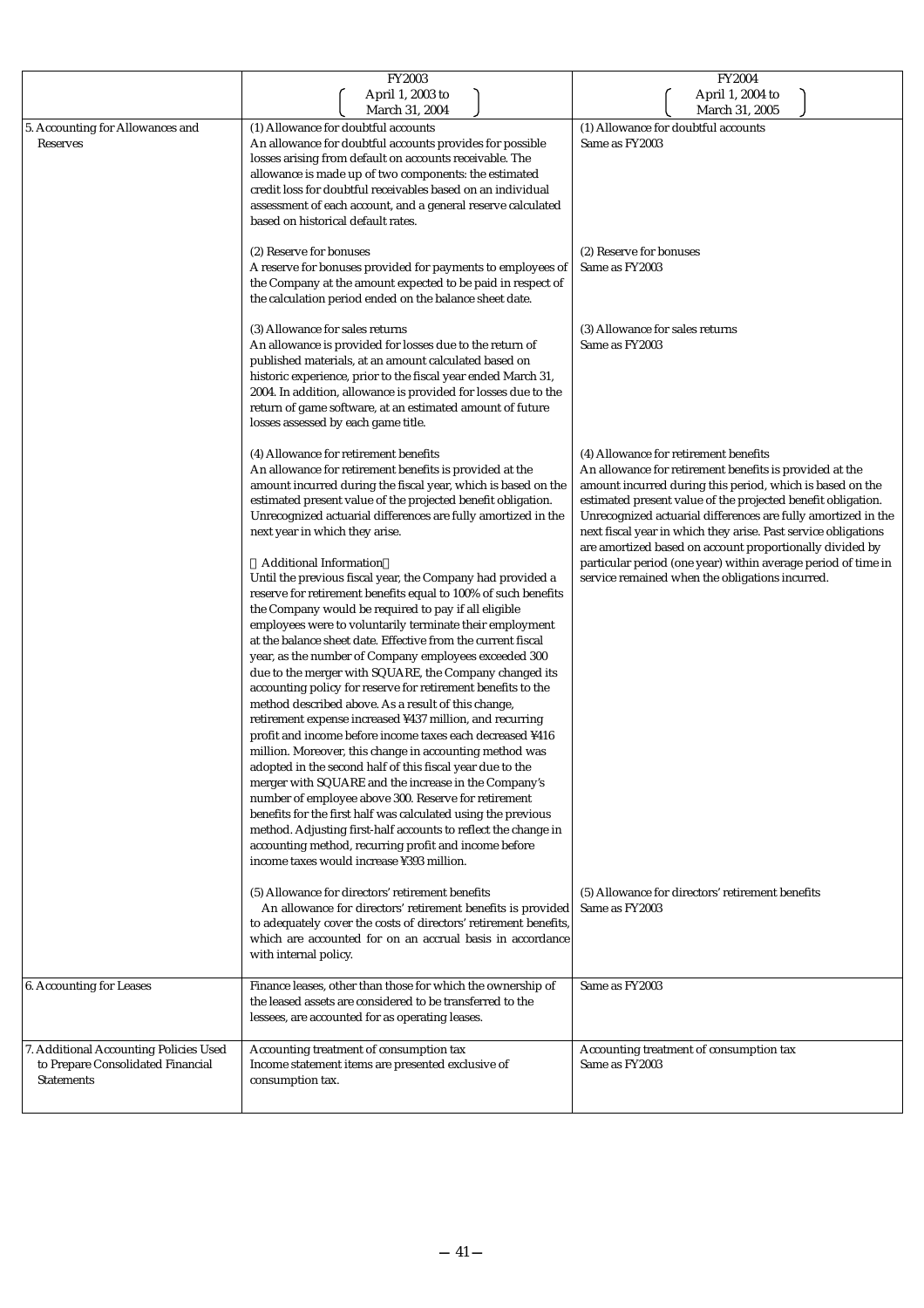# Additional Information

| <b>FY2003</b>                                                                         | <b>FY2004</b>    |
|---------------------------------------------------------------------------------------|------------------|
| April 1, 2003 to                                                                      | April 1, 2004 to |
| March 31, 2004                                                                        | March 31, 2005   |
| (Accounting treatment for costs related to the planning and development of game       |                  |
| content paid to third parties)                                                        |                  |
| Until the fiscal year ended March 31, 2003, the Company expensed the costs            |                  |
| related to the planning and development of game content when paid to a third          |                  |
| party. Effective from the fiscal year ended March 31, 2004, as a result of efforts to |                  |
| strengthen the decision-making process in connection to the development of game       |                  |
| software and to implement more stringent selection criteria, such costs incurred      |                  |
| during the development stage are capitalized as "Content production account"          |                  |
| and charged to cost of sales at the time of sale of related game products. For the    |                  |
| fiscal year ended March 31, 2004, "Content production account" included such          |                  |
| capitalized costs in the amount of ¥3,763 million.                                    |                  |
|                                                                                       |                  |
| (Accounting for business combination)                                                 |                  |
| On April 1, 2003, ENIX CORPORATION and SQUARE CO., LTD., merged and                   |                  |
| formed SQUARE ENIX CO., LTD. The merger was effected through the issue of             |                  |
| 51,167,293 common shares and allocated on the basis of one SQUARE CO., LTD.,          |                  |
| common share for every 0.85 ENIX CORPORATION common shares. The merger                |                  |
| was consummated on an equal footing by combining the entire control over net          |                  |
| assets and management activities prior to the merger, and sharing both the            |                  |
| post-merger benefits and risks equally. In addition, it was not possible to           |                  |
| determine which entity was the acquirer. Therefore, this business combination         |                  |
| was accounted for under the pooling-of interests method. Details of post-merger       |                  |
| assets and liabilities are provided on the following page.                            |                  |
|                                                                                       |                  |
|                                                                                       |                  |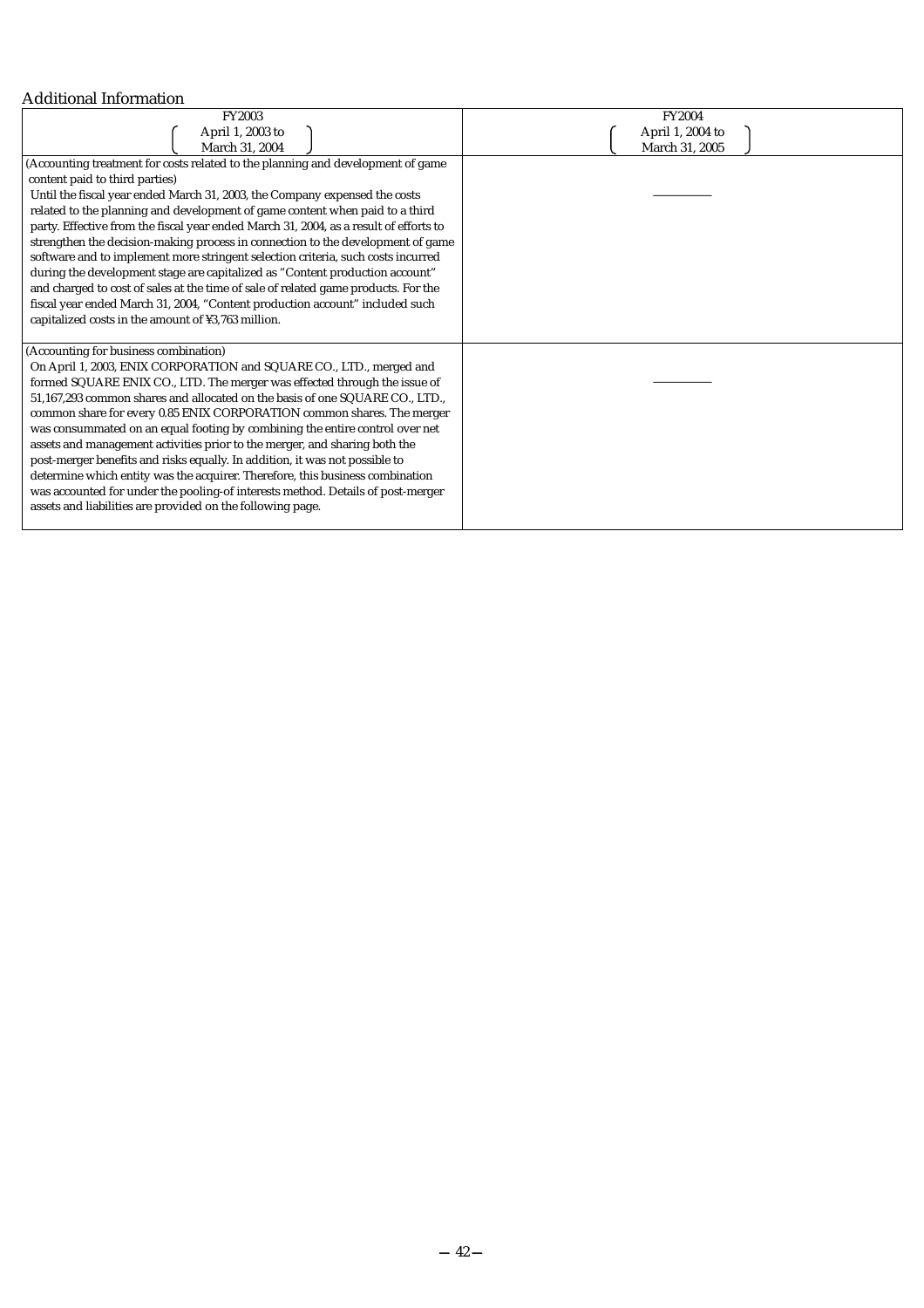# **\*** Assets and Liabilities Transferred from SQUARE CO., LTD., due to the Merger

|                                 |        |                                      | (Millions of Yen) |
|---------------------------------|--------|--------------------------------------|-------------------|
| Category                        | Amount | Category                             | Amount            |
| (Assets)                        |        | (Liabilities)                        |                   |
| <b>Current</b> assets           | 36,490 | <b>Current liabilities</b>           | 13,489            |
| Cash and deposits               | 16,931 | Accounts payable-trade               | 1,717             |
| Accounts receivable-trade       | 11,438 | Current portion of long-term debt    | 22                |
| Finished goods                  | 45     | Accounts payable-other               | 2,808             |
| Merchandise                     | 11     | Payable due to merger                | 4,153             |
| Content production account      | 3,402  | Income taxes payable                 | 4                 |
| Suppliers                       | 77     | Consumption tax payable              | 422               |
| Prepaid expenses                | 375    | Accrued expenses                     | 1,248             |
| Accounts receivable-other       | 483    | Advances received                    | 594               |
| Income taxes receivable         | 537    | Deposits received                    | 83                |
| Deferred tax assets             | 2,980  | Reserve for bonuses                  | 463               |
| Other current assets            | 217    | Allowance for sales returns          | 893               |
| Allowance for doubtful accounts | (10)   | Reserve for relocation-related costs | 1,074             |
|                                 |        | Other current liabilities            | 3                 |
| <b>Fixed assets</b>             | 14,370 |                                      |                   |
| Property, plant and equipment   | 3,759  | <b>Fixed liabilities</b>             | 359               |
| <b>Building and structures</b>  | 621    | Long-term debt                       | 18                |
| <b>Tools and fixtures</b>       | 2,663  | Long-term deposits received          | 39                |
| Land                            | 421    | Reserve for retirement benefits      | 301               |
| Construction in progress        | 53     |                                      |                   |
| Intangible assets               | 1,027  | <b>Total liabilities</b>             | 13,848            |
| Goodwill                        | 250    |                                      |                   |
| <b>Trademarks</b>               | 45     |                                      |                   |
| Telephone rights                | 6      |                                      |                   |
| Software                        | 636    |                                      |                   |
| Software production account     | 88     |                                      |                   |
| Investments and other assets    | 9,584  |                                      |                   |
| <b>Investment securities</b>    | 1,345  |                                      |                   |
| Investment in subsidiaries      | 3,376  |                                      |                   |
| Long-term loans receivable      | 4      |                                      |                   |
| Long-term prepaid expenses      | 5      |                                      |                   |
| Investment in consortiums       | 560    |                                      |                   |
| Leasehold deposits              | 590    |                                      |                   |
| Deferred tax assets             | 3,383  |                                      |                   |
| Other investments               | 316    |                                      |                   |
| Allowance for doubtful accounts | (0)    |                                      |                   |
| <b>Total assets</b>             | 50,860 | Net worth                            | 37,012            |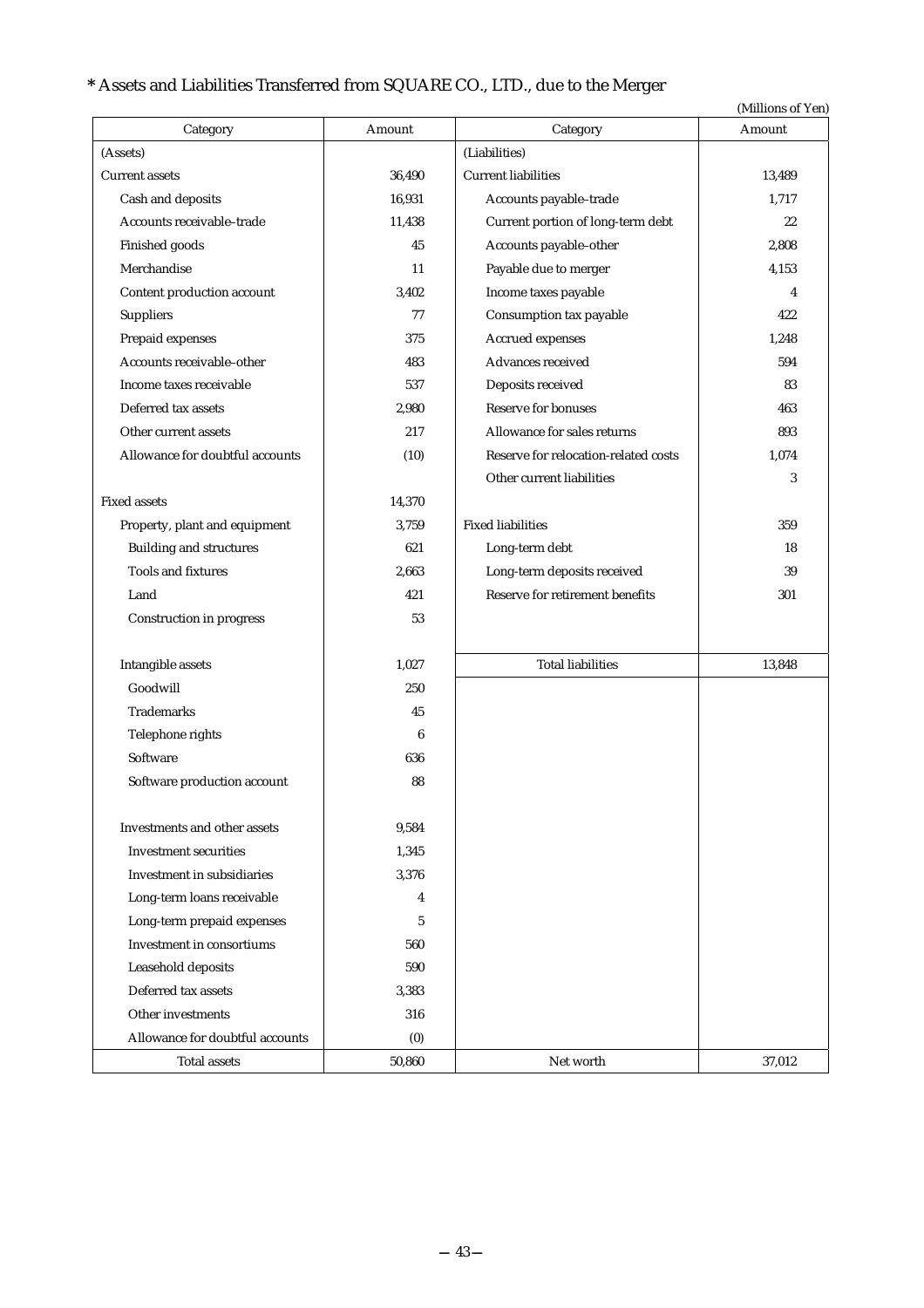## Reclassifications

| rechabbilitations                                                                                                                                                                                                                                                                                                                                                                                                                                                                                                                                                                                                                                                                                                                                                                                                                                                                                                                        |                                    |
|------------------------------------------------------------------------------------------------------------------------------------------------------------------------------------------------------------------------------------------------------------------------------------------------------------------------------------------------------------------------------------------------------------------------------------------------------------------------------------------------------------------------------------------------------------------------------------------------------------------------------------------------------------------------------------------------------------------------------------------------------------------------------------------------------------------------------------------------------------------------------------------------------------------------------------------|------------------------------------|
| <b>FY2003</b>                                                                                                                                                                                                                                                                                                                                                                                                                                                                                                                                                                                                                                                                                                                                                                                                                                                                                                                            | <b>FY2004</b>                      |
| April 1, 2003 to<br>March 31, 2004                                                                                                                                                                                                                                                                                                                                                                                                                                                                                                                                                                                                                                                                                                                                                                                                                                                                                                       | April 1, 2004 to<br>March 31, 2005 |
| (Balance Sheet)<br>"Manufactured goods" and "Merchandise," which were stated separately<br>until the previous fiscal year, are now presented as "Manufactured goods and<br>merchandise" to unify the accounting policy as a result of the merger.<br>"Prepaid expenses," which was stated separately in current assets until the<br>previous fiscal year, is included in "Other" because of its small amount.<br>"Accounts receivable-other," which was included in "Other" until the<br>previous fiscal year, is stated separately as the amount became material due<br>to the merger. In the previous fiscal year, "Accounts receivable-other"<br>included in "Other" was ¥0 million                                                                                                                                                                                                                                                   |                                    |
| (Statements of Income)<br>"Merchandise sales," "Manufactured goods sales," "Merchandise in<br>inventory at beginning of period," "Manufactured goods in inventory at<br>beginning of period," "Merchandise purchased," "Merchandise in inventory<br>at the end of period" and "Manufactured goods in inventory at the end of<br>period," which were stated separately until the previous fiscal year, are now<br>presented as "Manufactured goods and merchandise net sales,"<br>"Manufactured goods and merchandise in inventory at beginning of period,"<br>"Manufactured good and merchandise purchased" and "Manufactured goods<br>and merchandise in inventory at the end of period" to unify the accounting<br>policy as a result of the merger. "R&D expenses," which was presented in<br>selling, general and administrative expenses, is included in "Other" due to its<br>small amount (¥7 million at the end of this period). |                                    |

### Notes to Balance Sheets

| <b>FY2003</b>                                                                                                                                                                                                                                                                                                                                                                                     | <b>FY2004</b>                                                                                                                                                                                             |  |  |  |  |  |
|---------------------------------------------------------------------------------------------------------------------------------------------------------------------------------------------------------------------------------------------------------------------------------------------------------------------------------------------------------------------------------------------------|-----------------------------------------------------------------------------------------------------------------------------------------------------------------------------------------------------------|--|--|--|--|--|
| (As of March 31, 2004)                                                                                                                                                                                                                                                                                                                                                                            | (As of March 31, 2005)                                                                                                                                                                                    |  |  |  |  |  |
| Number of shares authorized<br>300,000,000<br>$*1$                                                                                                                                                                                                                                                                                                                                                | Number of shares authorized<br>$*1$<br>300.000.000                                                                                                                                                        |  |  |  |  |  |
| Number of shares issued and outstanding<br>110,130,418                                                                                                                                                                                                                                                                                                                                            | Number of shares issued and outstanding<br>110,385,543                                                                                                                                                    |  |  |  |  |  |
| Treasury stocks owned by the Company<br>*2<br>Common shares: 99.539                                                                                                                                                                                                                                                                                                                               | Treasury stocks owned by the Company<br>$^*2$<br>Common shares: 150.650                                                                                                                                   |  |  |  |  |  |
| Assets and liabilities in affiliates include:<br>$*3$<br>Time deposits<br>¥405 million<br>Accrued payment received<br>¥7 million<br>Account payable<br>¥110 million<br>Accrued payments<br>¥58 million                                                                                                                                                                                            | Assets and liabilities in affiliates include:<br>*3<br>Time deposits<br>¥317 million<br>Accrued payment received<br>¥47 million<br>Account payable<br>¥72 million<br>Accrued payments<br>¥115 million     |  |  |  |  |  |
| Incidental liabilities<br>*4<br>Contingent liabilities for guarantees<br>The Company has issued a revolving guarantee to a maximum limit of<br>U.S.\$15 million on behalf of consolidated subsidiary SQUARE ENIX<br>U.S.A., INC., in favor of SONY COMPUTER ENTERTAINMENT<br>AMERICA INC. As of March 31, 2004 the liability outstanding under the<br>guarantee was U.S. \$432,000 (¥45 million). | <b>Incidental liabilities</b><br>$*_{4}$                                                                                                                                                                  |  |  |  |  |  |
| Dividend limitation<br>$*5$<br>Due to accounting market value into the assets according to the provision of<br>Commercial Code, Article 124 - 3, total shareholders' equity increased to<br>¥363 million.                                                                                                                                                                                         | Dividend limitation<br>$*5$<br>Due to accounting market value into the assets according to the provision of<br>Commercial Code, Article 124 - 3, total shareholders' equity increased to<br>¥472 million. |  |  |  |  |  |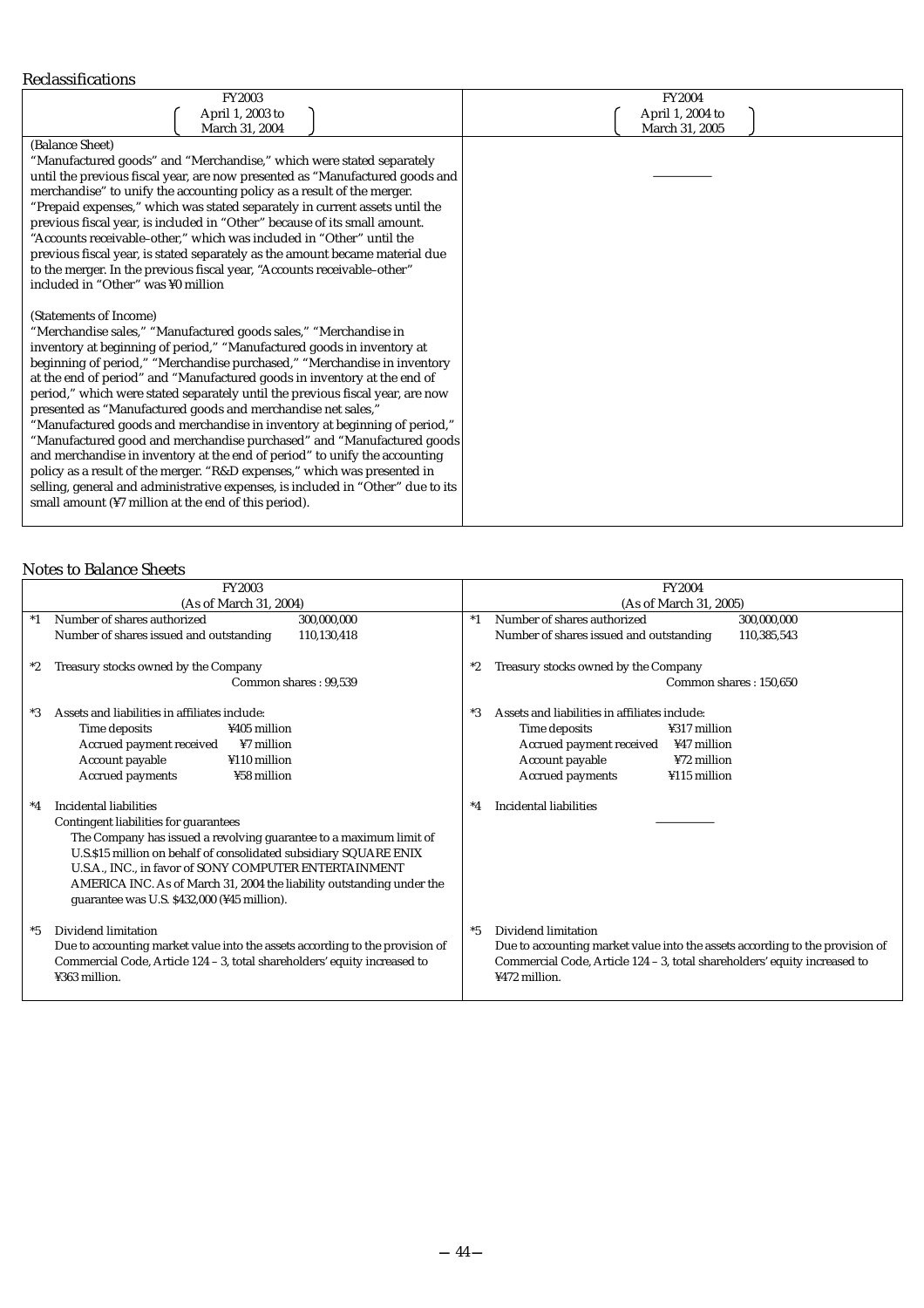### Notes to Statements of Income

|       | <b>FY2003</b>                                                                  |      | <b>FY2004</b>                                     |
|-------|--------------------------------------------------------------------------------|------|---------------------------------------------------|
|       |                                                                                |      |                                                   |
|       | April 1, 2003 to                                                               |      | April 1, 2004 to                                  |
|       | March 31, 2004                                                                 |      | March 31, 2005                                    |
| $^*1$ | Cost of merchandise production is related to the publishing of books and       | $*1$ | Same as FY2003                                    |
|       | magazines and development of game content.                                     |      |                                                   |
|       |                                                                                |      |                                                   |
| $*2$  | Other accounts transferred:                                                    | $*2$ | Other accounts transferred:                       |
|       | ¥41 million                                                                    |      | ¥45 million                                       |
|       | Selling, general and administrative expenses                                   |      | Selling, general and administrative expenses      |
|       |                                                                                |      | Loss on disposal of inventories<br>¥3 million     |
|       |                                                                                |      | ¥48 million<br>Total                              |
|       |                                                                                |      |                                                   |
| *3    | Loss on sale of property, plant and equipment                                  | *3   | Loss on sale of property, plant and equipment     |
|       | <b>Tools and fixtures</b><br>¥123 million                                      |      | <b>Tools and fixtures</b><br>¥2 million           |
|       |                                                                                |      |                                                   |
| $^*4$ | Loss on disposal of property, plant and equipment                              | *4   | Loss on disposal of property, plant and equipment |
|       | <b>Tools and fixtures</b><br>¥154 million                                      |      | <b>Tools and fixtures</b><br>¥47million           |
|       | ¥39 million                                                                    |      | <b>Buildings</b><br>¥2 million                    |
|       | <b>Software</b>                                                                |      |                                                   |
|       | Total<br>¥193 million                                                          |      | ¥49 million<br>Total                              |
|       |                                                                                |      |                                                   |
| $*5$  | Total R&D costs                                                                | *5   | Total R&D costs                                   |
|       | R&D costs included in general and administrative expenses and cost of sales is |      |                                                   |
|       | ¥7 million.                                                                    |      |                                                   |
|       |                                                                                |      |                                                   |
| $^*6$ | Notes to affiliated companies                                                  | *6   | Notes to affiliated companies                     |
|       | Net sales<br>¥4.956 million                                                    |      | Net sales<br>¥3.831 million                       |
|       |                                                                                |      |                                                   |
|       |                                                                                |      |                                                   |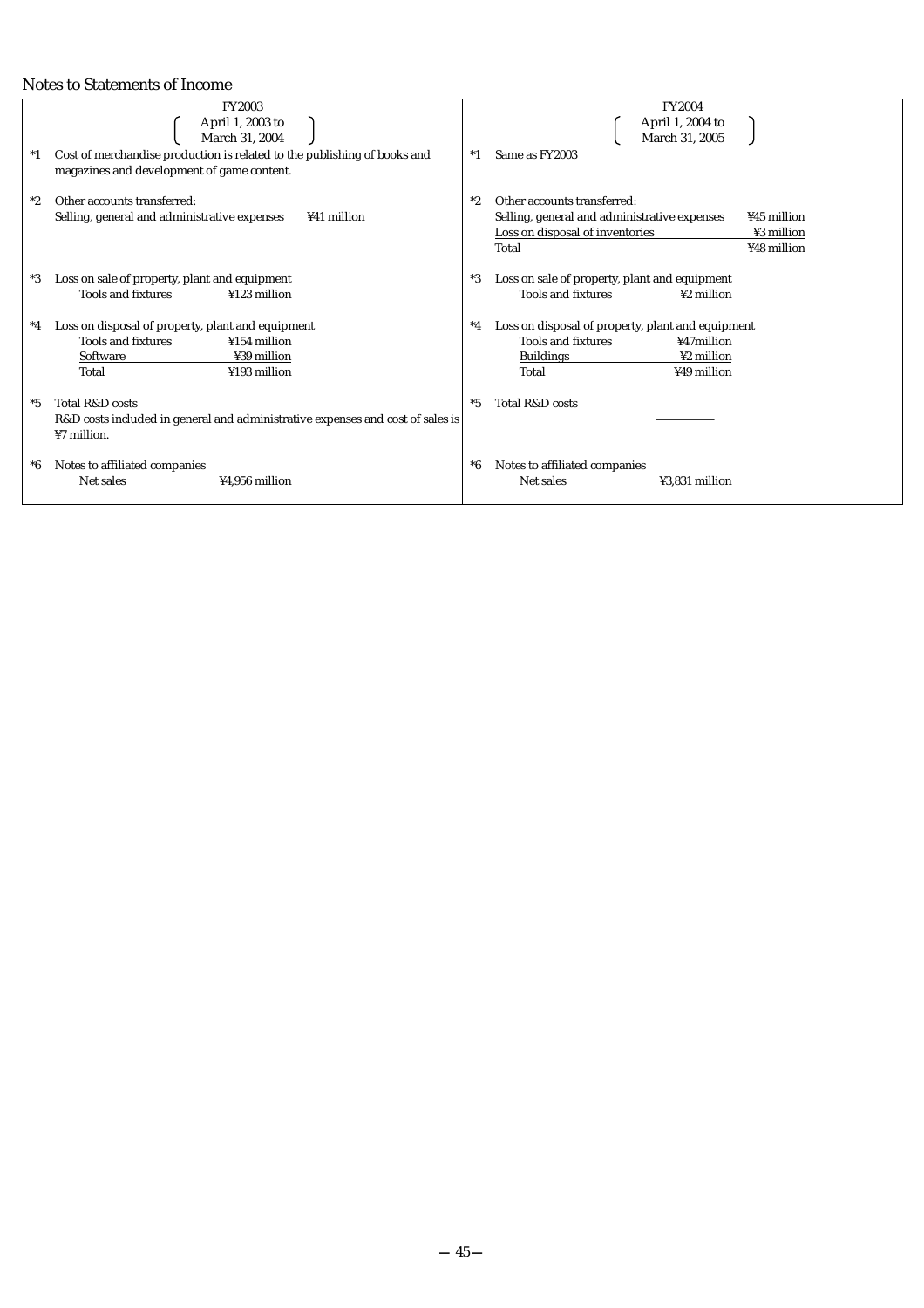# **2. Lease Transactions**

|                                                                                                                                                                                                                                                                                                                                                                                                                                                                                                                                                                                                                                                                                                                                                                                                                                                                                                                                                                                                                                                                                                                                                                                                                                                                                                                                                                                                                                                                                                                                                                                                                                                    |                       |             | FY2003                                                                            |                   |  |                                                                                   |                       |             | <b>FY2004</b>                                                                     |                   |  |
|----------------------------------------------------------------------------------------------------------------------------------------------------------------------------------------------------------------------------------------------------------------------------------------------------------------------------------------------------------------------------------------------------------------------------------------------------------------------------------------------------------------------------------------------------------------------------------------------------------------------------------------------------------------------------------------------------------------------------------------------------------------------------------------------------------------------------------------------------------------------------------------------------------------------------------------------------------------------------------------------------------------------------------------------------------------------------------------------------------------------------------------------------------------------------------------------------------------------------------------------------------------------------------------------------------------------------------------------------------------------------------------------------------------------------------------------------------------------------------------------------------------------------------------------------------------------------------------------------------------------------------------------------|-----------------------|-------------|-----------------------------------------------------------------------------------|-------------------|--|-----------------------------------------------------------------------------------|-----------------------|-------------|-----------------------------------------------------------------------------------|-------------------|--|
|                                                                                                                                                                                                                                                                                                                                                                                                                                                                                                                                                                                                                                                                                                                                                                                                                                                                                                                                                                                                                                                                                                                                                                                                                                                                                                                                                                                                                                                                                                                                                                                                                                                    |                       |             | April 1, 2003 to                                                                  |                   |  |                                                                                   |                       |             | April 1, 2004 to                                                                  |                   |  |
|                                                                                                                                                                                                                                                                                                                                                                                                                                                                                                                                                                                                                                                                                                                                                                                                                                                                                                                                                                                                                                                                                                                                                                                                                                                                                                                                                                                                                                                                                                                                                                                                                                                    |                       |             | March 31, 2004                                                                    |                   |  |                                                                                   |                       |             | March 31, 2005                                                                    |                   |  |
|                                                                                                                                                                                                                                                                                                                                                                                                                                                                                                                                                                                                                                                                                                                                                                                                                                                                                                                                                                                                                                                                                                                                                                                                                                                                                                                                                                                                                                                                                                                                                                                                                                                    |                       |             | Information related to finance leases other than those that transfer ownership to |                   |  |                                                                                   |                       |             | Information related to finance leases other than those that transfer ownership to |                   |  |
| the lessee                                                                                                                                                                                                                                                                                                                                                                                                                                                                                                                                                                                                                                                                                                                                                                                                                                                                                                                                                                                                                                                                                                                                                                                                                                                                                                                                                                                                                                                                                                                                                                                                                                         |                       |             |                                                                                   |                   |  | the lessee                                                                        |                       |             |                                                                                   |                   |  |
| 1. Acquisition cost, accumulated depreciation and net book value of leased assets                                                                                                                                                                                                                                                                                                                                                                                                                                                                                                                                                                                                                                                                                                                                                                                                                                                                                                                                                                                                                                                                                                                                                                                                                                                                                                                                                                                                                                                                                                                                                                  |                       |             |                                                                                   |                   |  | 1. Acquisition cost, accumulated depreciation and net book value of leased assets |                       |             |                                                                                   |                   |  |
|                                                                                                                                                                                                                                                                                                                                                                                                                                                                                                                                                                                                                                                                                                                                                                                                                                                                                                                                                                                                                                                                                                                                                                                                                                                                                                                                                                                                                                                                                                                                                                                                                                                    |                       |             |                                                                                   | (Millions of yen) |  |                                                                                   |                       |             |                                                                                   | (Millions of yen) |  |
|                                                                                                                                                                                                                                                                                                                                                                                                                                                                                                                                                                                                                                                                                                                                                                                                                                                                                                                                                                                                                                                                                                                                                                                                                                                                                                                                                                                                                                                                                                                                                                                                                                                    |                       | Acquisition | Accumulated                                                                       | Net Book          |  |                                                                                   |                       | Acquisition | Accumulated                                                                       | Net Book          |  |
|                                                                                                                                                                                                                                                                                                                                                                                                                                                                                                                                                                                                                                                                                                                                                                                                                                                                                                                                                                                                                                                                                                                                                                                                                                                                                                                                                                                                                                                                                                                                                                                                                                                    |                       | Cost        | Depreciation                                                                      | Value             |  |                                                                                   |                       | Cost        | Depreciation                                                                      | Value             |  |
|                                                                                                                                                                                                                                                                                                                                                                                                                                                                                                                                                                                                                                                                                                                                                                                                                                                                                                                                                                                                                                                                                                                                                                                                                                                                                                                                                                                                                                                                                                                                                                                                                                                    |                       |             |                                                                                   |                   |  |                                                                                   |                       |             |                                                                                   |                   |  |
|                                                                                                                                                                                                                                                                                                                                                                                                                                                                                                                                                                                                                                                                                                                                                                                                                                                                                                                                                                                                                                                                                                                                                                                                                                                                                                                                                                                                                                                                                                                                                                                                                                                    | Tools and<br>fixtures | 90          | 48                                                                                | 41                |  |                                                                                   | Tools and<br>fixtures | 74          | 49                                                                                | 24                |  |
|                                                                                                                                                                                                                                                                                                                                                                                                                                                                                                                                                                                                                                                                                                                                                                                                                                                                                                                                                                                                                                                                                                                                                                                                                                                                                                                                                                                                                                                                                                                                                                                                                                                    | Total                 | 90          | 48                                                                                | 41                |  |                                                                                   | Total                 | 74          | 49                                                                                | 24                |  |
| Note: Acquisition cost payment is an insignificant portion of total property and<br>Note: Acquisition cost payment is an insignificant portion of total property and<br>equipment at the end of the period. Accordingly, the total acquisition cost<br>equipment at the end of the period. Accordingly, the total acquisition cost<br>includes the interest portion.<br>includes the interest portion.<br>2. Ending balance of future lease payments<br>2. Ending balance of future lease payments<br>Due within one year<br>Due within one year<br>¥14 million<br>¥16 million<br>Due after one year<br>Due after one year<br>¥24 million<br>¥9 million<br>¥41 million<br>¥24 million<br>Total<br>Total<br>Note: Total future lease payment at the end of the period is an insignificant portion<br>Note: Total future lease payment at the end of the period is an insignificant portion<br>of total property and equipment at the end of the period. Accordingly, the<br>of total property and equipment at the end of the period. Accordingly, the<br>total future lease payment includes the interest portion.<br>total future lease payment includes the interest portion.<br>3. Lease payment and depreciation<br>3. Lease payment and depreciation<br>¥18 million<br>¥16 million<br>Lease expenses payment<br>Lease expenses payment<br>Depreciation expense<br>Depreciation expense<br>¥18 million<br>¥16 million<br>4. Method of calculation for depreciation<br>4. Method of calculation for depreciation<br>Depreciation is calculated using the straight-line method over the useful life<br>Same as FY2003<br>with no residual value. |                       |             |                                                                                   |                   |  |                                                                                   |                       |             |                                                                                   |                   |  |

# **3. Securities**

### Shares in affiliates with market value

|                      |                   | <b>FY2003</b>    |                           | <b>FY2004</b>     |                     |                           |  |
|----------------------|-------------------|------------------|---------------------------|-------------------|---------------------|---------------------------|--|
|                      |                   | April 1, 2003 to |                           |                   | April 1, 2004 to    |                           |  |
|                      |                   | March 31, 2004   |                           |                   | March 31, 2005      |                           |  |
|                      | <b>Book Value</b> | Market Value     | Unrealized<br>Gain (Loss) | <b>Book Value</b> | <b>Market Value</b> | Unrealized<br>Gain (Loss) |  |
| Shares in affiliates | 151               | 1,377            | 1,226                     | 151               | 1.707               | 1,556                     |  |
| Total                | 151               | 1,377            | 1,226                     | 151               | 1,707               | 1,556                     |  |